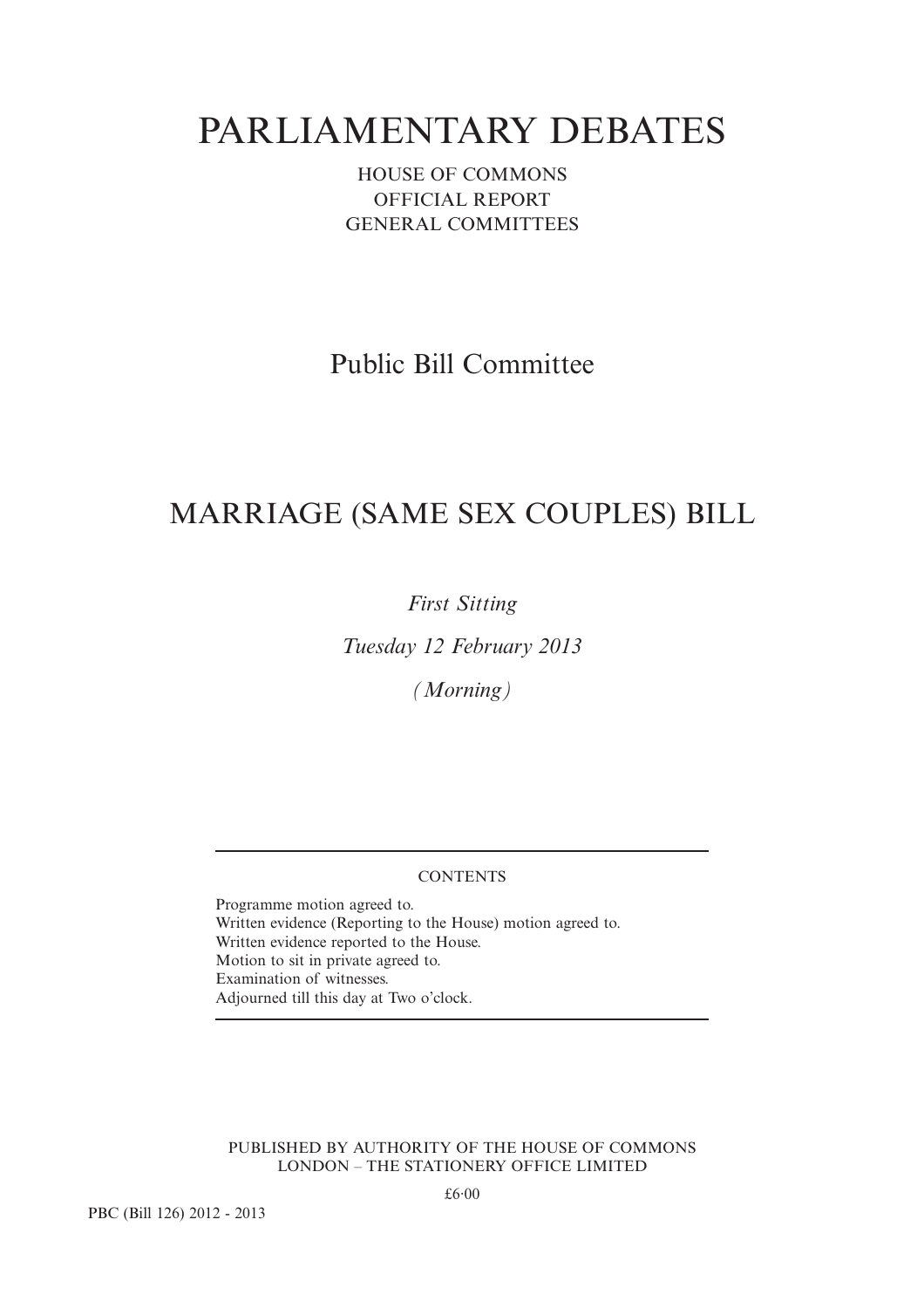- Members who wish to have copies of the Official Report of Proceedings in General Committees sent to them are requested to give notice to that effect at the Vote Office.
- No proofs can be supplied. Corrigenda slips may be published with Bound Volume editions. Corrigenda that Members suggest should be clearly marked in a copy of the report—not telephoned—and must be received in the Editor's Room, House of Commons,

#### **not later than**

#### **Saturday 16 February 2013**

#### STRICT ADHERENCE TO THIS ARRANGEMENT WILL GREATLY FACILITATE THE PROMPT PUBLICATION OF THE BOUND VOLUMES OF PROCEEDINGS IN GENERAL COMMITTEES

© Parliamentary Copyright House of Commons 2013 *This publication may be reproduced under the terms of the Open Parliament licence, which is published at www.parliament.uk/site-information/copyright/.*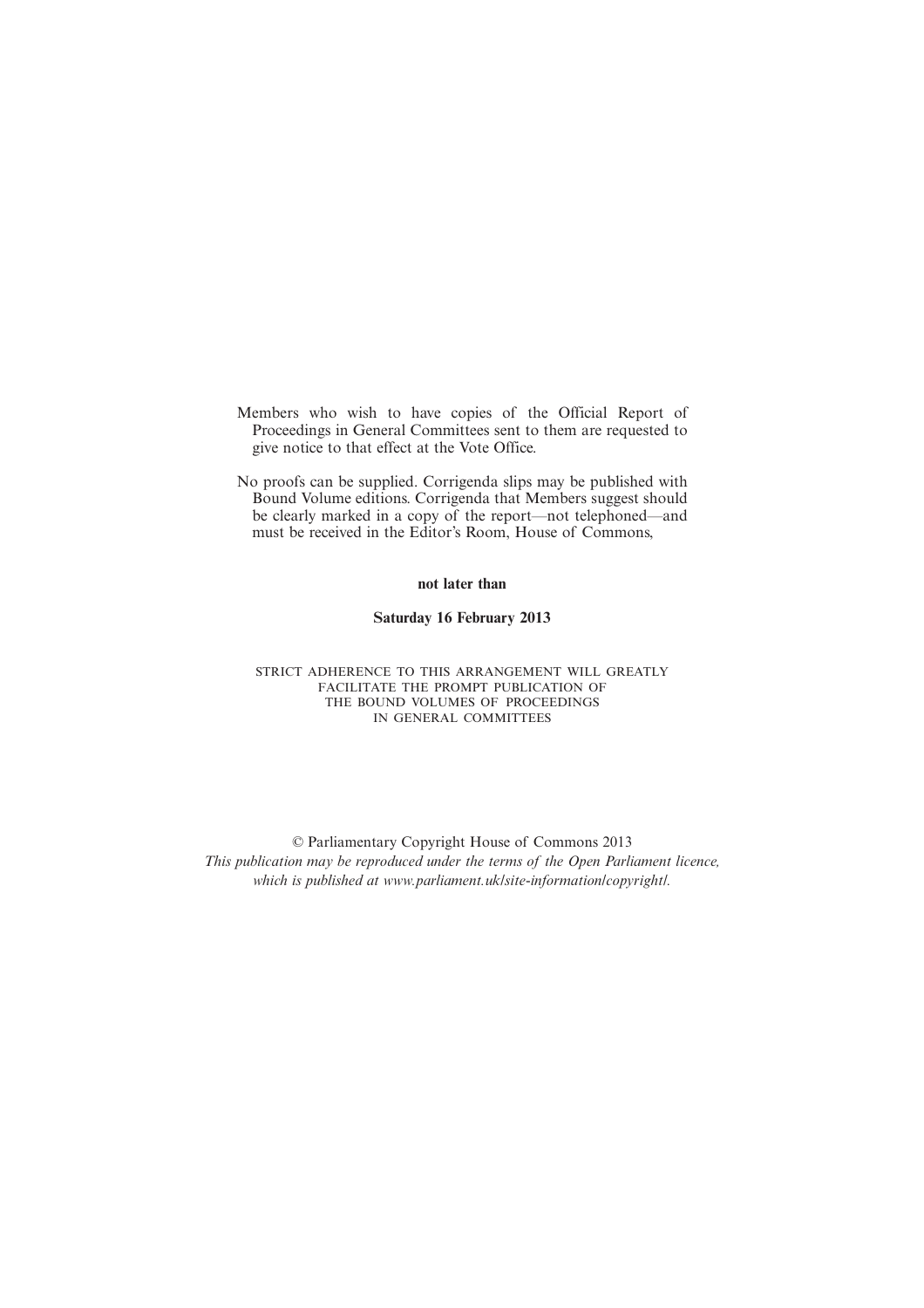#### **The Committee consisted of the following Members:**

*Chairs:* MR JIM HOOD,†MR GARY STREETER

- † Andrew, Stuart *(Pudsey)* (Con)
- † Bradshaw, Mr Ben *(Exeter)* (Lab)
- † Bryant, Chris *(Rhondda)* (Lab)
- † Burrowes, Mr David *(Enfield, Southgate)* (Con)
- † Doughty, Stephen *(Cardiff South and Penarth)* (Lab/ Co-op)
- † Ellison, Jane *(Battersea)* (Con)
- † Gilbert, Stephen *(St Austell and Newquay)* (LD)
- † Grant, Mrs Helen *(Parliamentary Under-Secretary of State for Women and Equalities)*
- † Green, Kate *(Stretford and Urmston)* (Lab)
- † Kirby, Simon *(Brighton, Kemptown)* (Con)
- † Kwarteng, Kwasi *(Spelthorne)* (Con)
- † Loughton, Tim *(East Worthing and Shoreham)* (Con)
- † McDonagh, Siobhain *(Mitcham and Morden)* (Lab)
- † McGovern, Alison *(Wirral South)* (Lab)
- † Reynolds, Jonathan *(Stalybridge and Hyde)* (Lab/ Co-op)
- † Robertson, Hugh *(Minister of State, Department for Culture, Media and Sport)*
- † Shannon, Jim *(Strangford)* (DUP)
- † Swayne, Mr Desmond *(Lord Commissioner of Her Majesty's Treasury)*
- † Williams, Stephen *(Bristol West)* (LD)

Kate Emms, Alison Groves, *Committee Clerks*

**† attended the Committee**

### **Witnesses**

Rt Hon Maria Miller MP, Secretary of State for Culture, Media and Sport

Rt Hon Michael Gove MP, Secretary of State for Education

Rt Rev. Graham James, Bishop of Norwich

William Fittall, Secretary General, Archbishops Council and General Synod

Rev. Alexander McGregor, Deputy Legal Adviser, Archbishops Council and General Synod

Archbishop Peter Smith, Vice-President, Catholic Bishops Conference of England and Wales

Professor Christopher McCrudden, Counsel, Blackstone Chambers

Charles Wookey, Assistant General Secretary, Catholic Bishops Conference of England and Wales

Rt Rev. John Davies, Bishop of Swansea and Brecon

John Shirley, Provincial Secretary, Church in Wales

Charles Anderson, Solicitor, Church in Wales

Lord Pannick QC

Baroness Kennedy of The Shaws QC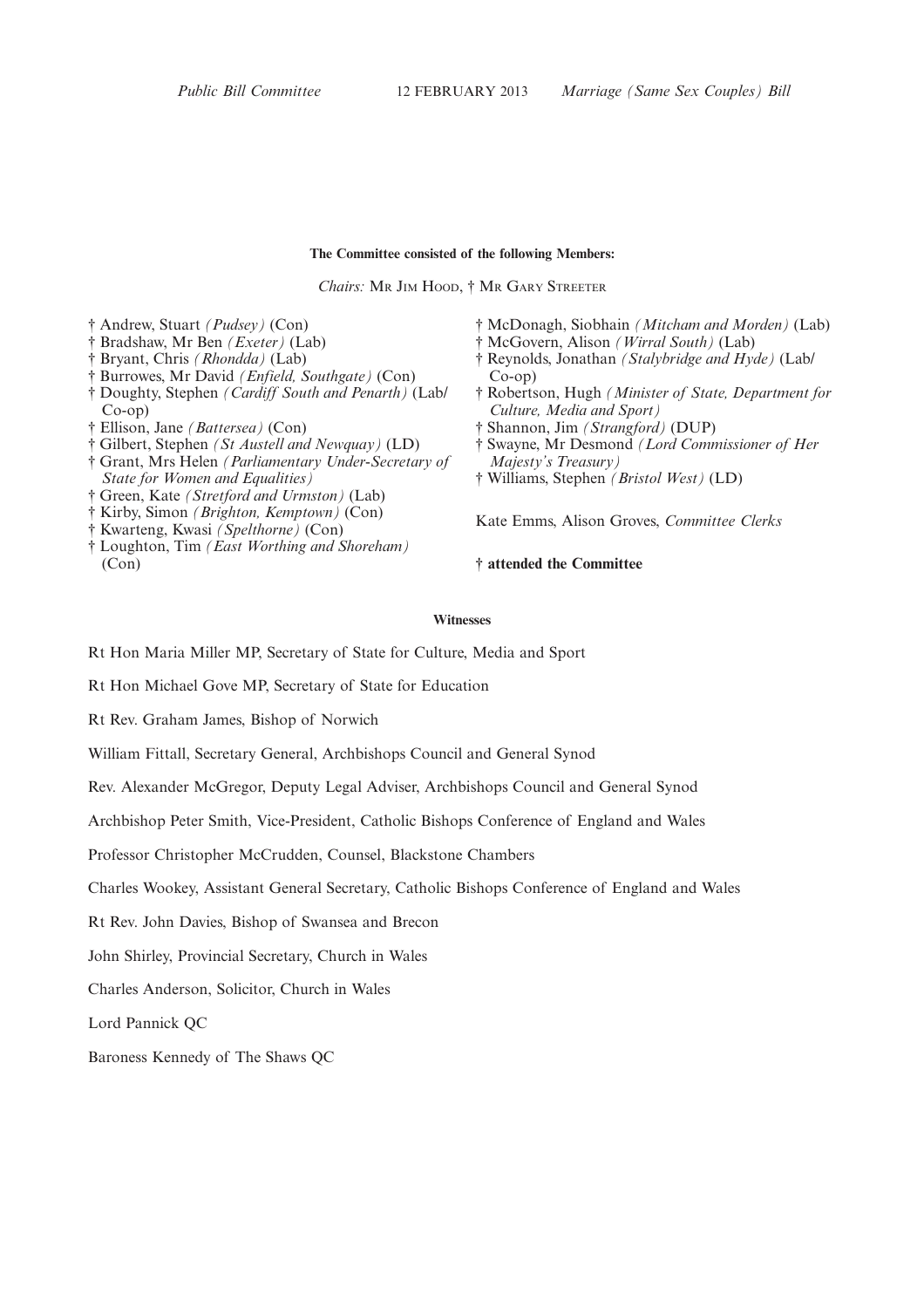## Public Bill Committee

*Tuesday 12 February 2013*

*(Morning)*

[MR GARY STREETER *in the Chair*]

## **Marriage (Same Sex Couples) Bill**

8 am

**The Chair:** A warm welcome to everybody. Before we get under way in earnest, I have a few preliminary announcements. Most importantly, hon. Members may, if they wish, remove their jackets during Committee sittings, and I will be doing that shortly. In fact, if Tim could take that jumper off, it would do us all a favour. Will hon. Members ensure that all mobile phones, pagers and so on are turned off or switched to silent mode during Committee sittings?

As a general rule, I and my fellow Chair do not intend to call starred amendments, which are those that have not been tabled with adequate notice. The required notice period in Public Bill Committees is three working days, and amendments should therefore be tabled by the rise of the House on Monday for consideration on Thursday, and by the rise of the House on Thursday for consideration on Tuesday.

Not everyone is familiar with the process of taking oral evidence in Committee, so it may help if I briefly explain how we will proceed. The Committee will first be asked to consider the programme motion, which is on the amendment paper that should be in front of all Members, on which debate is limited to half an hour. We will then proceed to a motion to report written evidence and then a motion to permit the Committee to deliberate in private in advance of the oral evidence sessions, which I hope that we can take formally. Assuming that the second of those motions is agreed to, the Committee will then move into private session. Once the Committee has deliberated, the witnesses and members of the public will be invited back into the room and our oral evidence session will begin. If the Committee agrees to the programme motion, the Committee will hear oral evidence this morning.

*Ordered,*

That—

(1) the Committee shall (in addition to its first meeting at 8.00 am on Tuesday 12 February) meet—

(a) at 2.00 pm on Tuesday 12 February;

(b) at 11.30 am and 2.00 pm on Thursday 14 February;

(d) at 11.30 am and 2.00 pm on Thursday 28 February;

(e) at 8.55 am and 2.00 pm on Tuesday 5 March;

(f) at 11.30 am and 2.00 pm on Thursday 7 March;

(g) at 8.55 am and 2.00 pm on Tuesday 12 March;

(2) the Committee shall hear oral evidence in accordance with the following Table:

| Date                    | Time                                        | Witness                                                                                                                          |
|-------------------------|---------------------------------------------|----------------------------------------------------------------------------------------------------------------------------------|
| Tuesday 12<br>February  | Until no<br>later than<br>$9.00$ am         | Department for Culture, Media<br>and Sport; Department for<br>Education                                                          |
| Tuesday 12<br>February  | Until no<br>later than<br>9.45 am           | The Church of England                                                                                                            |
| Tuesday 12<br>February  | Until no<br>later than<br>$10.30$ am        | The Catholic Bishops'<br>Conference of England and<br>Wales                                                                      |
| Tuesday 12<br>February  | Until no<br>later than<br>11.00 am          | The Church in Wales                                                                                                              |
| Tuesday 12<br>February  | Until no<br>later than<br>11.25 am          | Lord Pannick QC; Baroness<br>Kennedy of the Shaws QC                                                                             |
| Tuesday 12<br>February  | Until no<br>later than<br>$3.00 \text{ pm}$ | Stonewall; Lesbian and Gay<br>Foundation; Gender Identity<br>Research and Education<br>Society                                   |
| Tuesday 12<br>February  | Until no<br>later than<br>3.45 pm           | Liberal Judaism; Board of<br>Deputies of British Jews                                                                            |
| Tuesday 12<br>February  | Until no<br>later than<br>4.15 pm           | Out4Marriage                                                                                                                     |
| Tuesday 12<br>February  | Until no<br>later than<br>4.45 pm           | Coalition for Marriage                                                                                                           |
| Tuesday 12<br>February  | Until no<br>later than<br>5.15 pm           | Professor Julian Rivers,<br>University of Bristol Law<br>School                                                                  |
| Thursday 14<br>February | Until no<br>later than<br>12.15 pm          | The Religious Society of<br>Friends (Quakers in Britain);<br>the General Assembly of<br>Unitarian and Free Christian<br>Churches |
| Thursday 14<br>February | Until no<br>later than<br>$1.00 \text{ pm}$ | The Methodist Church; the<br>United Reformed Church                                                                              |
| Thursday 14<br>February | Until no<br>later than<br>2.45 pm           | Liberty; Equality and Human<br>Rights Commission; The<br>Co-operative Group                                                      |
| Thursday 14<br>February | Until no<br>later than<br>3.15 pm           | Schools OUT; PHSE<br>Association                                                                                                 |
| Thursday 14<br>February | Until no<br>later than<br>3.45 pm           | The Very Reverend Jeffrey<br>John, Dean of St Albans; Alice<br>Arnold, broadcaster                                               |
| Thursday 14<br>February | Until no<br>later than<br>4.15 pm           | Brendan O'Neill, journalist;<br>Mark Jones, partner at<br>Ormerods Solicitors                                                    |

(3) proceedings on consideration of the Bill in Committee shall be taken in the following order: Clauses 1 to 4; Schedule 1; Clauses 5 to 10; Schedule 2; Clause 11; Schedules 3 and 4; Clause 12; Schedule 5; Clause 13; Schedule 6; Clause 14; Schedule 7; Clauses 15 to 18; new Clauses; new Schedules; remaining proceedings on the Bill; and

(4) the proceedings shall (so far as not previously concluded) be brought to a conclusion at 5.00 pm on Tuesday 12March.*—(Hugh Robertson.)*

#### *Resolved,*

That, subject to the discretion of the Chair, any written evidence received by the Committee shall be reported to the House for publication*.—(Hugh Robertson.)*

**The Chair:** Copies of memorandums that the Committee receives will be made available in the Committee Room.

<sup>(</sup>c) at 8.55 am and 2.00 pm on Tuesday 26 February;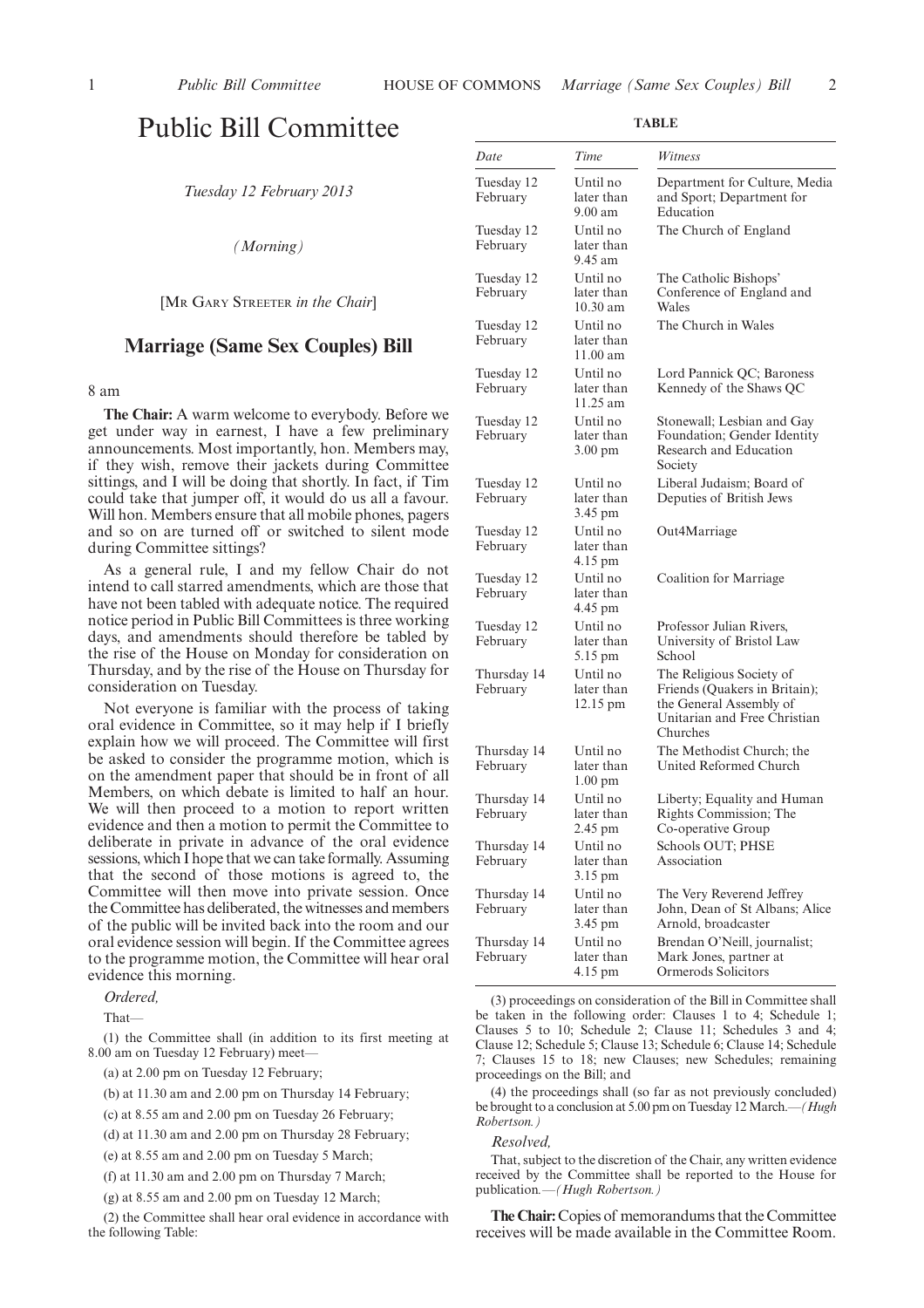## **Written evidence reported to the House**

MB 01 Lord Pannick QC

*Resolved,*

That, at this and any subsequent meeting at which oral evidence is to be heard, the Committee shall sit in private until the witnesses are admitted*.—(Hugh Robertson.)*

#### 8.3 am

*The Committee deliberated in private.*

#### **Examination of Witnesses**

*Rt HonMariaMillerMP and Rt HonMichael GoveMP gave evidence.*

8.7 am

**The Chair:** Thank you for agreeing to come in a bit early; we are going to be very kind and let you go at 8.55 am so that you can hasten away to what I am sure will be an important Cabinet meeting.

Before we ask a series of questions, I understand you might want to make a few opening comments, but would you first introduce yourselves for the record.

*Maria Miller:* Maria Miller. I am Secretary of State for Culture, Media and Sport, and I am also Minister for Women and Equalities.

*Michael Gove:* I am Michael Gove, and I am currently the Secretary of State for Education.

**Q1 The Chair:** Would either of you like to make an opening statement?

*Maria Miller:* That is very kind.

I would briefly like to remind the Committee of some of what I said on Second Reading. Marriage is a good thing, and what we are proposing in the Bill is extending marriage to more people. It is apposite that we are discussing this in the week of Valentine's day. The Bill is about fairness and making sure that those who want to get married have the opportunity to do so, but also about protecting the rights of those who do not agree with same-sex marriage. A great deal of the Bill sets out the protections that we believe are important for that belief.

All religious organisations—Jewish, Muslim, Christian or any other—will be able to decide for themselves if they want to conduct same-sex marriages. The Church of England and the Church in Wales, which have a particularly unique position in our country because of the legal duty on their clergy to marry parishioners, have specific provisions. That is not to set them out as different, but to make sure that we can effect the same end result, which is that they enjoy the protections that other religious institutions have, as set out in the Bill.

As I have said, the Bill is about fairness and giving more people the opportunity to get married. It is very straightforward and I hope that we can have a constructive discussion on it this morning.

**The Chair:** Does the Secretary of State for Education wish to add anything to that?

*Michael Gove:* Only to associate myself 100% with my colleague's comments.

**The Chair:** Thank you very much.

Before I call the first Member to ask a question, I remind all Members that questions should be limited to matters within the scope of the Bill and that we must stick strictly to the timings in the programme order that the Committee has agreed. I hope I will not have to interrupt Members mid-sentence, but will not hesitate to do so if need be.

**Q2 Chris Bryant** (Rhondda) (Lab): A happy Shrove Tuesday—pancakes for all.

I think that the Bill is slightly more complicated than it needs to be, but perhaps that is because of the anxieties to which the Secretary of State just referred. Will she explain why she has not consulted on extending civil partnerships to heterosexual couples? I do not mean brothers and sisters and everybody else, but just heterosexual couples.

*Maria Miller:* That was something that was covered in the consultation. We obviously paid great attention to the results, because there was an indication that there was support for such an extension, although I have to say that I think that the way in which the question was phrased in the consultation may have been somewhat complex. I take a very straightforward view on this matter, which is to ask whether there is a need to extend civil partnerships to heterosexual couples. There is clearly already an opportunity for heterosexual couples to enjoy civil marriage, or indeed marriage through a religious ceremony, which afford all the benefits that a civil partnership would afford. Based on that, we do not believe that there is a need to extend civil partnerships to heterosexual couples.

Over and above that, we believe that the Bill is all about extending marriage. That is what we believe is the gold standard and the thing to which people aspire. That is why we want ensure that we focus the Bill on that particular issue.

**Q3 Chris Bryant:** That makes me feel as if my civil partnership is not the gold standard, and I gently suggest that the Secretary of State might want to rethink the way she talks about that matter.

Getting down to the nitty-gritty, the Government have included a small provision in relation to adultery. Will the Secretary of State explain why they have put anything about that in the Bill at all, as previously statute law has not referred to adultery? Is she happy with the bizarre anomaly whereby a gay man cannot commit adultery with another man, but can with a woman?

*Maria Miller:* Just referring back to my previous comment, if we were content with the current situation, we would not be extending marriage. By definition, we believe that it is important to extend marriage to more people, which is why the Bill is in front of us, and I would not want to cause any offence to the hon. Gentleman, but ultimately that is the reason why we are doing this. We are not content with the current situation, and we believe that there should be equality and that everybody should have the ability to access marriage, which is an internationally recognised status.

To move on to the point that the hon. Gentleman raised about adultery and the way in which it is treated in the Bill, the approach that we have taken is to recognise that whether we are referring to adultery or to consummation, those things are recognised within the law. Adultery relates to heterosexual couples and will continue to relate to the relationship between heterosexual couples. It is a relevant consideration in divorce, as if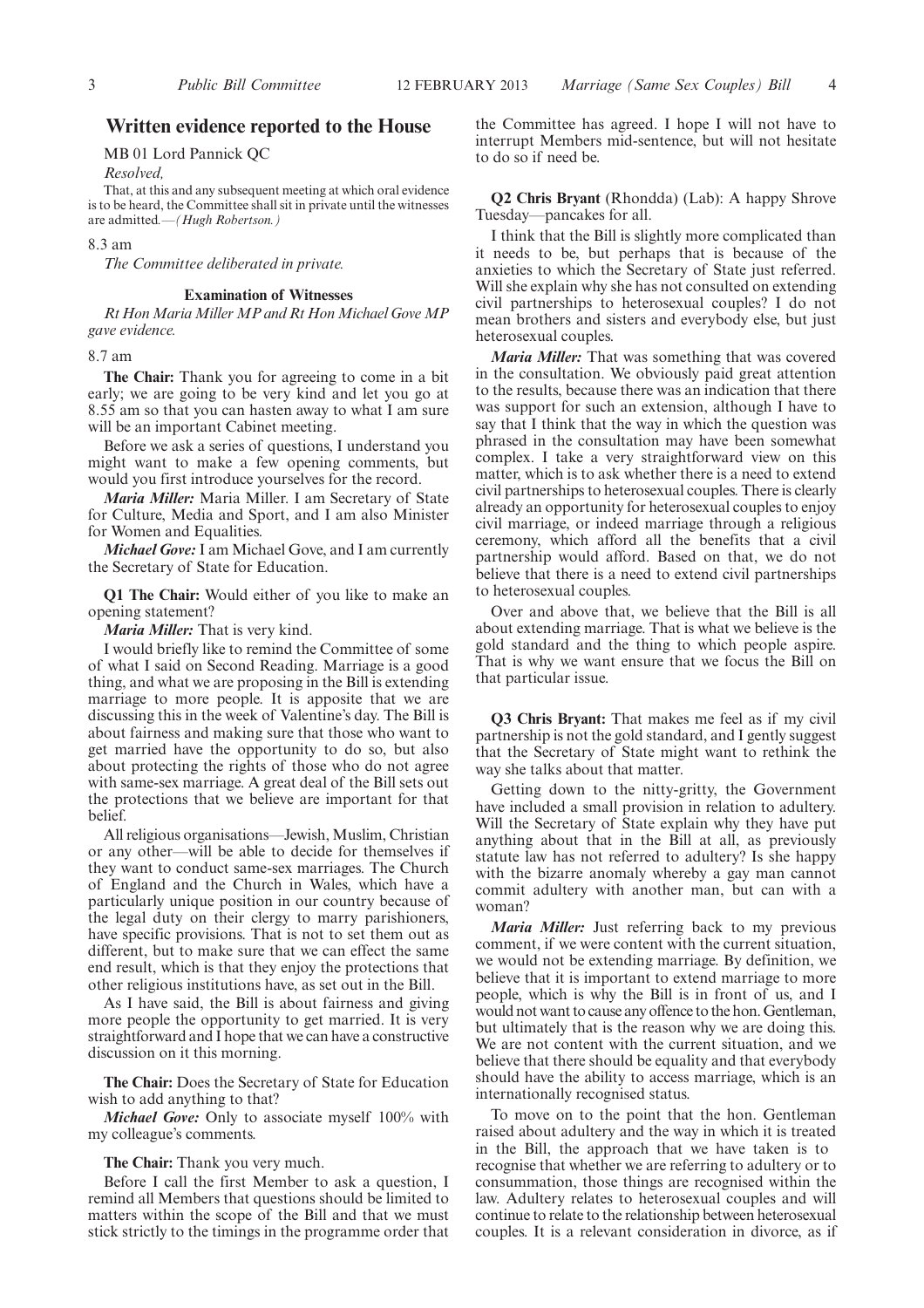people want to divorce, they can cite adultery as a reason for doing so. We have no intention of changing that provision. For same-sex couples who face difficulties in their relationship and wish to consider divorce, the provision on unreasonable behaviour is available—in fact, many couples already use that as grounds to effect a divorce. Therefore that provision will be available to same-sex couples as a clear avenue that they can take if they wish to dissolve their relationship. That is a practical way of dealing with this issue, and leaving adultery as it is defined in law and unchanged is an effective way of dealing with this, given that we have provisions around unreasonable behaviour for same-sex couples to access.

**Q4 Chris Bryant:** How many people cite adultery for divorce now? You may not be able to provide the precise numbers, but the numbers and the proportion would be helpful for the Committee.

*Maria Miller:* I have looked at this. I do not have the figures in front of me, but fewer people cite adultery than cite unreasonable behaviour, which is understandable-

**Q5 Chris Bryant:** Massively fewer or slightly fewer? *Maria Miller:* May I, Mr Streeter, write to the hon. Gentleman about that?

#### **The Chair:** Yes.

**Q6 Mr David Burrowes** (Enfield, Southgate) (Con): Clause 1 provides for what is lawful in terms of access to marriage. How would the Secretary of State define marriage in terms of its meaning and purpose?

*Maria Miller:* As my hon. Friend will know, there is no one definition or meaning of marriage. Already we have a situation in which the state defines marriage more broadly than religious institutions do, and that is basically a result of the fact that some religious organisations do not have a wish to recognise divorce, so there are already differences. I see marriage very simply as an ability for two people to come together and stay together, and to pledge their commitment to stay together for life. It is that strength of commitment that we as a society thrive on, and that is why I support so strongly the idea of extending marriage to all people.

**Q7 Mr Burrowes:** Is that the meaning and purpose that is the foundation of the Bill?

*Maria Miller:* As my hon. Friend will know from his legal background, there is no one definition of marriage.

**Q8 Mr Burrowes:** In this Bill.

*Maria Miller:* In this Bill, we are extending marriage to more people. Marriage will mean different things to different people. It will mean different things if one is getting married in a religious institution or if one is getting married through a civil registry office. That is the premise on which we have put forward this Bill.

**Q9 Mr Burrowes:** I am not one to read the *Daily Mail* too much, but it made reference to e-mails going between the Equalities Office and the Department for Education that talked about to the implications of same-sex marriage on schools' legal responsibility to teach marriage. Apparently an e-mail from the Equalities Office warned of the possibility of walking into a minefield on this. How have both Departments considered the impact on schools in relation to the Bill?

*Michael Gove:* As you would expect, both Departments have looked carefully at the impact, not just on schools, but on public services and their provision overall. I have had the opportunity to talk at length with the Department's superb legal team and we have sought external legal advice as well. We have also been helped by the public debate, to which a number of eminent lawyers—not least David Pannick, Lord Lester and Baroness Helena Kennedy—have contributed.

**Q10 Mr Burrowes:** Does that include John Bowers QC as well?

*Michael Gove:* We have not sought his advice, but I have read the legal opinion from Aidan O'Neill QC.

**Q11 Mr Burrowes:** But what about John Bowers QC? He said that schools could lawfully discipline a teacher who refused to teach materials endorsing same-sex marriage.

*Michael Gove:* I have not read that advice, but it is perfectly clear that there will be no requirement on any teacher to promote a view or doctrine with which they feel any discomfort. At the moment, any teacher is required—for example, in sex and relationship education —to refer to concepts such as adultery and to deal with facts such as divorce or abortion. It may well be that if a teacher—whether they are Roman Catholic or strongly of another faith, or of no faith but with clear moral convictions—is invited by a student to express their view, theymight express their disapproval of the termination of an unborn child, for example, or the premature termination of a marriage. However, no teacher can ignore the fact that divorce is provided for in the law of the land or that abortion is a key reproductive right that women can deploy. There is a key difference between denying a fact and a law of the land—if the Bill passes, equal marriage will be a fact and a law of the land—and requiring someone to promote it. It is on that distinction that the liberty of conscience of teachers—and, indeed, of anyone in public service—rests.

**Q12 Mr Ben Bradshaw** (Exeter) (Lab): Maria Miller, given that a lot of my heterosexual friends seem to think that concepts of consummation and adultery are themselves rather antiquated, did you consider modernising the general marriage law in this Bill, given the problems over such issues that you may well encounter as it passes through Parliament?

*Maria Miller:* No. We looked very closely at the relevance of those two concepts to extending marriage, but I did not really feel that it was appropriate to get into reforming those particular concepts as part of the scope of the Bill. This is obviously an issue that generates a great deal of strong feeling on both sides, and trying to keep it very much focused on extending marriage was our objective from the start.

**Q13 Tim Loughton** (East Worthing and Shoreham) (Con): The Culture Secretary just said that she thought that the definition of a marriage was the ability of two people to come together and commit together for life. Why is that not already catered for under civil partnerships? She said that the Government were not content with the current situation. At what stage did they become discontent, and why?

*Maria Miller:* My hon. Friend will know that "A Contract for Equalities", which was published at the time of the general election in May 2010, indicated very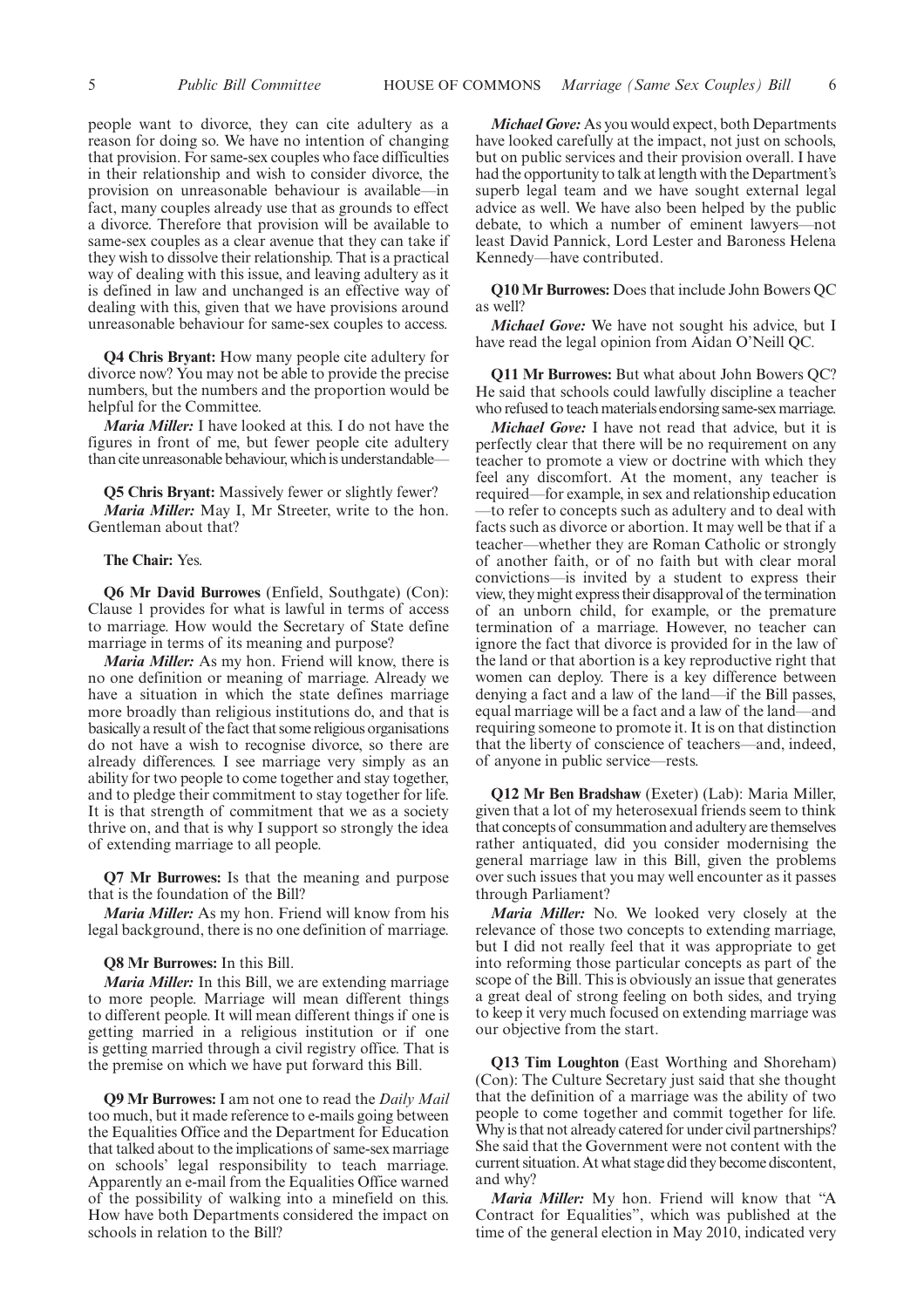clearly that we would look at this area with a view to considering whether there was need for reform, so I think that that showed very early on—indeed, prior to the formation of the coalition Government—that there was an intention to consider this very closely. My predecessor, the Home Secretary, did a great deal of subsequent work such as talking to religious organisations and also undertaking the largest public consultation that any Government have ever undertaken. That consultation was announced just over a year ago and continued through 2012. I think that we took a great deal of time to ensure that people were aware of the Government's position and then to ask their thoughts on how that might be implemented. Since the beginning of the coalition Government, there has been clarity about our lack of contentedness in this area.

I think that the first part of your question was about strengthening marriage—that is what I have written down, Mr Loughton.

**Q14 Tim Loughton:** It was about your definition of marriage as the ability of two people to come together and commit together in public for life. Why can they not do that already under civil partnerships and, going back to the first question, at what stage did that change? Just mentioning "A Contract for Equalities,"which apparently came out three days before the election and of which I think most Conservative MPs were blissfully unaware, let alone the public at large, does not answer the question of at what stage and why the present Government have become discontent with the nature of marriage. I want to know what happened between this Government and the previous Government—in 2004, they were saying that civil partnerships absolutely achieved what we all agreed we needed to achieve, but then something apparently happened three days before the election, and more recently, for this legislation to be introduced. Under your definition of marriage, there was no need for it.

*Maria Miller:* I am not sure it is for me to answer for the decisions made by the previous Government on civil partnerships. I have already set out quite clearly that it was always the intention of the Conservative party to consider this. I can certainly remember sitting down and reading "A Contract for Equalities" very closely. Over the past two and a half years, there has been great clarity about how the Government wanted to move forward on this issue. With the Bill now in front of us, that is coming to fruition. It does not feel like a process that has lacked transparency when more than 250,000 people have participated in it, so I hope that I can reassure Mr Loughton on that.

On whether civil partnership offers the same things as marriage, I think that it is important as a society that we recognise the importance of dealing with people equally. Marriage at the moment is open only to some, not all, couples. As a Government and as a society, we want to treat people fairly. Giving same-sex couples access to marriage as well as civil partnership is a question of fairness. I do not personally believe that we should be nurturing a two-track approach. It is important that we have a strong institution called marriage and we should be strengthening that.

Just for the sake of completeness, Mr Streeter—I know this issue was considered on Second Reading—we looked closely at whether we should continue the availability of civil partnerships for same-sex couples. We came to the conclusion that we should do so for a very important reason: there might be same-sex couples who, for religious reasons, decide that marriage is not something that they wish to opt into. That view was expressed on Second Reading. It would be wrong to deny such individuals the ability to formalise their relationship through a civil partnership. That is the logical reason why we decided to leave it in place, but we will continue to look at that as we move forward.

**Q15 Tim Loughton:** I am not entirely sure that that answers my question about what happened three days before the election and now. However, on the question of fairness, which you have come back to several times as a justification for the legislation, how is it fair that a same-sex couple who happen to be Anglicans and church attenders, who have been in a stable relationship for many years and might have had a civil partnership, will not be able to get married in a church?

*Maria Miller:* I do not think it is for the state to start to tell religious institutions what to do.

**Q16 Tim Loughton:** It is what we are doing with the Church of England in this legislation.

*Maria Miller:* With respect, it is not what we are trying to do. We are trying to give religious institutions the option to follow their beliefs and their conscience on these issues. We know that there are religious institutions—the Unitarians, Quakers and others—that wish to opt into being able to conduct same-sex marriage. They see it as a way of strengthening and taking their faith out to a broader community. I think that is an interesting view and it is something that I applaud.

Equally, there are Churches that do not wish to take that approach. In the Bill, we have given such organisations the ability to opt in if they wish to, but not if they do not wish to. That is an important point for the Committee to understand. There is no bar on any organisation being able to opt into undertaking same-sex marriage. It is down to the organisation itself.

**Q17 Kate Green** (Stretford and Urmston) (Lab): My first question is for the Secretary of State for Education. I want to pursue a little more the protections for teachers, because a lot of public anxiety has been expressed. My understanding is that teachers are required to teach about the nature and importance of marriage. I think that that is the Education Act provision. If they are teaching about the nature and importance of marriage, and this Bill is passed and becomes an Act, as I hope that it will, implicitly they will have to acknowledge that same-sex marriage is valid, whether that is contrary to their religious beliefs or not. What protection is there for a teacher—as described by the Secretary of State a moment ago—who says, "I will teach you that this is very important, but I do not believe it"?

*Michael Gove:* First, the language that you refer to exists in the statutory guidance that was issued in 2000 when David Blunkett was Secretary of State for Education. That statutory guidance has not changed, and I see no reason to change it. There is a difference between acknowledging the importance, both historic and current, of an institution such as marriage, and acknowledging how it has changed over time and brought within its ambit different people in different ways, and then inviting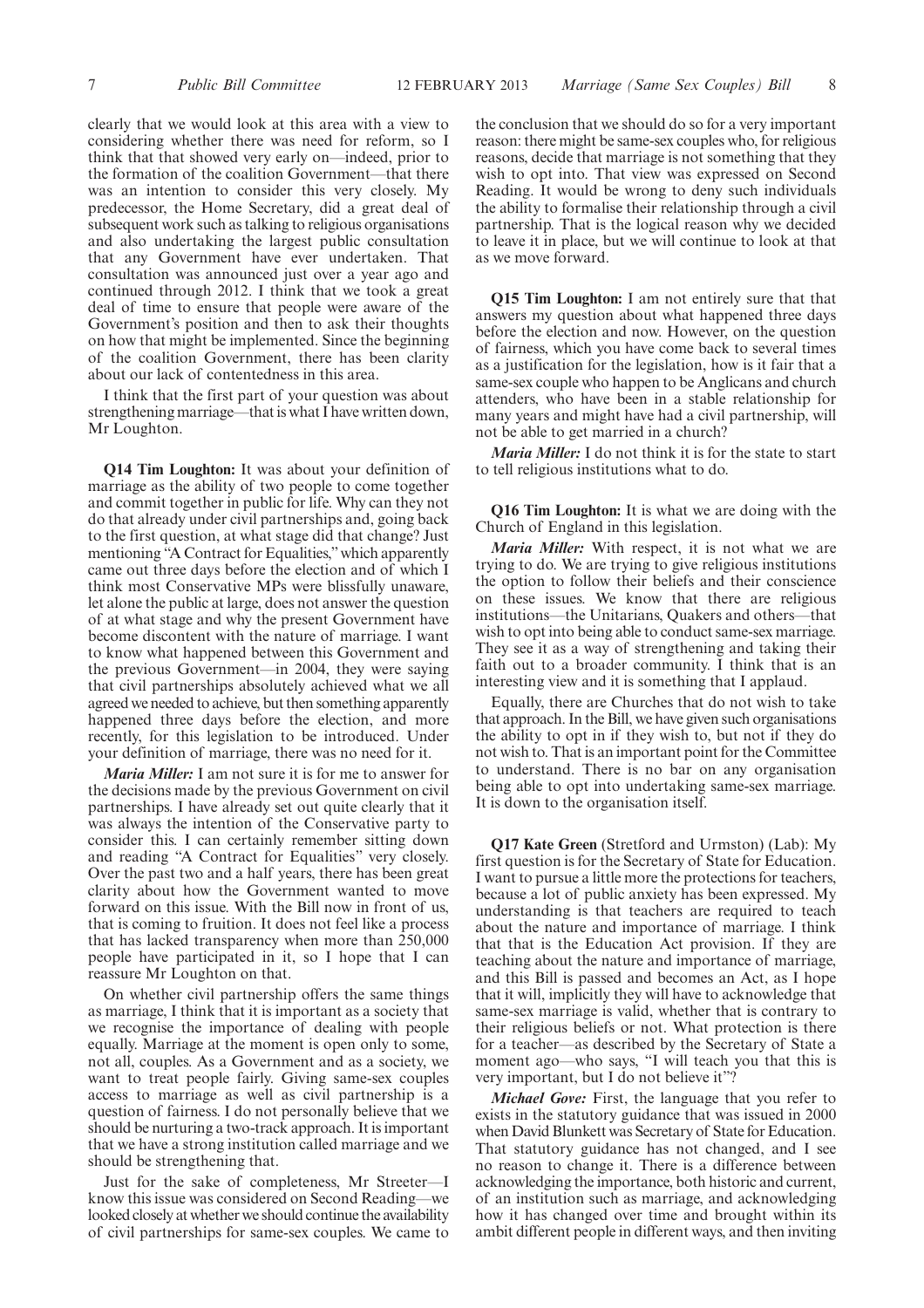someone to endorse a moral view that they do not share. I think all teachers understand the difference between teaching facts, introducing students to knowledge and at the same time expressing an opinion.

We would not expect teachers in any area to express strong or polemical opinions. In fact, there is legislation to ensure that overall when teachers are presenting anything that is political, they must ensure that children have access to a balanced view on the matter. But any teacher, if asked direct or invited to share his view by a parent or a student, is perfectly at liberty to say, with equal marriage—as with adultery, divorce or abortion what their own moral view might be.

**Q18 Kate Green:** I am concerned that while a school may have a policy and a teacher may be required to follow it, there is no Ofsted inspection of PHSE, so we will not know, or be able to validate, the way in which schools approach this. Is there any concern in the Department about what teachers may be doing and saying in schools and how we can know what is going on?

*Michael Gove:* I suppose there could be two concerns on either side of the spectrum. There could be a concern from people who, because of strong religious faith, fear that children are taught things about sex and relationships that they may consider too permissive, for want of a better word; indeed, there is then the opposite concern that some people may think that a particularly traditional teacher may present a moral world view that is at odds with the view that they hold as parents.

Parents have several protections. The first protection is that there is an absolute right on the part of any parent to withdraw their children from sex and relationships education; the only exception to that is the national curriculum content in biology which refers, basically, to the birds and the bees—the mechanics of reproduction. If any parent had the slightest concern, they could withdraw their child. Of course, it is the case that, prior to that, there is an expectation that any parent would raise any concerns that they had with a teacher or head teacher.

As well as those protections, and the article 9 protection which exists for any teacher to safeguard their freedom of thought and conscience, there is another thing that is important to bear in mind: common sense. We expect teachers—particularly, but not exclusively, in secondary schools—to navigate their way through all manner of potentially contentious areas; whether that is citizenship or history, parts of personal, social, health and economic education or SRE, there are all sorts of tough questions that young minds face as they grow up and part of the approach that we take is to respect the professionalism of teachers and to respect the way in which head teachers operate. By definition, there is no way that we can turn our schools into Orwellian institutions in which a central inspector can be aware of every word that is uttered by every teacher at every time, but it seems to me to be curious to imagine that on this issue, as distinct from any others, teachers will somehow collectively take leave of their senses and obligations to young minds and seek to turn themselves into either latter-day Torquemadas or anything else.

**Q19 Jane Ellison** (Battersea) (Con): Obviously lots of people wrote to us about provision of services and that area. Secretary of State, could you talk a little about

how those people who perhaps hold strong Catholic views, such as the hotelier and the famous bed and breakfast owner, would be impacted by this and your expectations of them under current legislation?

*Maria Miller:* Obviously, the Bill deals particularly with marriage and extending that, in a civil sense, to more people. It does not impact directly on those people who provide services such as those that Ms Ellison suggests. Clearly, as we all know, that is something that has been raised as a spectre, particularly for those who might be offering marriage ceremonies within their premises. I know that one particular example was cited where someone with a strong religious faith who runs a hotel and may be offering civil marriages within their premises would be concerned about the impact of this. I would draw the Committee's attention to the fact that, actually, those individuals already have an obligation to offer civil partnerships—it is part of their licence—and they would already be in breach of their duties if they were to refuse same-sex civil partnerships, so those individuals have probably had to take the decision on whether they are happy to undertake same-sex civil partnerships on their premises already. The most telling thing is that I am not aware that there have been any problems in the area or that there have been any breaches of duties in that respect. Although I understand entirely this particularly theoretical concern, I think it is that—a theoretical concern. In practice, it does not seem to be creating the problems that people might be worried about.

**Q20 Jane Ellison:** I have one follow-up question on that and a quick question for the Secretary of State for Education. The provision for conscientious objection for people in public services and jobs is something many people wrote in about. Can you give us some idea about that?

*Maria Miller:* You are absolutely right to raise the issue of people with strong religious beliefs, whether it is providing services or in the public sector. They have a clear ability to demonstrate their faith at work. Some of the recent rulings from the European Court of Human Rights affirm the Prime Minister's strongly held belief that people should be able to wear a cross at work as long as there are no health and safety reasons why they would not do that. People should be able to profess their faith in an appropriate way in a work setting.

However, there is always a reality that we have to do that in a way that does not discriminate against other people. The right to assert one's belief cannot be at the cost of another individual being provided with services. That perhaps returns to the bed and breakfast case and, most recently, to the case of civil registrars having to balance very carefully their religious beliefs with their public duty to provide civil partnerships for individuals of the same sex. I think the Court's rulings have shown that we have the right balance at the moment. That was a good thing to see coming out of the Court recently.

**Q21 Jane Ellison:** Just a quick question for Mr Gove. There is still a considerable level of homophobic bullying in schools throughout the UK. You have described the difficult balancing act that teachers have to strike. Would you expect them, whatever their views of same-sex marriage, to offer appropriate support to any child who was suffering homophobic bullying?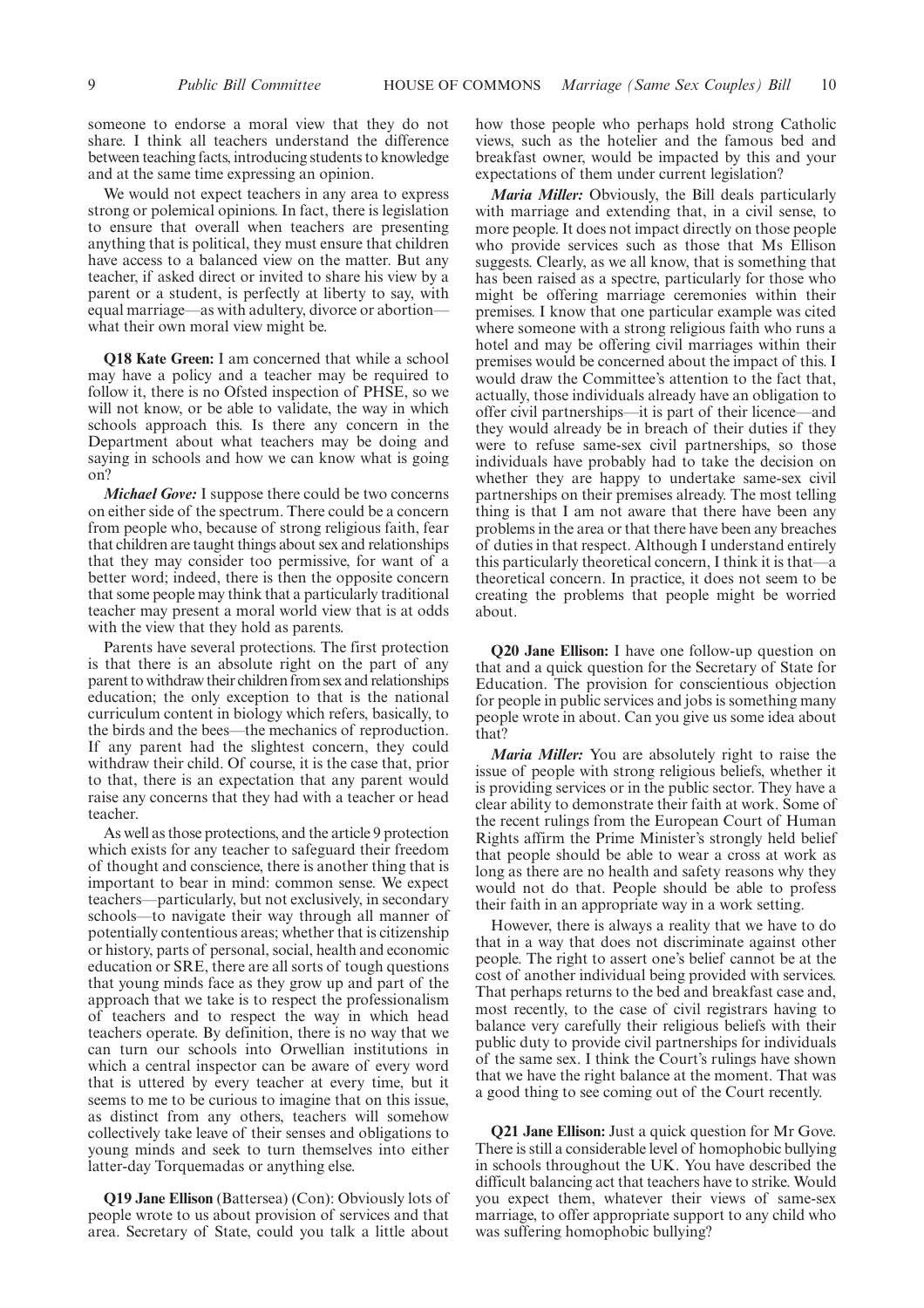*Michael Gove:* Absolutely. It is striking that some of the schools that are best in dealing with bullying of all kinds, including homophobic bullying, include faith schools. The evidence is that, in the playground, there are new ways in which bullying is directed towards students, and homophobic bullying is a feature of that. It is a growing problem in some playgrounds.

**Q22 Jonathan Reynolds** (Stalybridge and Hyde) (Lab/ Co-op): Some of the evidence to the consultation urged the Government to take this opportunity to equalise pension provision for same-sex marriage couples, civil partners and widowers with benefits currently enjoyed by widows. Why have the Government not taken this opportunity to do that?

*Maria Miller:* As the Committee will know, we have done a great deal to try to equalise pension provision in this country. In the vast of majority of cases, men, women, civil partners and same-sex married partners are treated equally.

There are issues regarding the state pension, particularly for individuals who are over 63. Equalising the anomaly that particularly affects that group of people would cost around £80 million. Particularly given the difficult economic times we are in, we did not feel that that would provide enough benefit for the amount of money that was being paid out. We would be paying disproportionately, and potentially not always hitting the right target.

**Q23 Jonathan Reynolds:** Thank you for that figure. I have a supplementary question. What work have the Government done to look at the impact on occupational pensions and the benefits enjoyed by people from those?

*Maria Miller:* Again, we have looked at the matter in some detail. As the hon. Gentleman will know, the issue is reasonably complex. For occupational pensions, same-sex married couples will be treated the same as civil partners. The right to pension benefits for their survivors will be based on rights accrued since 2005, when the Civil Partnership Act came into force. That was something which, as hon. Members present who were on that Bill Committee will remember, was a particular point of debate at that time. The important thing to say here—I think this is really interesting—is that the majority of occupational schemes actually exceed the minimum requirement at the moment, and I think that is something to be applauded. I hope the Committee will urge more occupational pension schemes to take this approach, so that civil partnership pension rights are actually more than they are required to be by law. I think that shows good will by those organisations, and we should urge them to do even more.

**Q24 Stephen Williams** (Bristol West) (LD): This is a question for Maria Miller. It returns to the position of the Church of England and the Church in Wales about the duty to marry parishioners who wish to get married, either in their local parish church or in a nearby parish church. Why did you not consider removing this obstacle from the other end, so to speak, by removing that common-law right of people to marry in a parish church if they wish to?

*Maria Miller:* Because we did not feel that it was necessary to do that. We could effect the end that we wanted, which is to give organisations like the Church of England the choice whether to opt in or not, simply by not extending that common-law duty. I think that is a more positive way of achieving the same end.

**Q25 Stephen Williams:** Would not removing that common-law duty actually remove the major problem with this Bill, as seen by a lot of religious organisations? They feel that they need protection under the Bill, but the only reason they need protection is because of that common-law expectation in the first place.

*Maria Miller:* There was no desire from the Church of England or the Church in Wales for that to happen.

**Q26 Mr Bradshaw:** If I were a Church of England priest and I had a gay or lesbian couple in my congregation, under this legislation I would not be allowed to marry them in my church. Would I be allowed to officiate at a ceremony at a Quaker meeting house, or one of the other churches that will offer marriage?

*Maria Miller:* This is very much something you would perhaps want to talk to the Church of England about. I have considered that very carefully, and my interpretation of their rules—and it is my interpretation—would be that for a priest within the Church of England to officiate at a ceremony at another church in their official capacity might well put them in breach of their obligations to the Church of England. As I say, that is something about which you may want to question the Church of England further. Each religious institution in this country has its own different ways of dealing with marriage. In the Church of England a vicar is able to practise within that Church, and also within the premises of that Church. If they are given a dispensation to go into a Quaker church to practise, our interpretation would be that that would potentially be in breach of the Church of England's regulations.

**Q27 Mr Burrowes:** Let us move forward a year to the celebration of LGBT History Month. There is a teacher who quite rightly would stick to the law and say that same-sex marriage exists, but wants to put forward her view that she does not in good conscience believe that it is equivalent to traditional marriage. Will she be fully protected in asserting that view? As LGBT History Month will go across the curriculum and teach children about the value of same-sex marriage, will parents have the opportunity to withdraw their children, not just from sex education, but also from other classes?

**Michael Gove:** The first thing is that again the article 9 rights of any individual are not affected by this legislation. Any individual has perfect liberty of conscience and freedom of expression. The question would arise if any teacher on any subject chose to go beyond the bounds of what we would consider to be reasonable behaviour for that teacher. If a teacher in the course of history or any other subject were to advance a view that was unbalanced, and which might lead any member of the class to think that they were subject to inappropriate teaching or any parent to think that they were subject to inappropriate teaching, of course there would be an opportunity for that parent or that individual to raise the issue with the teacher or the school. However, I have to say that I cannot see what the concern is here. By definition, if you express a view on any issue reasonably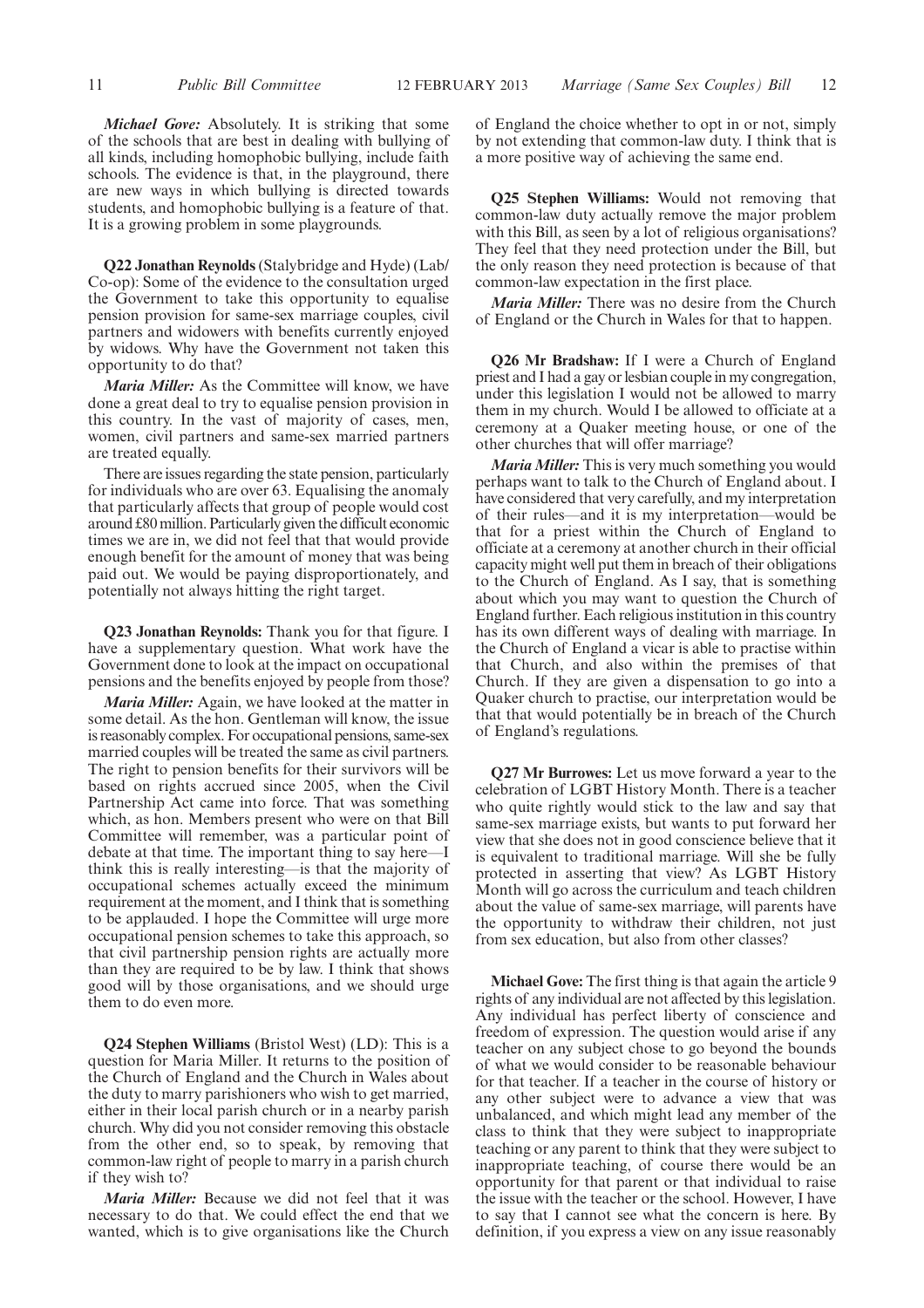and explain what your position is, there is no problem. If you express an unreasonable view on any issue or abuse the opportunity to be in charge of young minds, that could become a question for the school leader. The desire to suggest that the Bill changes the position of teachers perplexes me.

**Q28 Chris Bryant:** Secretary of State for Culture, I want to ask about anomalies. We will end up with a lot of anomalies if the Bill is enacted exactly as drafted. An issue that we came close to just now is that a religious same-sex couple can have religious symbols at the hotel where their civil partnership is celebrated, but a heterosexual couple getting married using exactly the same venue and the same registrar will not be allowed to use religious symbols. For that matter, a same-sex marriage will not be allowed to use religious symbols. Are we not in danger of creating an awful lot of anomalies?

*Maria Miller:* I do not believe so. We are simply saying that individuals, institutions and religious organisations are able to choose whether to opt into the measure. We are saying that people who currently offer marriage and civil partnerships on their premises should be able to extend that to same-sex marriages. I do not believe we are making it as complicated as the hon. Gentleman suggests. Perhaps he can explain his point further so I can give a fuller answer.

**The Chair:** Maybe he cannot at this point, but we may come back to that.

*Michael Gove:* Very briefly, when you deal with religions, which by definition are collective expressions of belief, there are anomalies. It is the case that the Roman Catholic Church would not allow either of us to take part in mass, but the Church of England allows members of other Churches to take communion.

**Q29 Chris Bryant:** That is wrong. The Roman Catholic Church allows—

*Michael Gove:* No it does not. That is quite wrong.

**The Chair:** We have seven minutes left.

**Q30 Tim Loughton:** Let me ask one quick question to each witness. The Secretary of State for Culture, Media and Sport said on Second Reading that she intends to see Northern Ireland brought into the remit of the Bill. How does she intend to do that, given the current situation with devolution and the recent vote in Northern Ireland?

*Maria Miller:* My reference was about making sure that we have an accommodation that recognises equal marriage in England and Wales, and also in Northern Ireland. That is what I was referring to.

**Q31 Tim Loughton:** So how are you going to achieve that?

*Maria Miller:* We will achieve it in the same way that we do with other devolved issues. We will seek a legislative consent motion. I have already been in communication with the Northern Ireland Government to seek such a motion, in the knowledge that they do not seek to extend marriage in the way that we are doing in England and Wales—I believe that Scotland intends to extend it as well.

**Q32 Kate Green:** I would like to return to the pensions issue. I was contacted by a trans couple who are pleased that the Bill will allow them to remain married—they are married currently—after one member of the couple changes their gender. However, after making that transition and becoming a same-sex married couple, one partner will lose their pension rights. Has consideration been given to that anomaly? Is the decision that that couple faces not rather unfair?

*Maria Miller:* As with all pensions issues, we look to be as fair as possible, but this is a particularly difficult area. If we make an exception for private and occupational pension schemes when a person changes their legal gender, we place additional regulatory and administrative burdens on pension schemes. We would require schemes to ask survivors intrusive questions to establish the gender history of the deceased and therefore be able to evaluate what the appropriate survivor benefits were. It is a very difficult and complex area that we have looked at in some detail. We have decided that it is best to avoid over-regulation and allow schemes to be flexible in the way that they provide these benefits. Some schemes can and do provide more than the minimum, as I have said before.

We are making an exception in this area for state pensions, because otherwise a married woman's pension payment could be reduced when her marriage becomes same-sex. This could happen if a spouse was born before April 1950. That is the particular area. We have tried to put in place an approach which will give as much equity as it can, but clearly I am very interested to hear in the discussions of this Committee whether you feel that further improvements can be made. We have tried to work within the existing framework as much as we are able to, but clearly Ministers will be interested to hear any further thoughts in that area.

**Q33 Tim Loughton:** The Education Secretary keeps referring to inappropriate teaching being a trigger for action being taken against a teacher who had a problem teaching about same-sex marriage. Recent cases in the ECHR referred to a registrar and a Relate counsellor who felt it would be inappropriate and that they would be unable to carry on in that work. That was not upheld and they were effectively sacked. If a teacher in a Catholic school, for example, said that he or she was unable to take an RE lesson—because you do not have to be an RE teacher—or a sex and relationship education lesson unless he or she could refer to same-sex marriage as, for example, a "pretend marriage", would that be inappropriate teaching? What would be the repercussions?

*Michael Gove:* Why would a teacher want to go into the lesson with that aim in view?

**The Chair:** Let's not have a conversation.

**Q34 Tim Loughton:** As a recent survey has shown, there are many teachers who hold to the view that they did not agree with same-sex marriage. If a teacher was perfectly happy to teach religious education or sexual relationship education, but would not be able to include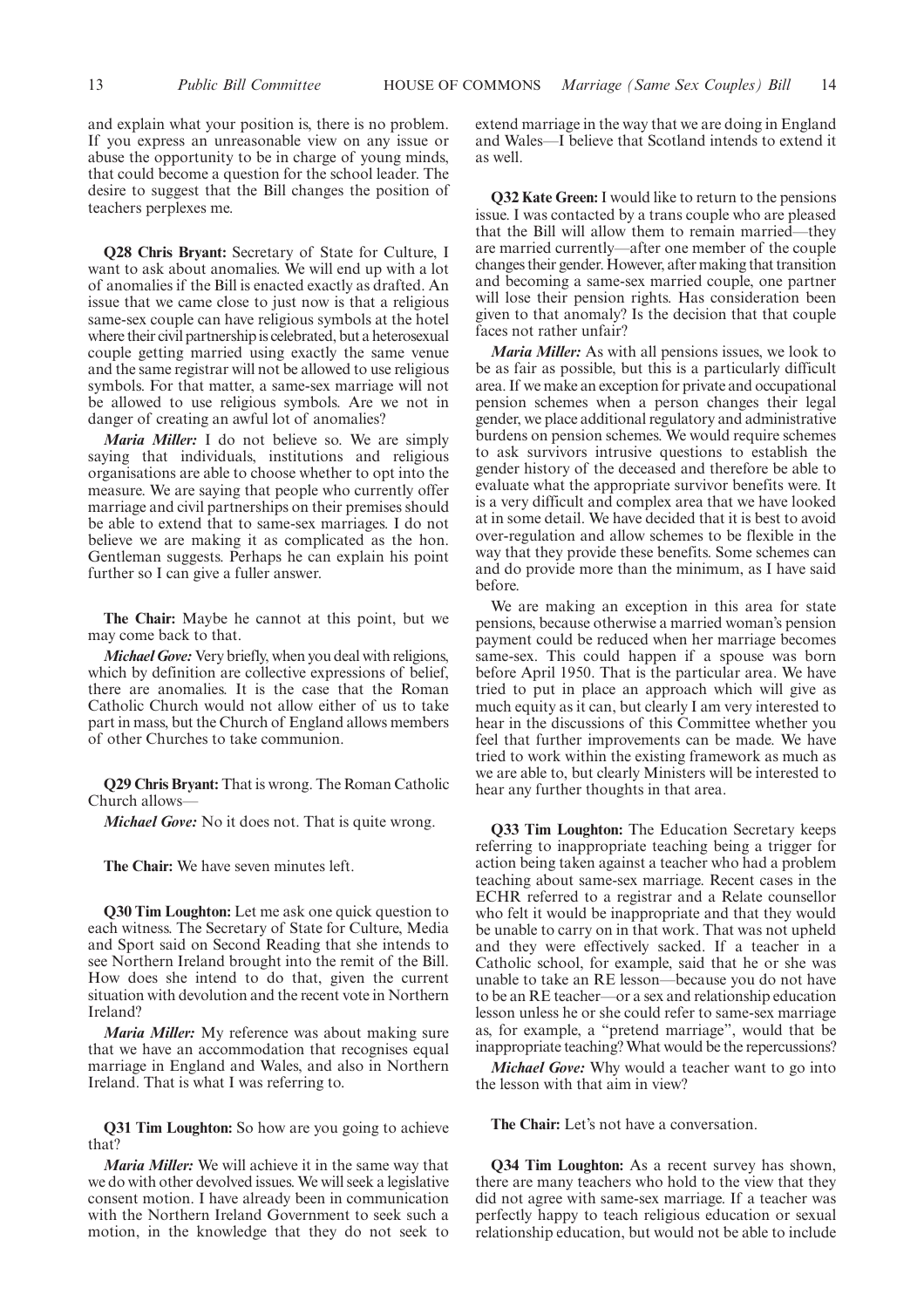teaching about same-sex marriage without explaining his or her view—the conscience that you have referred to—that it was not a real marriage, a pretend marriage for example, on that basis would she or he be allowed to take that lesson or not?

*Michael Gove:* I do not know any teachers who think: "Do you know what? As we discuss whatever it might be in the next hour available to me with these young people my most important aim is to explain why I think that this is a pretend marriage."

**Q35 Tim Loughton:** That is not the question. *Michael Gove:* That is my answer.

**Q36 Mr Bradshaw:** How much will it cost to convert a civil partnership to a marriage?

*Maria Miller:* You are absolutely right. There are provisions in the Bill for us to be able to do that. We do not have a cost worked out. It will depend on the cost to the Treasury and to those implementing this.

**Q37 Mr Bradshaw:** Do you have an approximate idea?

*Maria Miller:* I do not at the moment.

**The Chair:** Colleagues, we have more or less reached the time that we said we would allow our Secretary of State to go. Thank you for your evidence. We wish you well in making wise decisions this morning at Cabinet and thank you for seeing us today.

#### **Examination of Witnesses**

*The Lord Bishop of Norwich, William Fittall and Rev. Alexander McGregor gave evidence.*

#### 8.54 am

**The Chair:** Good morning. Thank you for coming to give evidence before us today. Would you kindly introduce yourselves for the record?

*The Lord Bishop of Norwich:* I am the Right Rev. Graham James, the Bishop of Norwich.

*William Fittall:* William Fittall, secretary-general of the General Synod of the Church of England.

*Rev. Alexander McGregor: Alexander McGregor, deputy* legal adviser to the General Synod and the Archbishops Council.

**Q38 The Chair:** Would you like to make a brief working statement, or shall we go straight to questions?

*The Lord Bishop of Norwich:* I am happy to make a brief statement. The Church of England's understanding of marriage is rather unambiguously set out in Canon B30, as many of you will be aware, which says, according to Christ's teaching, marriage is the union of one man and one woman for life to the exclusion of all others. Since canon law is part of the law of the land, clearly there has been a need for the sort of legislation before us which acknowledges two understandings of marriage, one which will be gender neutral and one which will be more traditional.

Our concern has not been simply to ensure rights and freedoms for the Church of England, but is a concern for the good of marriage itself. The Secretary of State said that she believed marriage was a good institution in society; so do we, and we have been grateful for the way in which the Government have worked with us in shaping this Bill. Overall, we are broadly content with the way it has developed, although there is more work to be done. Our regret is that until now there has been a single understanding of marriage across Church and state, and between the world faiths. We regret there will not be the same unanimity and we think that there may well be consequences for this which none of us has fully identified as yet.

#### **Q39 Chris Bryant:** Is homosexuality curable?

**The Chair:** That might not be within the scope of the Bill, but let's have a very brief response and then we will come back to the debate.

*The Lord Bishop of Norwich:* I do not think myself it is. There are Christians who believe it to be curable, but that is not the view that I take.

#### **The Chair:** Another question on the Bill?

**Q40 Chris Bryant:** Mr Streeter, without your cynicism, it does strike to the matter of the Bill and in particular the Church of England, because the Book of Common Prayer of 1662 lays down three reasons for marriage. First of all, procreation, which does not apply to many who get married because they either have no intention or no ability to have children, and we do not consider theirs not to be proper marriages. Secondly, to prevent fornication—*[Interruption.]* It was written in the language of 1662 and for a particular understanding. The third reason was for mutual society. The bit I do not understand about the Church of England's position is why—and that is reaffirmed in the 1928 prayer book, not passed by Parliament, but passed by the Church of England—if you do not believe homosexuality is a moral disorder or you do not believe it is incurable, why you would be opposed to homosexual couples being able to have that mutual society?

*The Lord Bishop of Norwich:* I think the mutual society, help and comfort one may have of the other is affordable in civil partnerships. When the Church of England marries someone, the preface in the Book of Common Prayer is recited even when the woman is past child-bearing age. There is a distinction between idealism in relation to what the purposes are for marriage and realism about the couple who stand before you. I have married a couple who are both in their 80s and I have said the first purpose of marriage is for the procreation of children and they have understood it. It does not apply in its fullness to them, but it is a purpose for which marriage exists.

**Q41 Chris Bryant:** But do you understand why people would then think if the Church of England had campaigned aggressively or assertively or voluntarily for civil partnerships, then you might have a bit more to say on this subject?

*The Lord Bishop of Norwich:* I can understand why you think that. You are speaking to somebody who voted against the wrecking amendment in the House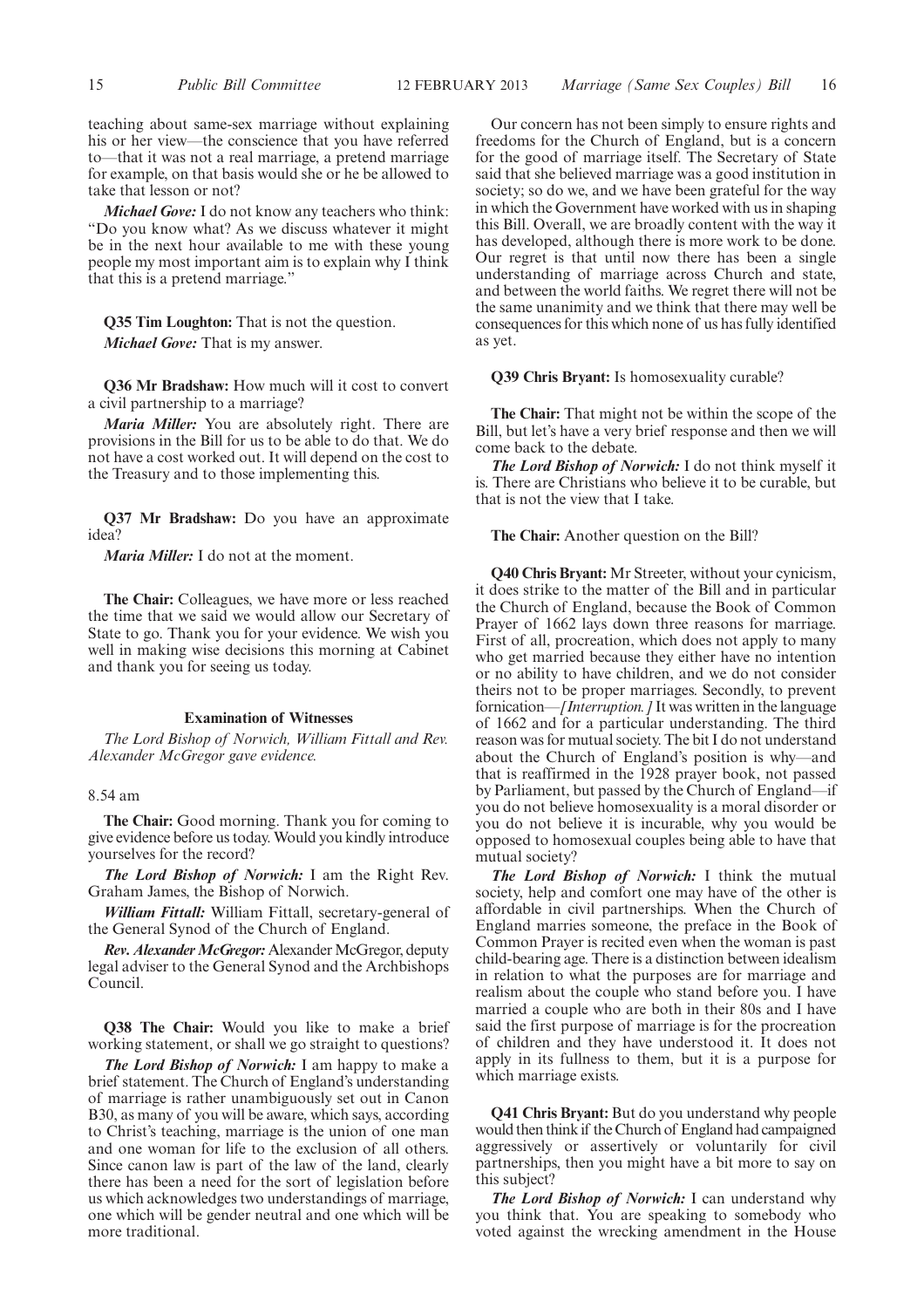of Lords which tried to prevent civil partnerships being brought on to the statute book. There were a number of us who did so.

**Q42 StephenWilliams:**Coming back to this common-law duty to marry, as I understand it, a parishioner could turn up at a parish church and one of your vicars in Norfolk would marry them if they were divorced—indeed if both parties were divorced—or even if they were atheists and not even professing Christians. Is that the case? If they are atheists, they do not have to prove they are adherents of the Church of England?

*The Lord Bishop of Norwich:* No, they need to be residents of their parish, or have a connection with the parish.

**Q43 Stephen Williams:** So a vicar in one of your parishes would marry a double-divorced couple who could be atheists but would deny that right to committed Christians?

*The Lord Bishop of Norwich:* He is unlikely to do that with those who are divorced if he adheres to the guidelines from the House of Bishops on the further marriage of the divorced in church.

**Q44 Mr Bradshaw:** May I ask the question I posed to Maria Miller about what would happen to a priest who wanted to give pastoral support to a gay or lesbian couple in his or her parish, and wanted, but was not allowed, to officiate at a ceremony at a Quaker meeting house?

*The Lord Bishop of Norwich:* He would have trouble officiating at a ceremony at a Quaker meeting house, since there are no officiants at a Quaker marriage.

**Q45 Mr Bradshaw:** Or anywhere else.

*The Lord Bishop of Norwich:* I recognise the point. In the first place—I do not think we have discussed this in the Church of England—it would need to be recognised and regarded in another denomination in order to operate. He or she might need to be recognised as a civil registrar to undertake that function. Whether or not that would be an offence against the canons of the Church of England, I would need to ponder and think about. Within the Church as it is at the moment, there are possibilities of Church of England clergy presiding at marriages in non-conformist Churches if they are recognised and regarded under the ecumenical Canons. I would need to go back and look at that, and we could write to you with a much more informed answer.

**The Chair:** If either of the two other witnesses want to chip in at any time, please feel free to do so.

**Q46 Stephen Gilbert** (St Austell and Newquay) (LD): One quick question and then a main question. Do you accept that there are other views within the Church, with vicars in different parishes in different places, and that the Church of England does not have one stable view across the country shared by every member?

*The Lord Bishop of Norwich:* The Church of England has doctrine which is expressed in its canons which it believes to be consistent across time and with the teaching of Jesus Christ. I think that I have been ordained in the Church of England long enough to know that unanimity of view on anything is impossible to find, on this as on everything else. So no, certainly there is no unanimity of view, but there is a distinction between the doctrine of the Church of England and what people who belong to it think. One of the glories of the Church of England is that we recognise conscientious dissent. There is a right of conscience, and we welcome couples who have registered a civil partnership who may not agree with the Church of England's doctrine to the Eucharist and to be part—full part—of the body of Christ.

**Q47 Stephen Gilbert:** On to my main point which is about humility. I was very lucky to go to a Church of England primary school, and one of the lessons that struck me there was about humility and questioning whether you might be wrong even in the strongly held views that you have. It strikes me that if the Government are wrong in introducing this Bill, then the worst that will happen upon the death of a married couple is that God will not recognise that marriages. It strikes me that if you are wrong, the worst that will happen is that people will perpetuate a discrimination that, on their death, God says is unjust. Have you ever considered the possibility that you might be wrong?

*The Lord Bishop of Norwich:* I think one of the characteristics of Christian life must be to always think that you may be wrong. That is true on every side of this debate as on every other. If there was not Christian humility in all of our churches and, pray God, in Parliament too, we would all be the most to be pitied.

**Q48 Jonathan Reynolds:**If this Bill is passed, same-sex couples will have the choice of a marriage or a civil partnership; heterosexual couples will just have marriage. Do you believe civil partnerships should be extended to heterosexual couples?

*The Lord Bishop of Norwich:* I am here supposedly speaking on behalf on this variegated body of the Church of England, and it does not have any official position on equal civil partnerships. I can tell you, from my own point of view, it seems a strange anomaly that heterosexual couples cannot register a civil partnership. You have only got to look at the figures for marriage; there are now 100,000 fewer marriages in this country each year than there were 20 years ago. The figures are quite striking, and that has given much greater acceptance of remarriage after divorce. A great many heterosexual couples decide not to get married, and they do so conscientiously; it is not an accident. It may well be that heterosexual civil partnerships might fulfil a need for them. That is not something over which the Church of England generally would have an opinion, but I can understand, within this context, why you might argue that.

**Q49 Tim Loughton:** I must declare an interest as the son of Church of England vicar who would certainly agree that there is a variation of views across the entire Church. I have two points to raise. Ben Bradshaw raised a really important one, which I want to extend. I have a vicar in my own constituency who, I am sure, would like this to happen. If after this legislation goes through, a Church of England licensed vicar performs a wedding of a same-sex couple on licensed premises, be it Quaker or otherwise, within that parish, will that marriage be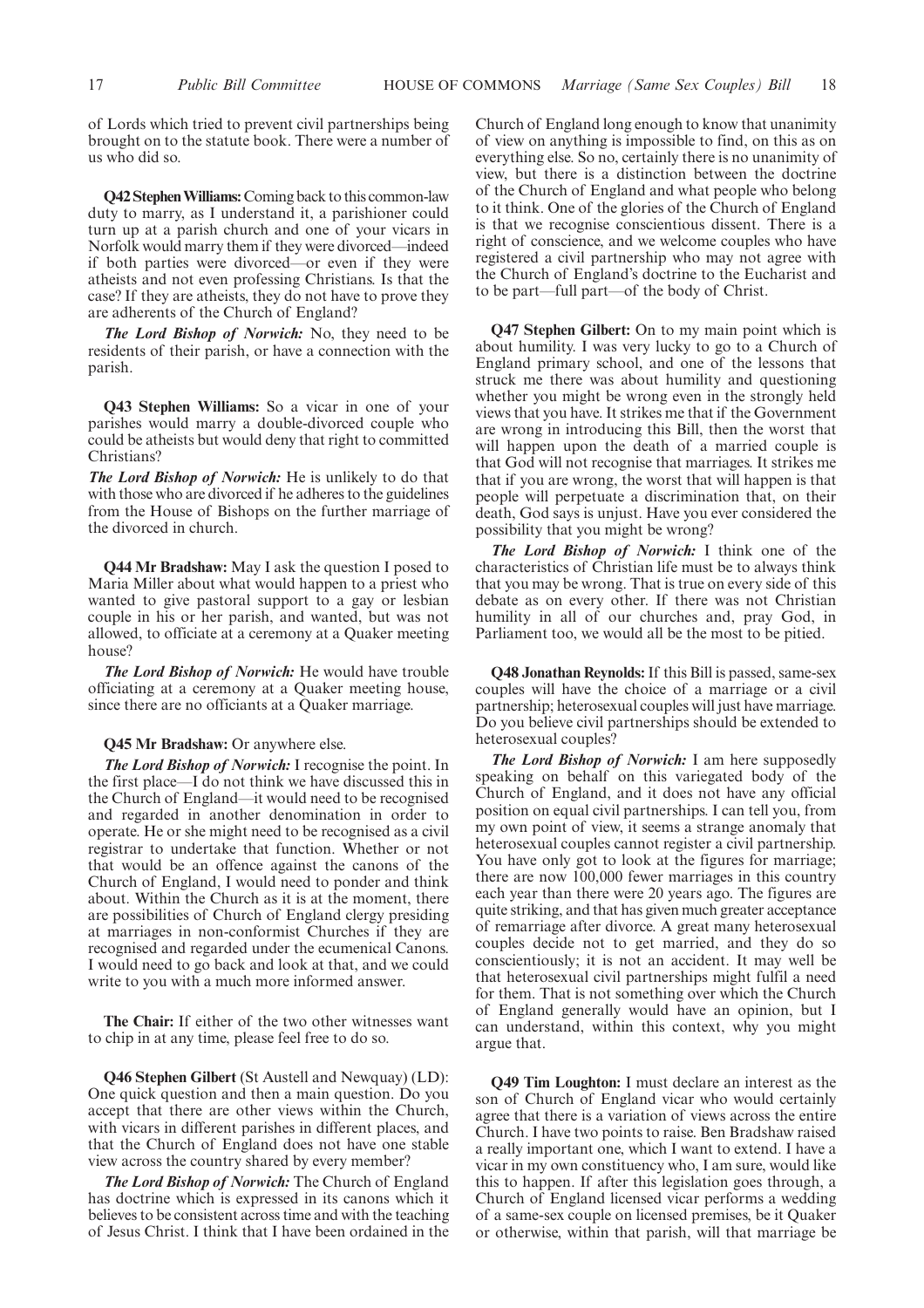illegal after it has happened? Does it therefore effectively have to be annulled by the Church? How exactly will it happen?

*The Lord Bishop of Norwich:* I will pass that to the lawyer who might give a proper answer.

*Rev. Alexander McGregor:* The Bill, as you know, does not extend to marriages according to the rites of the Church of England. The marriage, therefore, could not take place as a lawfully effective marriage using the rites of the Church of England. The scenario you have put forward is where a clergyman or woman of the Church of England went to another denomination and did some work there. That does not seem likely to arise. The general ecclesiastical principle rules that the clergy of the Church of England can use only Church of England rites and forms of services. That is the basic position. There is a special exception to that in relation to Churches with which we have formal ecumenical relations. As far as I am aware, none of the Churches with which we have formal ecumenical relations is proposing to opt in to same-sex marriage.

**Q50 Tim Loughton:** But on civil premises—if they did it in an hotel?

*Rev. Alexander McGregor:* As far as I am aware, no clergy of the Church of England are employed by local authorities as marriage registrars.

**Q51 Tim Loughton:** At what point does it become a non-marriage? All of this could happen. A Church of England vicar could go to an hotel. There could be an organist and all the trappings of what might have happened in the Church. He performs the ceremony, and the couple say that they are married, what happens then?

*Rev. Alexander McGregor:* In hotels, they can only be civil ceremonies.

*The Lord Bishop of Norwich:* The Church of England is excluded from performing any ceremony under the law that extended civil marriages to registered premises.

**Q52 Tim Loughton:** I just want to know at what point does it become a non-marriage. It is performed by a Church of England vicar. The couple could say that they were married by a Church of England vicar, even if it were on civil hotel premises with all the trappings. What makes it a non-marriage?

*Rev. Alexander McGregor:* Only civil marriages can take place in hotels. If a clergyman of the Church of England went mad and thought that he could officiate at a marriage in a hotel, then the marriage would not have any legal effect.

**Q53 Stephen Doughty** (Cardiff South and Penarth) (Lab/Co-op): The Archbishop of Canterbury was widely reported after his installation as restating the Church's official position, but given the lack of unanimity and the variegation in the Church to which you have referred, how do you feel that he and indeed other bishops will approach the issue in the years to come within the Church, and what scope is there for a change in position in due course if that were to be the wish of the bodies of the Church of England?

*The Lord Bishop of Norwich:* It is hard to tell, because this legislation has happened so quickly. We have not had a House of Bishops meeting or a General Synod working party of bishops to look at it.What the Archbishop said, if I have understood him correctly, was that he has to see this in the context of the worldwide communion. For us, quite apart from our own individual consciences and what we think the Church of England should do, what the Church of England does and what the Archbishop does and says is observed by a worldwide communion that he leads. It would be fair to say that for a great proportion of the Anglican communion around the world, this is not even a subject that has been discussed or thought about for understandable reasons. As for how quickly things might change, we have, at the moment, a working party being chaired by Sir Joseph Pilling looking afresh at our whole approach to issues related to human sexuality and indeed at our understanding of same-sex relationships. I think it is possible that our understanding of the status of same-sex relationships and how we treat them will change. Whether that would necessarily mean that you would then approve of same-sex marriage is another, quite different, issue. The tradition of marriage within the Christian church, which is shared with other world faiths, is so consistent over the centuries as being one man with one woman for life that I do not think that a change in understanding of same-sex relationships would necessarily lead automatically to the Church approving of same-sex marriage. However, I have to say that I am hazarding guesses here. You asked for evidence, but evidence on these things is a bit hard to come by. I can offer opinions rather than evidence; perhaps there is not a tremendous distinction between the two.

**Q54 Stuart Andrew** (Pudsey) (Con): A recurring area of concern for my constituents has been the threat of legal challenge. Are you satisfied that the quadruple lock is sufficient?

*William Fittall:*I think that we accept the Government's good intentions in terms of protecting the religious freedom of the Churches. That is obviously something that has to be done in a different way for different Churches, given that the starting point for us is different: our position in law is different from that of all other Churches. The Church in Wales, representatives of which you are going to see in a little while, is also, for historical reasons, in a different position both from us and from all other Churches. Then you have the other Churches and faiths.

In terms of safeguarding the ability of each Church and each faith to decide whether they wish to participate in same-sex marriages, certainly as far as the Church of England is concerned, we believe that the safeguarding of the position of canon law has been achieved. Clause 11 is a very wide, catch-all clause, which says that for all purposes marriage now means either mixed-sex or same-sex, and I think that there is still a drafting difficulty in clause 11(5), on the exemption for the Church of England. As I think the Government recognises, the Bill has been produced at huge speed; I do not think there is a difficulty of principle there, but there may be some further drafting to do on that.

I think overall, however, that the locks are okay. The thing that perhaps has not been said, but is a point that has been made in some of the memorandums that you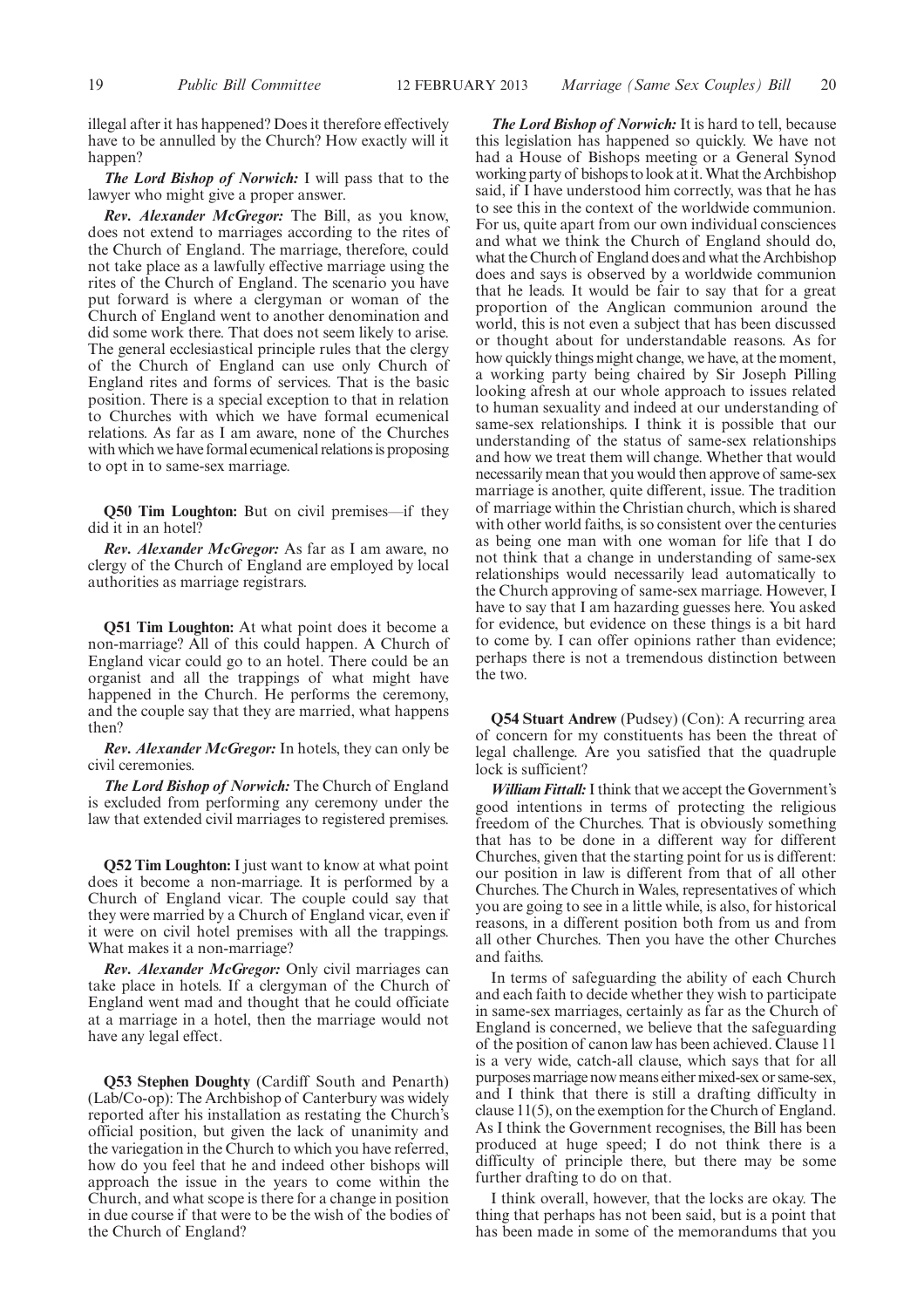have received and which also came up in your earlier session with Ministers, is that it is important not to underestimate the risk of litigation more generally in this area, in relation to the activities not just of religious organisations but of people of faith. Like it or not, this is an area of culture wars. We have seen over the past few years how people will bring litigation. The Secretary of State for Education said quite a lot this morning about common sense and the application of reasonableness. We would agree that if everybody approached this matter with common sense all would be well; the difficulty—and this is where some of the provisions may repay further study—is that not everybody does approach it with reasonableness and common sense, and you will get people on both sides of the argument who will want to test the measure. I do not think that this is particularly about the conducting of marriage; it is more about schools issues and the performance of other public functions. We may still have some concerns around the edge there, but the basic locks in relation to the Churches and ministers of religion we think have been done well.

**Q55 Kate Green:**If a member of a married heterosexual couple undergoes gender reassignment, under thislegislation they would not be required to annul their marriage, but would remain married as a same-sex couple. How will the Church regard that same-sex marriage?

*The Lord Bishop of Norwich:* I think there may be a distinction between what is legal and what is pastoral. Would you like to say what is legal and I will tell you what I think pastorally?

*Rev. Alexander McGregor:* As a matter of law, they would be whatever the Act said, which would be that they were married. That would be the legal position. The pastoral and theological implications are possibly different from that, however.

**Q56 Kate Green:** If they had had a church wedding as a heterosexual couple and that marriage continues but one member of the couple changes gender, will the marriage continue in the eyes of the Church?

*William Fittall:* It is already the case that clergy are not required to conduct the marriages of people who can already marry under existing law following a change of gender; there is a conscience clause, so that clergy are not required to marry people. That is the starting point.

*The Lord Bishop of Norwich:* The marriage would have continued. That is what you are saying.

**Kate Green:** The marriage will continue, but the clergy will not have to do anything.

*The Lord Bishop of Norwich:* I can think of only one couple that I know—I am sure there are plenty of others—who are in that position. They are members of a Church of England congregation and are treated with all the honour and respect that you would expect. I suspect that that congregation do not think too much about what their legal status is. They see them as human beings who are connected with each other and are part of that Christian community.

**Q57 Kate Green:** I suspect that the couple may think about their status in the eyes of the Church.

*The Lord Bishop of Norwich:* They probably do.

**Q58 The Minister of State, Department for Culture, Media and Sport (Hugh Robertson):** I think you have answered this question in response to Mr Andrew, but just to be absolutely clear, even accepting your unease about some of the general principles behind the Bill, are you satisfied with the protections provided in the Bill to the Church? If you are, which is what I think you said in answer to Mr Andrew, I take it from that that you would be resistant to any attempts to unpick those protections during the Bill's passage.

*William Fittall:* I think that is absolutely right. So far as the Church of England is concerned—whatever view you may have as individuals about its doctrine on marriage and, indeed, whatever view some individuals in the Church of England may have about it—that is the Church of England's doctrine, which is reflected in its canon law. Clause 1 safeguards that position, which means that the Church of England will continue to be able to marry people according to its own doctrine. I think that any erosion of that would raise serious issues indeed.

The Church of England continues to marry, on average, some 1,000 couples a week. It marries them generally after banns. They do not have to go to the civil authorities at all for any preliminaries. They can simply go to the clergy, banns are read and the member of the clergy has to send off a copy of the register at the end of the ceremony. We value the opportunity to provide that service to people. The number of Church of England weddings in fact increased in 2010, as indeed did the number of civil weddings. We want to be able to go on providing that service to people, which is why, for example, any playing around with the locks and therefore unravelling of the Church/state position would be unattractive to us, because it would mean putting the quarter of the population who choose to get married in church through further procedure and bureaucracy, from our point of view, to no good end. We value the present position and the safeguarding is hugely important.

**Q59 Mr Bradshaw:** Just going back to Chris Bryant's question, do you not accept, Bishop Graham, that the Church of England's opposition—not yours, because you have an honourable position on this—to this has been blunted by its failure to welcome, support and celebrate civil partnerships?

*The Lord Bishop of Norwich:* The Church of England had a varied view in relation to civil partnerships. There were a good many people in the Church who were very glad that civil partnerships were introduced and supported them. There was a big distinction between how we were to regard civil partnerships in relation to lay people within the Church of England and the clergy. The relative ambiguity about civil partnerships in comparison with marriage and the fact that vows did not have to be made and that it was simply a registration caused us some puzzlement in trying to work all that out, which I am quite happy to recognise. You only have to read the pastoral statement on civil partnerships to know how anguished that debate was in preparation for civil partnerships. I recognise why you ask that question, and I would love the whole of the Church of England to take the view that I take, but I recognise that that is not entirely the case.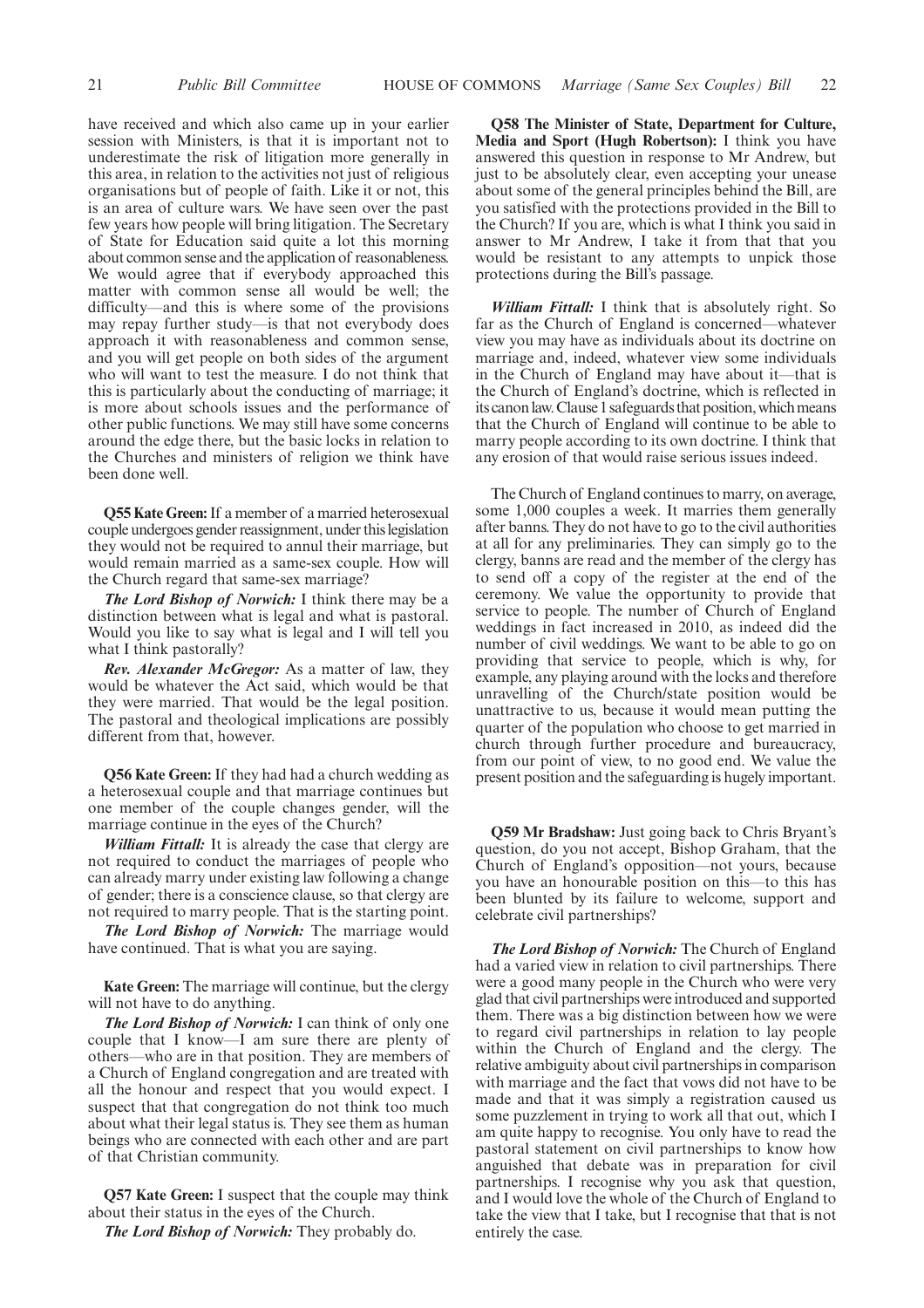**Q60 Stephen Williams:** Coming back to the duty of the Church of England to marry whoever wishes to be married in a parish church, would the Church actually like that duty to be removed?

*The Lord Bishop of Norwich:* No.

#### **Q61 Stephen Williams:** Why not?

*The Lord Bishop of Norwich:* We are in a different place from a good many other Churches in continental Europe. It is true that in England we conduct a quarter of all marriages—and, actually, a third of all first marriages, because a number of people exclude themselves, thinking that they cannot be married twice in the Church of England if they are divorced, which goes back to an earlier question. We want to be of service to those who live within our parishes.

I think that a very considerable number of people in England look to their parish church as the natural place in which to be married. To add to the complexity by which they would get married, which is what you would be talking about if they had to go to the civil registrar and then come to church afterwards, would probably not be appealing to them. It would not be appealing to us, because we recognise that the relationships that are built up with couples at the time of their marriage are very important to them.

The Church of England has recently done—unusually for the Church—some extensive empirical research, the Church of England's weddings project, and worked over two or three years with hundreds of couples in two dioceses as different as Bradford and Oxford. What we discovered, sometimes to the surprise of the clergy themselves, was that people did not want to be married in church because the church was beautiful. It was not aesthetics that caused them to come to the church; nine and a half out of 10 of all the couples who were married said that the most important element in their marriage was the vicar. Not pretty vicars either—you can be really ugly as a vicar in the Church of England. They had made a relationship with the priest prior to the marriage and had been prepared for their marriage, and when they came to church on the day, they knew the person who was marrying them, which is not the case in the same way with a civil registrar, and they felt that they belonged.

People's criticism of us was that we did such a brilliant job preparing people for marriages in the case of most marriages, but we were not good at following up afterwards and maintaining the relationship on our side. That was very telling for us and we have been trying to build on that, because one of the things about marriage is that it is not an automatic relationship that builds society; people who are married need to belong to their communities and be connected with others. That is one of the things that the Church can do extremely well and that is the challenge to us. We want not just to do weddings better, but to actually support marriage better. If there is a criticism of the Church of England, it is that we have been very good on wedding ceremonies but less good on supporting marriage after people are married.

**Stephen Williams:** That was a very long answer to what was meant to be a brief question.

**The Chair:** It was interesting, Mr Williams—we will come back to you if there is time.

**Q62 Chris Bryant:**It is rather charming, Mr McGregor, that you think that Anglican clergy only ever perform services according to the rites of the Church of England. I have been to All Saints, Margaret street for the installation of a new vicar or curate that has been performed in the middle of a service of benediction, which is not a rite of the Church of England and, effectively, contradicts the 39 Articles.

*The Lord Bishop of Norwich:* It must be a rite of the Church of England—I have performed it. *[Laughter.]*

**Q63 Chris Bryant:** Indeed, and long may it be so. I hope that the Church will remain a Church and not a sect, and that is why I hope that you will continue to want to have the requirement that you perform marriages and so on. I suppose my point is really that, as a former priest in the Church of England, I hope that the Church will one day be able to change its mind more completely on this matter. When asked whether the Roman Catholic Church would ever have women priests, Cardinal Martini said, "Not in this millennium," but that was in 1999.

*The Lord Bishop of Norwich:* He was right.

**Q64 Chris Bryant:** And he is not around to be Pope any more. He is shaken, not stirred. I just wonder when you think the Church of England might change its mind. This is material to the Bill because we might think that all you have to lose is your locks.

*William Fittall:* Earlier you discussed the difference between evidence and assessment and opinion. I have observed our bishops in discussion around these matters, and the other bodies of the Church of England such as the Archbishops Council, and you have to recognise the fact that, as the Bishop of Norwich has said, the Church of England is obviously divided on the ethical issues around same-sex relations; there are those who want to be more affirming of civil partnerships and those in active same-sex relations and there are many others for whom that is off limits. You have seen that debate played out publicly.

I would have to say that, in the private discussions that there have been since the Government announced their intention to introduce same-sex marriage, there has not been that same division of view. Yes, there are some people—you have heard some members of the Church of England—who have offered a minority view, but I have to say that, as I observe it at the moment, among the bishops, with the exception of one or two who have gone on their blogs to offer their private view—

#### **Chris Bryant:** It is not very private.

*William Fittall:* A personal view. I do not detect a strong debate among our bishops around moving to accept same-sex marriage. I think that you have to understand that if ever the Church of England were to change its doctrine, that would require a change to canon law, so there would have to be an amending canon that came through the General Synod and then had the royal licence, and in addition there would have to be a measure that went through the General Synod because it would involve a doctrinal change, which is currently rooted in the Book of Common Prayer, and that measure would also make the necessary changes to the Marriage Act. That would then make it possible for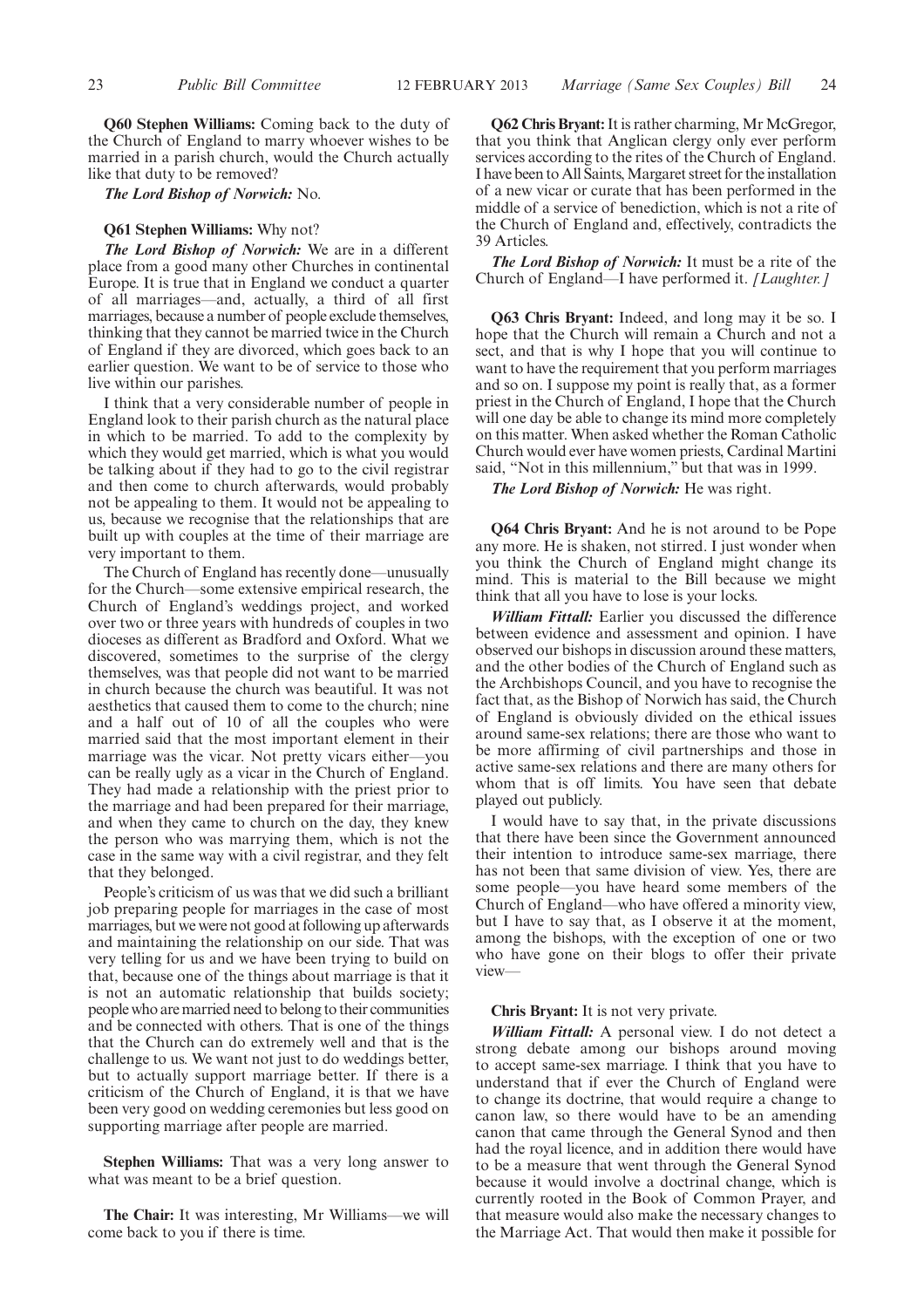Church of England clergy to conduct same-sex marriages. So it is possible, but I have to say that my assessment is that it is nowhere on the horizon.

**Q65 Jane Ellison:**There has been a lot of correspondence about adultery and consummation. I am interested in how you feel about the fact that there is no plan to redefine that in the ambit of the Bill. Also, a question that has suddenly occurred to me is: if in a heterosexual marriage people commit adultery or are unfaithful with somebody of the same sex as themselves, is that currently covered by the definition? In other words, is there already an inconsistency that if a woman was unfaithful to her husband with another woman, does that already not qualify as adultery?

*Rev. Alexander McGregor:* That would not amount to adultery.

**Q66 Jane Ellison:** So there is already an inconsistency.

*Rev. Alexander McGregor:* Yes. The same definition of adultery is effectively maintained, so adultery can be committed only between two people of the opposite sex.

**Q67 Tim Loughton:** It sounds as though Mr Fittall's long drawn-out process, as he describes, for the Church of England is unlikely to happen in this millennium either. Contrary to what the Culture Secretary said earlier, the Church of England has a unique position in the Bill in effectively being able to discriminate against marrying same-sex couples. If this law goes through, do you think that it will harm the image of the Church of England that it will uniquely be able to discriminate, as laid out in law?

*William Fittall:* I am not sure that I follow that it is in a unique position. It is only unique because the Church of England has canons that have the force of the law of land, it has the duty to marry and it has its own devolved legislature, so we start from a unique position in law, but in substance, what the Government set out to do is to create for us, as for all other denominations, the ability to continue to approach marriage according to our own doctrines and if, in due course, any denomination changes its view, it will be able to do so.

I do not think that we have a unique position. The only area where we have a worry that I think is unique to us is whether in due course the Strasbourg Court might take a view because we act as a public authority. As I explained earlier, you do not have to go through any separate state procedure in order to be married in a Church of England church. If there were to be litigation, the Strasbourg Court might take the view—not that it would compel the Church of England to conduct same-sex marriages; we do not think that that would happen—that such discrimination by a public authority might be contrary to Strasbourg jurisprudence. There is nothing to go on at the moment, and we flagged that risk. We think the Government have sought to do what they can in the Bill to mitigate that, but the simple fact is that if you change the law on marriage, there is a risk and we shall see what happens.

**Q68 Tim Loughton:** I understand that, but that is not my point. I do not dispute that. What do you think the effect on the image of the Church of England will be? The uniqueness of the position is as you have described. It would be a very long drawn-out process for the Church of England to be able to change its position, other than being able to opt in as some other Churches would much more simply be able to do. Do you think that this law, if it goes through, with the Church of England in the position of automatically not being able to include same-sex marriage couples, will be damaging to the image of the Church of England in the public consciousness?

*William Fittall:*I do not see why it should be. Underlying that question is the assumption that it is a deeply unpopular position not to be in favour of same-sex marriage. If you look at the results of the Government's consultation and of the petitions that came in, and if you look at the opinion polling, this is a matter on which the country remains pretty divided. There are strong views around. People also respect faith traditions, whether they share those traditions or not, that have their own views and their own integrity.

I do not see a difficulty for the Church of England in having such a position. Indeed, I struggle a little bit to see how the law can be different unless, in the view of Parliament and Government, it should in a sense impose its view on the Churches. It is interesting what has happened in one or two Scandinavian countries, where the relationship between the Parliament and the state Church is different from how it is here. If you go back in history, Parliament legislated directly for the Church of England, because it did not have separate governance bodies of its own. But we have reached a place where we are regarded, like all other Churches and denominations, as having the ability to decide our own doctrine and to act accordingly.

**Q69 Kate Green:** Some other faiths will conduct same-sex marriages as a result of the legislation. What advice will you give teachers in Church of England schools on how they teach about the importance and nature of marriage?

*The Lord Bishop of Norwich:* We try always to respond positively to what the Secretary of State suggests in relation to the Education Act, which is to do with recognising the value of marriage. I suppose it is possible, although I was listening to what the Secretary of State for Education was saying, that a lot further down the line there might be some conflict there, which I think you were exploring. Our own view is that the promotion of marriage is part of sex and relationship education. What Church of England schools are good at doing, because the vast majority of them are community schools, is integrating the convictions of the Church of England with a recognition that the Christian opinions held in that school are not totally recognised within the whole of wider society.

There is a balance to be struck, and I think that the Secretary of State for Education was right to say that in teaching there will need to be a recognition that we have a society in which same-sex marriages—assuming the Bill goes through—are possible, and of course the teacher would also indicate why it is that within the majority of Christian traditions such marriages are not celebrated. My sense is that it is not going to be a huge part of sex and relationship education. My regret, if I am honest, is that in our schools and in most schools, marriage is not talked about very much at all. If we can reconsider how marriage is talked about within schools, that would be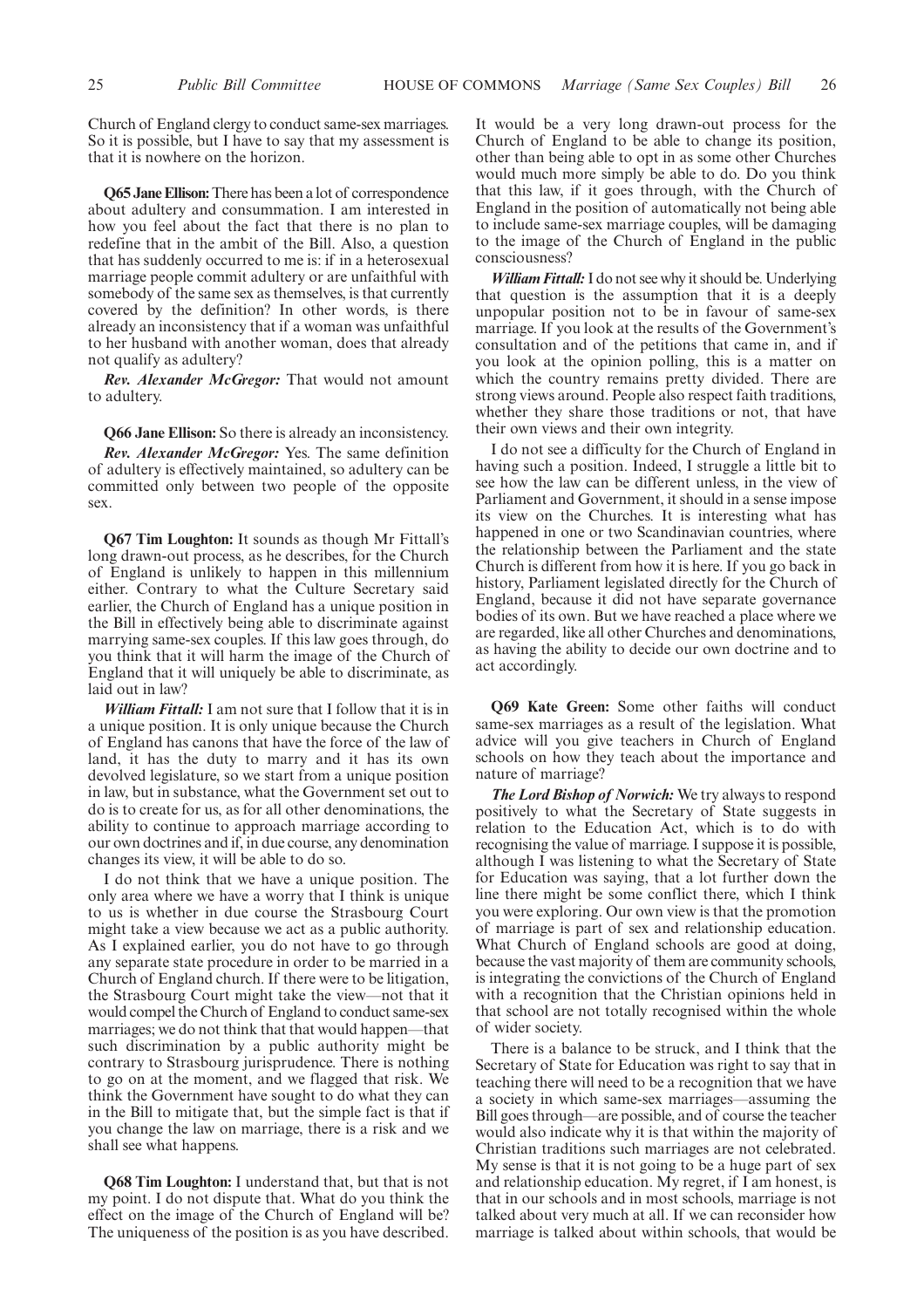valuable. It is sometimes resisted for understandable reasons. I can think of a number of our schools where the majority of children do not come from homes with married parents. It is for that reason, and nothing to do with what the Secretary of State or the Church says, that teachers are very reluctant to teach about marriage. Whatever one makes of the Bill, if we could have better teaching about marriage in our schools, and the Bill could bring that about, I would welcome it. You have explored the area with the Secretary of State, and it is an area of potential tension in the future. I recognise that, but there may be some benefits, too.

**Q70 Mr Bradshaw:** Mr Fittall, I must correct you on the opinion polling and refer you to the very helpful document prepared for the Committee by the House of Commons Library, which shows that all of the opinion polls, except those with veryleading questions commissioned by the Christian Institute, show clear majorities, including majorities of people of faith, in support of equal marriage. You raised the spectre of successful litigation, but how many divorced people have successfully forced the Church of England in the courts to remarry them in their parish church against the wishes of their local priest?

*William Fittall:* I did not suggest that we had any anxiety that we would be forced to marry people. I agree that I am not aware of any litigation of that kind. I think the issue is not whether we would be compelled, and we have expressed satisfaction about that. The issue is more the ability to act, as it were, in the shoes of the state in marrying people without any separate state formality.

**Q71 The Chair:** For the record, that does not bear on the litigation as described by the questioner.

*William Fittall:* Correct.

**Q72 Jim Shannon** (Strangford) (DUP): I apologise for being late. I came straight off the plane, and I am sorry that I could not be here on time. My apologies to the deputation, too.

The opinion polls I have clearly endorse the comments made earlier in opposition to the Bill. My question on the quadruple lock is probably for Rev. Alexander McGregor. Are you reassured as a Church and as an organisation about the quadruple lock? Do you feel it gives you the necessary legal security? Does it give security and job support to those teachers who might feel ill at ease with discussing the matter? I want to hear your opinions on that.

*Rev. Alexander McGregor:* There are two different things there, because the quadruple lock is not concerned with things such as the position of teachers; it is concerned solely with the position of a Church institutionally and with ministers of the Church in relation to the carrying out of marriages. As far as that is concerned, we think the provisions in the Bill are essentially right. There are one or two very small issues at the edges about which we will talk to the Government, but yes, we think the way that is drafted is generally okay.

Earlier we talked a bit about the position with regard to teachers in schools, and the Bill does not really go into any detail on that. The Bill simply changes the definition of marriage, and teachers will need to deal with that in a sensitive and professional way, but yes, people will be concerned about that. I think we have already said something about it in our evidence.

**The Chair:** Thank you very much. We covered those subjects earlier, Mr Shannon, and *Hansard* will help you on that.

Thank you very much indeed to this set of witnesses, to Bishop James and his colleagues. Your evidence is much appreciated and very helpful. Thank you once again.

#### **Examination of Witnesses**

*ArchbishopPeterSmith,ProfessorChristopherMcCrudden and Charles Wookey gave evidence.*

#### 9.40 am

**The Chair:** Colleagues, we have a lot to get through, so we will make progress.

Welcome to our next set of witnesses. Thank you very much for being here with us this morning. Could you kindly introduce yourselves for the record?

*Archbishop Peter Smith:*I am Archbishop Peter Smith, Archbishop of Southwark, on the other side of the river, and vice-president of the Bishops Conference of England and Wales. On my right is Professor Chris McCrudden of Blackstone Chambers, who is our legal adviser on the Bill. On my left is Charles Wookey, who is assistant general secretary to the conference.

**The Chair:** Thank you. Unless you want to make an opening statement, we will go straight to the questions. Are you happy with that, Archbishop?

*Archbishop Peter Smith:* I think I am. I think we need to get hold of the nitty-gritty.

**The Chair:** Nitty-gritty is good.

**Q73 Chris Bryant:** Is homosexuality incurable or curable?

*Archbishop Peter Smith:* I do not think that that is a relevant question. What we are coming here to do, my understanding was, was that having examined the Bill, there are difficulties that we foresee for the future.

**Q74 Chris Bryant:**But the 29-page paper you submitted to us makes an argument, essentially, that it is a moral disorder and that therefore same-sex marriage will undermine society. I would have thought that it goes to the very heart of the matter whether you believe that homosexuality is curable or not.

*Archbishop Peter Smith:* We have not mentioned homosexuality as such in our paper or in our public pronouncements on this. What we have been saying right from the start is that marriage, for millennia, has been between a man and a woman. It is about the complementarity of the two sexes. That is the important and fundamental issue when it comes to marriage. Men and women are different. It is not rocket science, looking around this room, to look at each other and say, "We are different" without going into all the gory details.

**Q75 Chris Bryant:** Tall people and short people are different. That does not necessarily mean that you should only have tall people marrying short people or fat people marrying thin people. Difference is neither here nor there, I would have thought.

In olden teaching, it was that homosexuality was a choice; it was something that somebody had voluntarily chosen to adopt. Then I could understand why you would say, "All right, we believe that no homosexuals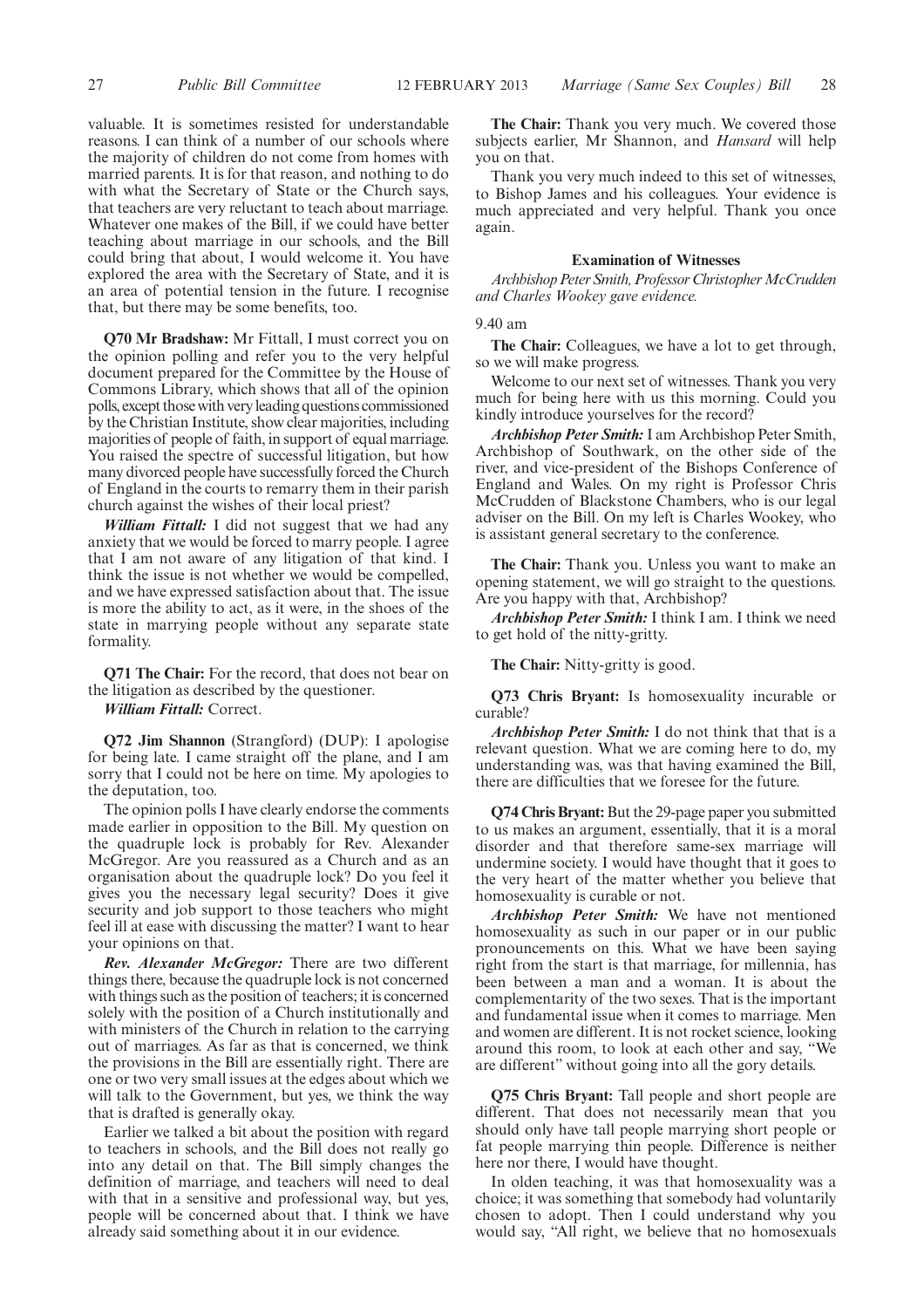should be allowed to enter into relationships." If you no longer believe that it is curable or that it is a matter of choice, it seems to me fundamentally cruel to deny lifelong companionship to two people just because they are of the same gender.

*Archbishop Peter Smith:* We are not complaining about lifelong commitment between two people of the same sex. The fact is, when the Act bringing about civil partnerships was passed—

#### **Q76 Chris Bryant:** Were you in favour of it then?

*Archbishop Peter Smith:* No, because we said that that was the thin end of the wedge and that that would end up going to marriage. There was a different way of dealing with the request from same-sex couples to have equivalent rights to those who are married—man and woman. Those rights were given, quite clearly, in that Act.

Just from personal experience, at the end of last year I was asked to go on a debate about this on Radio Wales. One of the others on the debate was a prominent Catholic homosexual.When I stated the Church's position, I thought, "We are going to have a real ding-dong here, possibly." But when he was asked what he thought of what I had said, he said, "I fully agree with the Archbishop." He said, "I am fully accepted in my parish. People know who I am and what I am. I have no problem with that. I have been welcomed and respected. As a homosexual, I do not approve of this move to gay marriage."

**Q77 Stephen Williams:** It is a reasonable assumption that same-sex marriage will become the law of the land sometime later this year. What will be the guidance that the Catholic Education Service gives to Catholic schools to teach children about marriage in this new context?

*Archbishop Peter Smith:*This is one of the real difficulties we have, not just for our own schools, but for any teacher in any school. Could I ask Professor McCrudden to go into the details of this?

*Professor McCrudden:* The question partly relates to the guidance given by the Secretary of State, so there are two separate elements to it. What are the implications for teachers of the Bill—and presumably the Act—as it currently stands? There is then the separate question of the effect of the Bill on the guidance that the Secretary of State is required to produce. Obviously Catholic schools are required to take that guidance into account. Our fear—our concern—is that clause 11 of the Bill in particular, when read together with the power given to the Secretary of State to issue guidance, essentially changes the nature of the guidance. That currently causes problems. The brief answer to your question is that the guidance to be given in Catholic schools will have to wait until we see precisely which amendments or otherwise are going to be brought in by Parliament to that particular aspect of the Bill. I can go into more detail on that if you prefer.

**Q78 StephenWilliams:**Specifically, will children attending Catholic schools be told that people—possibly parents of children in the class—are committing a sin if they enter into a same-sex civil marriage?

*Professor McCrudden:* I think I have made the point that it will partly depend on the question of the guidance, and the interpretation of the guidance, currently issued by the Secretary of State. The question is whether that very general provision in clause 11 of the Bill materially affects the current interpretation of the guidance, because it changes the definition of marriages. Secondly, and more particularly for the future, there is the question of whether future Secretaries of State issuing the guidance will either be required to or will choose to alter the guidance.

**Q79 Mr Bradshaw:** Archbishop, you have just acknowledged that the Roman Catholic Church opposes civil partnerships, as indeed you have opposed every reform that has brought equality to lesbian and gay people in this country for the last 20 years. Why should we believe that your opposition to this is about marriage, rather than about your disapproval of lesbian and gay relationships?

*Archbishop Peter Smith:* It is clearly about the nature of marriage, because marriage is between a man and a woman, and always has been. That is the key issue, and we keep getting diverted on to questions of equality or religious freedom. The nub of the argument is who by their natural being can be married.

**Q80 Mr Bradshaw:** But wouldn't your opposition to this on the basis of marriage be more credible, and carry more authority, if you had been supportive of civil partnerships and all the other reforms that have benefited lesbian and gay people in this country?

*Archbishop Peter Smith:* The Church's teaching is quite clear on this, on the Church's attitude to homosexuality. It says quite clearly in the catechism of the Church that homosexual people must be respected, and dealt with sensitively. Morally speaking, however, we say sexual relationships outside marriage—of whatever kind—are not right and they are not moral. So the Church's teaching on this is very consistent. We are not trying to do down homosexuals; I know many homosexuals and I get on very well with them. However, at the end of the day we as bishops and as a Church have a duty to teach what Christ taught, rooted in his background of the Old Testament, and it is not for us as bishops to change that teaching.

**Q81 Mr Bradshaw:** Sorry, that was not my question. You talked about treating gay and lesbian people with respect, but you have opposed the Supply of Goods and Services Act, and you have opposed legislation that has provided equality, not for relationships, but for lesbian and gay people as individuals.

*Archbishop Peter Smith:* No, it is not.

**Q82 Mr Bradshaw:** You have. Did you support the equal age of consent?

**The Chair:** We are here today to talk about this particular Bill. I think this is important, and that the answers have been given.

**Q83 Kate Green:** May I ask you the same question I asked the representatives of the Church of England? If an opposite-sex couple marry in a Catholic church and subsequently one member of that couple undergoes gender reassignment, do they remain married in the eyes of the Catholic Church? Under this law, they will in the eyes of the law.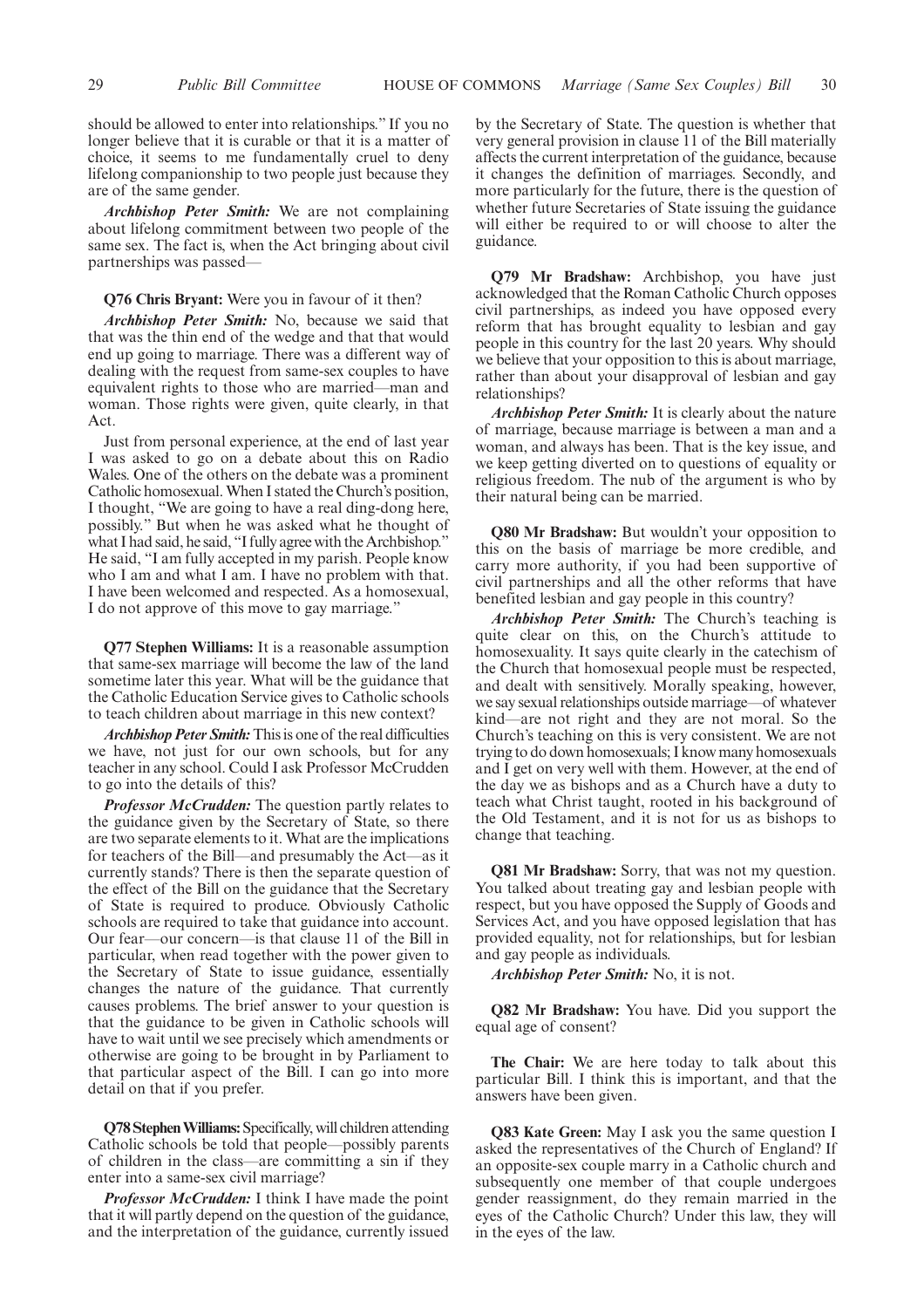*Archbishop Peter Smith:* They would in the Catholic Church as well.

**Q84 Kate Green:** They would be a same-sex couple at that point.

*Archbishop Peter Smith:* Well, perhaps legally.

**Q85 Kate Green:** So you do not accept the reassignment of gender?

*Archbishop Peter Smith:* I do not accept that we can change someone's gender. There is a real difficulty when it comes to what is called gender dysphoria: somebody who is very inclined to think someone is opposite to what they are.

**Q86 Simon Kirby** (Brighton, Kemptown) (Con): Parliament redefined marriage about 177 years ago in 1836. Was it right to do so, and if so, why is it not right to do so today?

*Archbishop Peter Smith:* I am not quite sure which Act you are referring to.

**Q87 Simon Kirby:** I think you will find that it is the Act that gave Catholics the right to marry in their own church.

*Archbishop Peter Smith:* But it did not say that two people of the same sex could marry. The point is that various aspects of the marital relationship have changed over the years. Donkeys' years ago, very often a woman was regarded as the chattel of the man, and that was wrong as we look back now with a more enlightened view. Never at any stage, until now, has it ever been suggested that marriage can be between other than a man and a woman. That is the key issue. It is the consequences of that that we want to talk about with this Bill.

**Q88 Jonathan Reynolds:** The list of countries that already have same-sex marriage includes not only societies that we might think of as typically being very progressive, such as Scandinavia, the Netherlands or Belgium, but Spain and Mexico, which have significant Catholic populations. What is your assessment of how same-sex marriage has operated in those countries, and can you identify any problems in those countries with how the law has operated?

*Archbishop Peter Smith:* It is still not entirely clear and it varies from country to country, but I am told that there have been considerable difficulties over this in Canada in regard to teachers and people who have said in their personal blogs that they oppose the very notion and principle of same-sex marriage, and they have been disciplined. I have not got concrete evidence from the few countries that have brought this in.

*Professor McCrudden:* The common issue is that all those countries have sought to protect the religious freedom of particular Churches. Each country has dealt with it in a somewhat different way, because of the different traditions in those countries. The issue, if I could guide the Committee a little, is whether the protections that the Government intend to introduce will work in the domestic context. In that, it is quite difficult to have a comparative experience that is particularly useful, because each country deals with it in a somewhat different way.

**Q89 Jim Shannon:** Thank you very much for coming along, gentlemen. I support wholeheartedly your assertion that marriage should be between one man and one woman. I respect that. Archbishop, you clearly stated that marriage is between a man and a woman, as the Bible teaches. Do you feel that the majority of your Church supports that?

May I ask you a further question? If the legal definition of marriage changes, the law will require that children learn about gay marriage as part of sex education. Do you feel that there should be an exemption for Roman Catholic schools and for faith schools?

*Archbishop Peter Smith:*In answer to your first question, yes, I think that the vast majority of Catholics accept the teachings of the Church. If they could not on this and other very serious matters, they would probably leave the Church, as some do. What was your second question?

**Q90 Jim Shannon:** My second question was about the teaching. If the legal definition of marriage in law is changed, children will be required to learn about gay marriage as part of sex education. Do you feel that there should be an exemption for Roman Catholic or faith schools?

*Archbishop Peter Smith:* Again, I ask Professor McCrudden to speak on this.

*Professor McCrudden:* We are back to the same question about the guidance. I will answer the question in this way, at a bit greater length. Section 403 of the Education Act 1996—I am sorry to be technical about this—says that the Secretary of State has a duty to give guidance, which must be taken into account by schools, including Catholic schools, on the nature of marriage and its importance for family life and the bringing up of children. Clause 11 of the Bill says:

"In the law of England and Wales"—

this obvious includes section 403—

"marriage has the same effect in relation to same sex couples as it has in relation to opposite sex couples."

In other words, the nature of marriage in section 403 must be read subject to this new provision. Clause 11 effectively amends section 403. That interpretation is strengthened by clause 11(2). That means that the duty on the Secretary of State to issue guidance is effectively although not in terms—amended to require the Secretary of State to issue guidance on the nature of marriage between opposite-sex and same-sex couples.

If the guidance simply said that it is a question of schools descriptively telling pupils that the law has changed, that of course causes no problems. The problem is that the guidance is specifically to be set in the context of a moral discussion about these issues—those are the terms of the Education Act 1996. In particular, it is a question of the importance of marriage, which clearly brings a normative question into play. Given that there is an effective amendment to section 403, the question arises about whether that will cause a problem in practice in schools. Your question implies that you have identified that it does.

We will be suggesting two different kinds of amendment to safeguard the position. First, an amendment to ensure that the current guidance is interpreted in particular schools to reflect the importance of the ethos of that school. Secondly, an amendment to ensure that section 403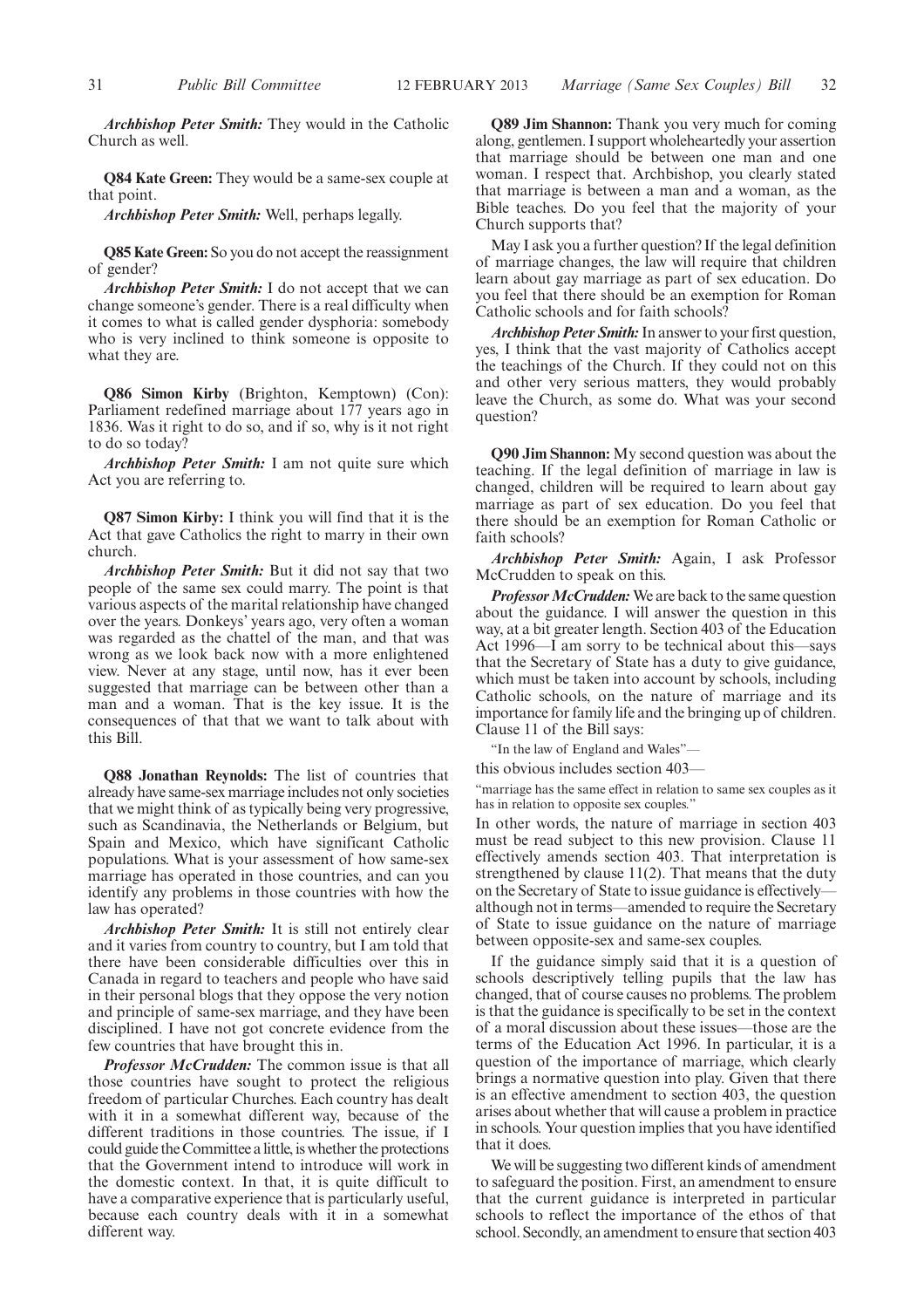cannot be interpreted to give the Secretary of State the power to impose a particular meaning of marriage, in terms of what is required, if that is contrary to the ethos of the school.

**Q91 Stuart Andrew:** May I ask you the same question I asked the representatives of the Church of England? Are you satisfied that the quadruple lock in the Bill will prevent a successful legal challenge that would compel religious organisations to conduct same-sex marriages?

*Professor McCrudden:* The brief answer is no.

#### **Q92 Stuart Andrew:** Why?

*Professor McCrudden:* The answer is no, but the reasoning for that answer is quite complicated—hence the 29-page memo that was commented on earlier—so you must bear with me.

The problem arises as a result of clause 2(1), which, as you are aware, states: "A person"—including a religious institution—

"may not be compelled to…undertake an opt-in activity, or…refrain from undertaking an opt-in activity."

The question is whether there is a risk to the Catholic church, which I understand will not exercise a power to opt in, and whether that decision not to opt in is reviewable in any respect. I remind you that the impact assessment that was produced by the Department for Culture, Media and Sport states:

"There will be protections for religious bodies who do not want to perform same-sex marriages, not just from successful legal claims, but from the threat of litigation."

The question is whether there is a credible—not certain challenge that can be mounted to the decision by the Church not to opt in. The answer is, yes there is. I can go into some considerable detail on the reason why, but the short answer is, no we are not satisfied.

**Q93 Stephen Doughty:** Despite what you have just said, I remain significantly unconvinced. My fundamental concern goes back to the fundamental principles of the Bill. The Bill is laid out as a permissive measure to allow for civil marriage and for those religious organisations that want to conduct marriages to do so—it is not mandatory, it is not forcing you to do it, so why is the Church, the Catholic Church in particular, spending so much time worrying about it? That is a question that a lot of people would ask. It is a question that a lot of people ask me: "Why are you spending so much time worrying about it? It doesn't affect you."

*Archbishop Peter Smith:* Well, it will affect us. That is precisely what Professor McCrudden is saying. The way the Bill is worded in certain clauses, it is open to legal challenge.

**Q94 Stephen Gilbert:** Where has there been successful legal challenge in European countries that have same-sex marriage so far?

*Professor McCrudden:* There are two ways of answering that. One is, rather blandly and not very helpfully, that this is a very recent phenomenon.

#### **Stephen Gilbert:** Ten years in Catholic Spain.

*Professor McCrudden:* The more substantive answer is that different countries organise their relationship with the Churches in different ways. The question is whether—in terms of this Bill, in this context, in domestic courts in particular—there is a substantial risk. I am very happy to go into this in considerable detail, as I hope the Committee will, but in terms of the legal advice provided, the answer is that the position is not secure. In other words, why is the Church concerned? The Church is concerned because there is a possibility of review in the domestic courts. I am not for the moment talking about the European courts, though that is a separate question we can get on to. The question is whether there is significant risk in the domestic courts of decisions by the Church not to opt in being reviewable. The answer is yes.

**Q95 Stephen Gilbert:** So the answer is that, in the 10 years that Spain has had same-sex marriage, and other countries in Europe have had same-sex marriage, there has not been a successful legal case suing the Catholic Church to offer same-sex marriage. On the domestic issue, to pick up Professor McCrudden's point, has the Catholic Church in the United Kingdom ever been forced to offer marriage to divorcees against its will by a domestic legal action?

*Professor McCrudden:* The answer again is—

#### **Stephen Gilbert:** Is no.

*Professor McCrudden:* Is no, but irrelevant. If I may explain why, legally, the question is different—we are concerned to try to help the Committee on the details—it is because under the Human Rights Act there is specific protection, rightly, for non-discrimination. Under article 14, read with article 8 and particularly with article 12, which has been interpreted by the Court of Human Rights and is therefore applicable in the British context under the Human Rights Act, there is particular protection on the grounds of sexual orientation. The reason why that is the case is because of the importance that the Court attaches, particularly, to discrimination on the grounds of sexual orientation. We have no problem with that. It does, however, create a significant difference in terms of risk, in terms of challenges based on discrimination on sexual orientation, from what it does on other grounds.

**The Chair:** I was going to ask Siobhain McDonagh to ask her question now, but Stephen Doughty is giving me such grief, he must come in right now.

**Q96 Stephen Doughty:** Thank you, Mr Streeter, it is on this point in particular.

I wonder what you made of the noble Lord Pannick's evidence to the Committee. He said very clearly:

"For the European Court of Human Rights to compel a religious body or its adherents to conduct a religious marriage of a same sex couple would require a legal miracle much greater than the parting of the Red Sea".

He gave a clear position there, and I wonder what you made of his arguments.

*Professor McCrudden:* We are addressing a different question.

**Stephen Doughty:** No, he refers to the legal position here and—

*Professor McCrudden:* With respect, first of all, I have not read Lord Pannick's evidence to the Committee, and I suspect he has not read ours, because it only came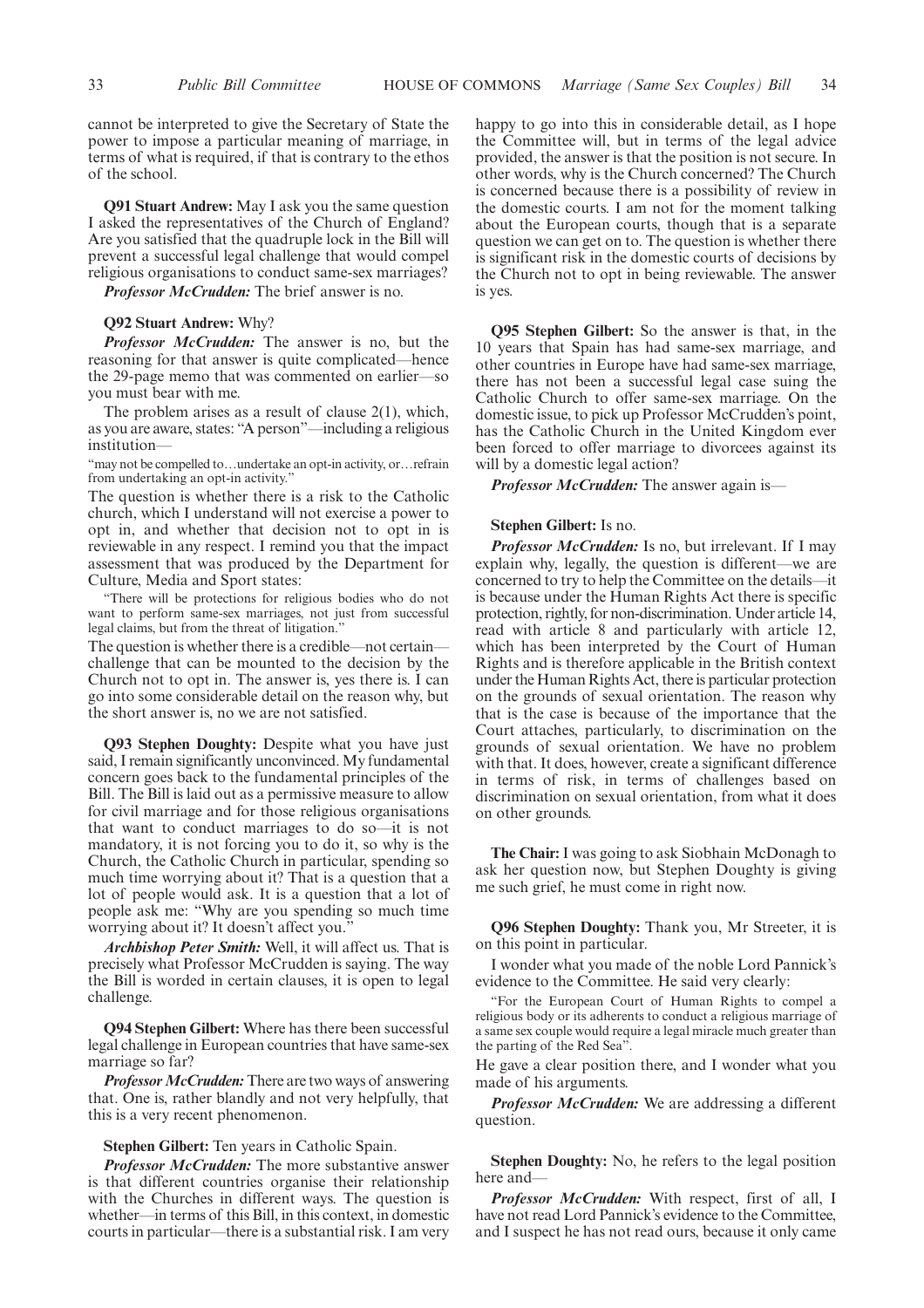to you last night. I have to say that I have enormous respect for Lord Pannick, and I have acted with him and we are in the same chambers, so this is an intra-Blackstone debate that is coming about. The point is not for the moment with regard to clause 2(2), but with regard to clause 2(1). Lord Pannick's evidence relates to whether or not you can be compelled under clause 2(2). The issue we are raising is whether or not there is a way in which the Church, in deciding not to opt in, is challengeable. It is quite clear that the Government have considered this issue and sought to address the problem with regard to 2(2).

To give a particular example, you have seen there is an exception for non-discrimination—an amendment to section 29 of the Equality Act 2010, with regard to clause 2(2). There is not an amendment with regard to 2(1). Why? The assumption has to be that the Government have decided that the exercise of the option under clause 2(1) is not a public function. That is, in our view, a questionable assumption and we have set out, again in some detail, the reason why it is a questionable assumption. I can go into the reasons for that in a moment.

**Q97 The Chair:** Did you say you submitted this evidence to the Committee last night?

*Professor McCrudden:* Yes.

**The Chair:** Excellent. We obviously need to study that carefully.

**Q98 Siobhain McDonagh** (Mitcham and Morden) (Lab): Your Grace, I am sorry, but I cannot let the comment go that Catholics who support gay marriage or gay people, or oppose the Church's teaching on abortion or divorce, would probably leave the Church. I think all those things, and I am never going to leave the Church. I am a practising Catholic, and I have to say to you that there are vast numbers of people, certainly in parishes all round south London, who share my particular view.

I am concerned that you have presented today a view of the Church to many people who will not be cognisant of the Catholic Church that is different from how it operates. Catholic schools have always been able to explain their view on abortion, divorce and all sorts of things at the same time as carrying out their responsibilities to young people in teaching sex education and in moral teachings. There is no dilemma about that. We all understand it, but it has been done with kindness and courtesy. What disappoints me is the way that we are falling into legalese to show the Church in a very unkind and uncaring way.

*Professor McCrudden:* Of course, that is correct. The reason why we are before the Committee regards the problems that the Bill may cause. I am afraid to slip into legalese again, but one of the questions is the effect of the Bill on the guidance. That does not relate to abortion and those other questions; it relates specifically to marriage. That is why it is different.

**Q99 Jane Ellison:** I have a lot of sympathy with the previous point, having been brought up as a Catholic.

Society has moved on in its attitudes to the level of discrimination we accept in the provision of services and so on. Obviously a lot of people have expressed

concerns to MPs that people will not be allowed to exercise their consciences, as they see it. What are your comments about that?What would you expect of someone who provides a public service? The example has been given of a Catholic hotelier who already does civil partnerships. Would you expect them to accept the law of the land? Generally, what is your view about whether people in that position should reflect society's new norms about discrimination?

*Archbishop Peter Smith:* Obviously we must all accept what the law says, in the sense that will be the legal position if, as may well be the case, this Bill goes through. It redefines marriage. We accept that that will be the law of the land. It does not mean that we approve of it, and I will have some very fierce reasons for not accepting it in moral terms. I will ask Professor McCrudden to comment on this, but we are concerned about the possible difficulties with freedom of expression.

*Professor McCrudden:* There are several issues that arise with regard to Ms Ellison's question. One is that the point about reflecting the norms of society means that public authorities are also likely to want the norms of society to be reflected. One of our concerns is with regard, for example, to section 149 of the Equality Act. Taking the interpretation that you have just put forward that the Church should get its act together and reflect changes in mores—that may well be a position that public authorities will also take.

The problem is that section 149 of the Equality Act, in terms of the public sector equality duty, means that they may well try to penalise the Church for deciding not to opt in. That has particularly important implications with regard, for example, to relationships between public authorities and the Church over grants and contracts. One of the concerns that we have is not just about individual freedom of expression—although we have concerns there as well in terms of the Public Order Act 1986 and incitement to hatred provisions—but more generally about relations between the Church institutionally and public authorities, given the problems that section 149 will now seem to create.

**Q100 Jane Ellison:** Reversing a question that is often put to us, what would be your view if a Catholic who takes your view on this applied for and got a job as, say, a public registrar after the legislation was passed and then said, "It's against my conscience"?

*Archbishop Peter Smith:* Again, that is another thing that we are bringing up that could be a difficulty.

*Professor McCrudden:* Very much so. I should at this point say that, as you know, I have been advising—

**Q101 Jane Ellison:** To clarify, I am asking whether you regard it as reasonable for somebody to knowingly seek a conflict with a job they are applying for.

*Professor McCrudden:* I need to put in a caveat here. First, as well as representing the Church, I have also been involved in representing Miss Ladele. The Committee should know that because obviously I am representing the Church here but it does have implications. I have cleared this with my clients, but nevertheless the Committee should know this.

There are two different questions. The first is whether existing registrars should be able to gain an exemption, and as you know the Ladele case was of that kind in the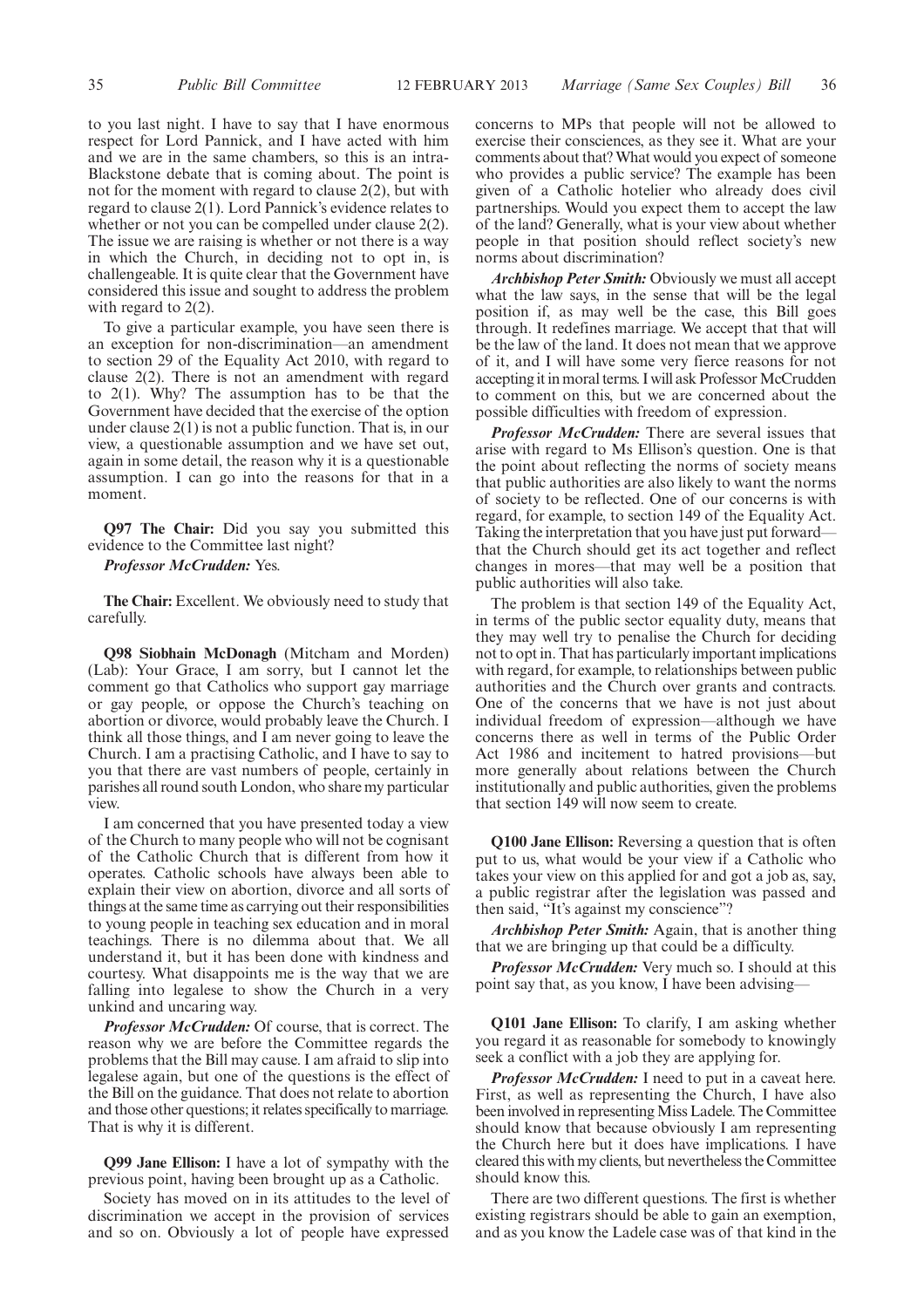civil partnership context. As you also know, the European Court of Human Rights has recently held against Miss Ladele in that, despite the fact that—this is relevant for the Committee's considerations—the Court of Appeal had decided, and the Court of Human Rights accepted, that it would have no effect whatever on the delivery of the service. Therefore, one question relates to existing registrars. The second, and the thrust of your question, relates to new registrars who are coming into place.

**Jane Ellison:** Or into any similar position.

*Professor McCrudden:* Exactly so. We will be suggesting to the Committee, as we have in our memorandum, that amendments be introduced to cope with both of those provisions. Essentially then, the answer to your question is that we regard that as a difficulty for registrars.

**The Chair:** Thank you. We have three questions left; Ben Bradshaw, Jonathan Reynolds and then Chris Bryant.

**Q102 Mr Bradshaw:** Archbishop, you referred earlier to marriage being an institution that went back millennia, exclusively between a man and a woman. Have you studied the tradition of same-sex unions going back millennia, including those conducted by the early Church?

*Archbishop Peter Smith:* As far as I am aware, in Church history that has never been the case.

**Q103 Jonathan Reynolds:** One of the themes that seems to be coming out of the evidence sessions that we have held this morning, has been how we will address some of the anomalies that might be created by the Bill. Therefore, what would be your view on any amendments that changed the legal definition of adultery or nonconsummation of a marriage as grounds for divorce? Accordingly, what would be your view on any amendment that extended civil partnerships to heterosexual couples?

*Professor McCrudden:* I am not sure how the issues are addressed to the Church in particular.

**Q104 The Parliamentary Under-Secretary of State for Women and Equalities (Mrs Helen Grant):** Archbishop Smith, in relation to the transgender provisions in the Bill and to pick up a point made earlier by the hon. Member for Stretford and Urmston, you indicated that the person changing gender would be legally married but questioned whether it would be possible to do that. Can you tell me whether that person and that couple would still be treated as part of the Catholic community and welcomed with dignity and respect?

*Archbishop Peter Smith:* They would certainly be part of the Catholic community, but we would not approve—the Church teaches clearly that you cannot change gender. I know that that is not the current mores out in secular society. As a priest or bishop, if somebody came along and said that they had changed their gender, I would have to say to them from the Church's point of view, "You cannot get married."

**The Chair:** But your point earlier was that you would none the less welcome them with respect and dignity. *Archbishop Peter Smith:* Absolutely. Always.

**Q105 The Lord Commissioner of Her Majesty's Treasury (Mr Desmond Swayne):** I was interested to hear you state explicitly earlier that marriage is always between a man and a woman, and just now, you answered the right hon. Member for Exeter. I can certainly recall being taught at school that three Roman emperors married other men, but why did the Theodosian penal code of 340 AD explicitly ban same-sex marriage on pain of death if it had not been happening at all?

*Archbishop Peter Smith:* I have no idea. I am not familiar with that topic.

**The Chair:** It is a brilliant question, but it has nothing to do with the Bill.

**Q106 Chris Bryant:** I am sorry, but I am afraid I disagree with how you are chairing this, Mr Streeter.

Bishop, it seems slightly odd that you have been asked about adultery but said that the Church has no position on adultery, and you have no view on the historic teaching of the patristic fathers. In your evidence, you personally said that you have moral objections to the Bill, but you have not yet articulated them. Would you like to do so?

*Archbishop Peter Smith:* This is what I cannot understand. We have said right from the start that historically, marriage has always been between a man and a woman, for obvious reasons. A man and a woman have complementary genders. They are designed to come together in a loving partnership. Their love for each other issues, in ordinary circumstances, in the production of new life. It is that context—that loving relationship for life of husband and wife, mother and father—that all the social reports of recent years say is the best environment in which to bring up children. A psychologist will say that we as children need that complementary relationship looking after us.

**Q107 Chris Bryant:** So as a moral argument, then, the marriage of the Prince of Wales while his wife's partner is still alive—both of them being divorcees—is immoral?

*Archbishop Peter Smith:* What we would say is that once somebody is validly married, they cannot marry again validly during the lifetime of their spouse.

**Chris Bryant:** So it is immoral?

**The Chair:** Thank you very much, Archbishop, and your team, for your answers. That concludes our session for now. We are very grateful to you for coming, and we appreciate your answers.

We will suspend the hearing for 10 minutes for a pit-stop. We will start again at 10.29 sharp.

#### 10.19 am

*Sitting suspended.*

#### **Examination of Witnesses**

*Rt Rev. John Davies, John Shirley and Charles Anderson gave evidence.*

#### 10.29 am

**Q108 The Chair:** We resume our deliberations by welcoming another set of expert witnesses. I invite you to introduce yourselves for the record.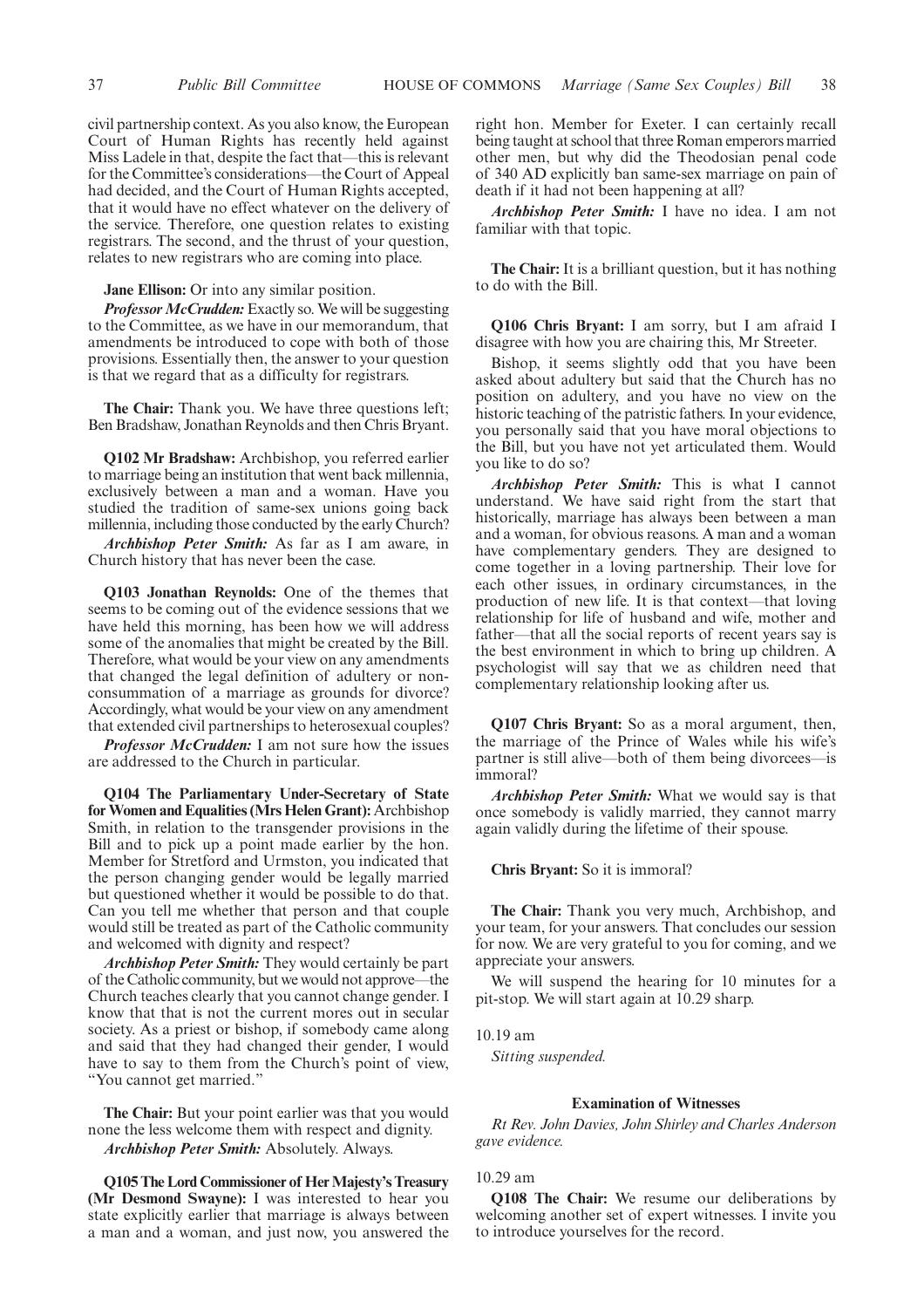#### *Rt Rev. John Davies:*Thank you, Chair. Good morning.

I am the Right Reverend John Davies, the Bishop of Swansea and Brecon in the Church in Wales. My role on the Bench of Bishops in Wales is to have something to say on matters relating to Church and society. On my right is John Shirley, the provincial secretary of the Church in Wales, and on my left is Charles Anderson, the head of legal services of the Church in Wales.

**Q109 The Chair:** Thank you. With your permission, we will move straight to our questions.

*Rt Rev. John Davies:* Chairman, I hate to disagree with you right at the beginning, but I wonder whether it might be helpful if I said just a little about the reason why the Church in Wales has been invited to participate, just in case there is any confusion.

One of the things that has not always been recognised is that in relation to the law of marriage, when the Church in Wales was disestablished in the 1920s, the Church's common law duty to marry was retained. So from that perspective the Church in Wales is in the same position as the Church of England. We have a duty to marry parishioners regardless of any religious affinity. That is in the briefing paper that we sent in, but I wanted to make it clear.

**The Chair:** Thank you very much indeed.

**Q110 Chris Bryant:** They are not just expert witnesses, they are Welsh expert witnesses, which makes them far more expert. I merely point out that in 1885, Mabon, the first Labour MP for the Rhondda—in fact, there have only ever been Labour MPs—argued for the disestablishment of the Church inWales, but he recognised that we should still have the important legislation that has been provided for.

When the first version of the Bill was published there seemed to be a briefing that the Bill would make it virtually impossible for the Church in Wales ever to change its mind on the matter, and it seems as if you want to keep the door at least a little bit open.

*Rt Rev. John Davies:* Yes. There are two caricatures of the Church as a whole, one of which is that it exists to give the elderly something to do for an hour on a Sunday. The second is, "Here come the Christians. They must be against something." That runs entirely counter, as I understand it at any rate, to the ethic of the gospel, which is that the Church exists to bring fullness of life to as many people as possible, rooted and grounded in the kind of love made evident in the life and ministry of the Lord Jesus. That is the business we are in. In terms of our mixed-up relationship with the law of marriage, that does not always appear very evident.

From the perspective of the Church in Wales and its ability to change, because of its disestablished nature but nevertheless our duty to marry, had the Bill, as originally presented, been passed without any provision for the Church in Wales, it would have required a separate Act of Parliament to alter the Church in Wales's position on same-sex marriage. Is that clear to members of the Committee? An analogous situation arose in relation to the changes introduced in 2010 on the location in which people could be married. Fortunately, Lord Rowe-Beddoe and Alun Michael MP were able to put a Bill through Parliament that changed the position from our perspective.

The Church of England's position is that it can pass measures in General Synod that become—subject to parliamentary approval—the law of the land. That is not the situation in relation to decisions of the governing body of the Church in Wales. We might have said, "Yes, we will marry people of the same sex," but we would not have been able to do so without an Act of Parliament changing the Bill as originally published.

**Q111 Chris Bryant:**The Churches opposed the abolition of slavery in the early 19th century and then moved on. When do you think the Church in Wales might perform its first same-sex marriage?

*Rt Rev. John Davies:* I am not gifted with the ability to read crystal balls or tea leaves, but the procedure is that the governing body of the Church in Wales would have to debate same-sex relationships, and it has not yet had the opportunity to do that in relation to this measure. The Bench of Bishops in Wales, although we are small in number, has not had an opportunity to produce a detailed statement on the provisions of the Bill. What we have been able to do is make our concerns on the procedure known to Government officials. We are extremely grateful for the very hard work put in by those officials, together with Mr Shirley, Mr Anderson and others just before Christmas, to produce what is now clause 8 in the Bill, which takes account of our rather difficult and strange position. I am afraid I cannot give you an absolute answer.

**Q112 Stephen Williams:** Mr Bryant gave you his context. I was brought up in Abercynon in south Wales and went to Moriah English Baptist Church; which means, for the benefit of others, that services were conducted predominantly in English rather than that the people who attended them were English. At that point there were many chapels in all south Wales villages, but sadly that is no longer the case. In many cases, ironically, the Church in Wales building is the only operational religious premises in each village; in Abercynon, that would be St Donat's. How many marriages in Wales are now conducted in Church in Wales churches?

*Rt Rev. John Davies:* I think it is about 3,500.

**Q113 Stephen Williams:** As a proportion of all marriages? *John Shirley:* As a proportion, it is just under 30%. The last year for which we have statistics from the Office for National Statistics for the total number of marriages in Wales is 2009, when there were 12,500, of which 3,500 were conducted in Church in Wales churches. There were another 1,300 in religious premises of other denominations.

**Q114 StephenWilliams:**To get a like-for-like comparison with what the Church of England said earlier, is that first marriages or all marriages?

*John Shirley:* That would be all marriages.

**Q115 Stephen Doughty:** You mentioned clause 8. I wanted to test with you whether you feel that the clause is strong enough. There is a risk inherent in it, I guess, that a Lord Chancellor could refuse to issue the order even if the Church changed its mind. Do you think the clause is sufficient or does it need to be amended or strengthened in any way?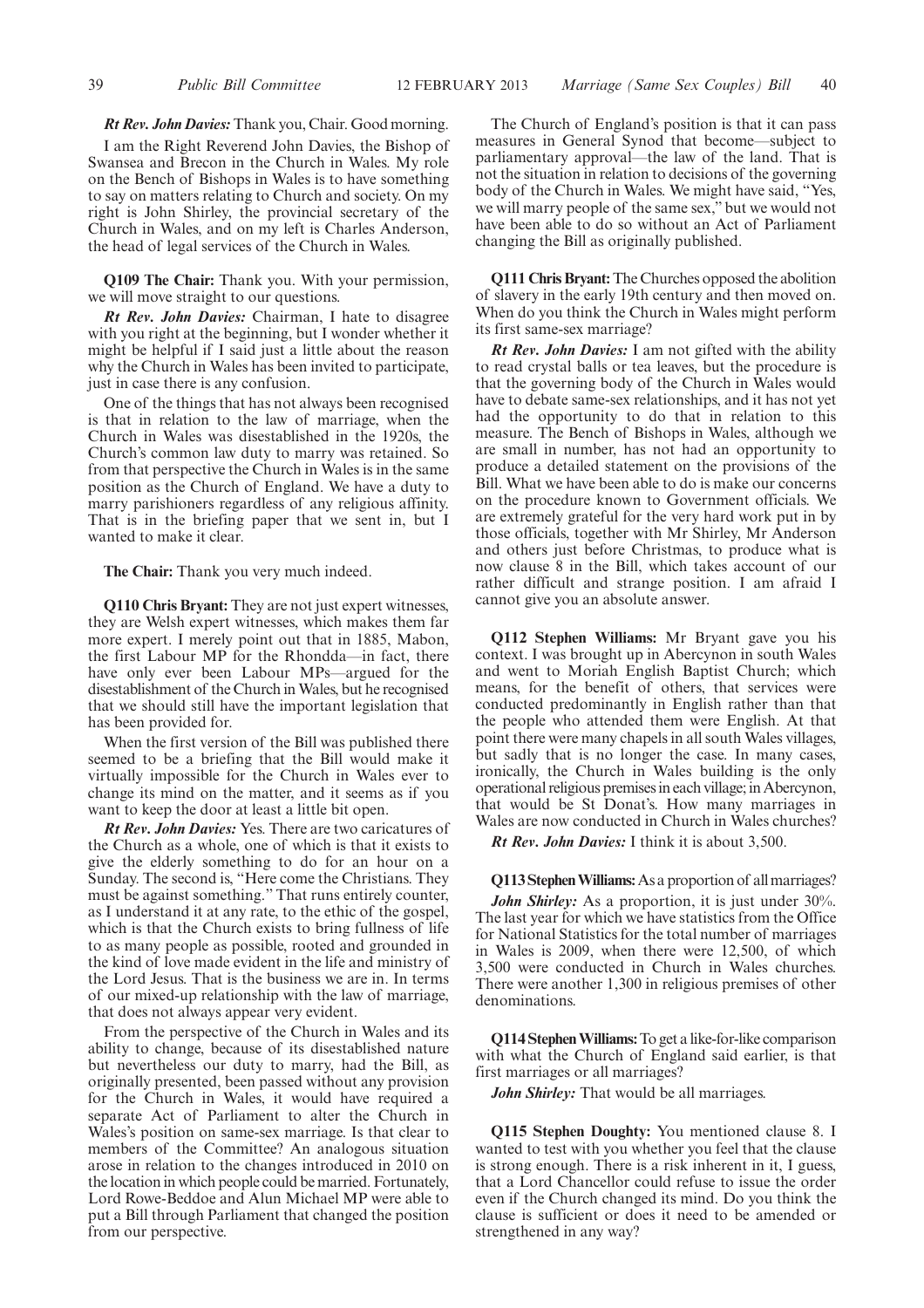*Rt Rev. John Davies:* Charles Anderson will say something about that. We would probably prefer the clause to say "shall", so that there would be a requirement for the Lord Chancellor to make the necessary order bringing into effect a scheme that presumably would have been approved in advance by our governing body and the Bench of Bishops. It may be a slip of the pen, but we would prefer "shall".

*Charles Anderson:* I think so. I would not have very much to add to what the Bishop just said. The word "shall" would be appreciated, but we feel otherwise that the clause should take care of matters.

**Q116 Mrs Grant:** With the exception of the "may" or "shall" question, are you quite satisfied with the procedure set out in clause 8? If those issues were dealt with, are you quite happy that the clause would allow the Church in Wales to conduct same-sex marriages if it chose to do so in the future?

*Rt Rev. John Davies:* If it chose to do so, after the debate, discussion and decision of the governing body; but I think that we would want to be very clear about the nature of the life of the Church. As I indicated earlier, the Church is not simply about giving elderly people something to do for an hour on a Sunday; it is a broad church, if you will pardon the repetition, and contains people who can interpret scripture, doctrine and tradition with great integrity but in a variety of different ways. Having said that, if the governing body were to decide that the Church in Wales would conduct same-sex marriages, there will obviously be people who, because of their interpretation of scripture, would still have a difficulty with that. As with the legal position in relation to the remarriage of divorcees, we would want to be satisfied that those who held conscientious objections or had difficulties with what would be, for some, a radical change, were protected from challenge or from being coerced into conducting same-sex marriages. On that basis and if those safeguards were in the scheme, I cannot say that we would do it, but we would be in less difficulty. Does that help?

**Mrs Grant:** Yes, it does. Thank you.

**Q117 Kate Green:** Under the legislation, same-sex couples will have the choice of marriage or civil partnership, but for opposite-sex couples, only marriage. This morning, the Secretary of State said that marriage is the gold standard. Does the Church in Wales agree?

*Rt Rev. John Davies:* I cannot speak on behalf of the entire Church, but for myself, without being too anecdotal, I can tell you that I always begin—Bishops do not conduct many marriage services, but when I do—by making the point, in welcoming people, that the Church and society recognise all manner of loving relationships and would want to affirm people in all manner of loving relationships. But, certainly in the present state of the law, the marriage between a man and a woman would be what you called the gold standard. It might be an ideal to which all might want to aspire, but to which not everybody can; nobody can achieve every ideal to which they seek to aspire, but I think I probably agree with you—

**Kate Green:**With the Secretary of State—not necessarily with me.

*Rt Rev. John Davies:* I apologise. I probably want to agree with her that it is certainly an extremely high standard that should be aspired to.

**Q118 Stephen Gilbert:** Can I take you back to the point that you were just talking about, which is protection for people who may take a different view? If we think about people who work for the Church in Wales, do you think that the Bill as it stands offers them sufficient protections that they will not be compelled to do something that they are strongly not happy with?

*Rt Rev. John Davies:* I shall pass that question either to Charles Anderson or to John.

*Charles Anderson:* It is difficult to look ahead to something, which at the moment hypothetical, and say that it will or will not cover a situation that has yet to arise. The legislation as at present drafted tries to address a number of possibilities. We are aware of concerns that have been addressed in our organisations that there could be possible difficulties, but the Church in Wales as a body has always tried to find a way of accommodating people who have particular problems with any particular set of circumstances.

**Q119 Mr Bradshaw:** Bishop, do you think that the clarity of the Churches' message on marriage—yours, the Anglicans, and the Roman Catholics we heard from earlier—has been blunted by their opposition to civil partnerships? What is your Church's position on civil partnerships?

*Rt Rev. John Davies:* In relation to civil partnerships, the Bench of Bishops issued a statement in December 2005 that we revised in March last year. It is quite brief and I will read a couple of sentences from it for you:

"The Bishops of the Church in Wales cannot and do not wish to prevent what the law allows for Church members, both lay and clerical."

That is in relation to civil partnerships and as far as we are concerned, that would be our position.

**Q120 Mr Bradshaw:** But do you allow them in church? Do you have them in church yet?

*Rt Rev. John Davies:* No.

**Q121 Mr Bradshaw:** Is that your intention, or are you waiting for the Pilling report as well?

*Rt Rev. John Davies:* Are we waiting for?

**Q122 Mr Bradshaw:** The Pilling report. Are you involved in the Pilling report that was referred to earlier?

*John Shirley:* No, the Pilling report is Church of England. No decision has been taken as to whether to allow registration of civil partnerships in churches. That, too, would need to come to the governing body of the Church in Wales for a decision.

#### **Q123 Mr Bradshaw:** Is it being discussed?

*John Shirley:* It has not been discussed yet in the governing body, but a lot of preparatory work is taking place behind the scenes with our doctrine commission on issues of human sexuality generally.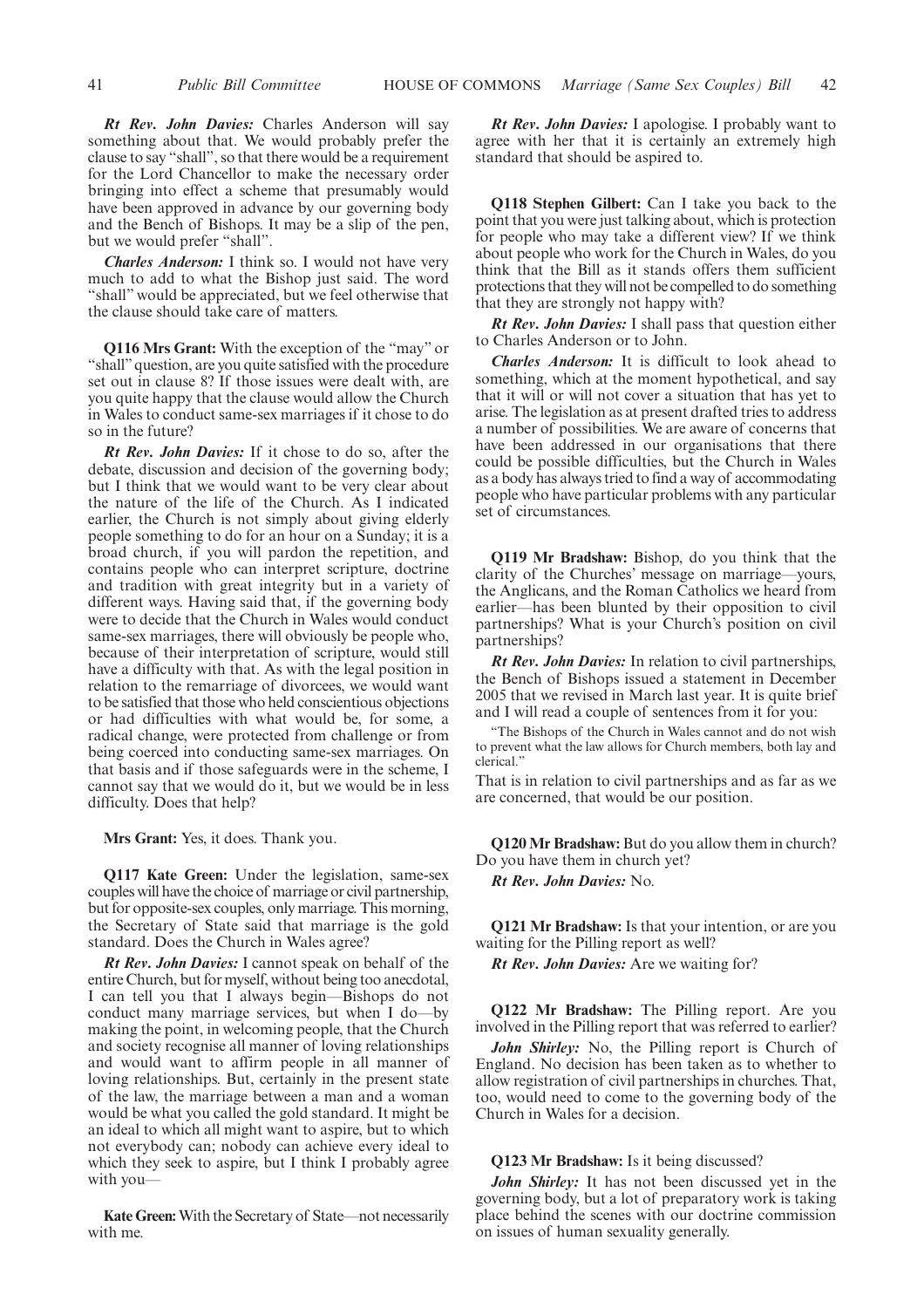*Rt Rev. John Davies:* Our view on it, Mr Bradshaw, would be that a civil partnership is a civil ceremony, and that just as a civil marriage cannot take place in a religious setting, it would be a non sequitur to allow another civil ceremony to take place in a religious setting.

**Q124 Jim Shannon:** You mentioned that the Church affirms itself to loving relationships and that is good news. Can you tell me and the Committee what the opinions of your parishioners are in relation to same-sex marriage and the redefinition of marriage? Are your parishioners unhappy with the proposed changes, or do they feel that they should go through? As somebody who does not come from Wales, I am keen to hear your opinion in relation to that.

*Rt Rev. John Davies:* First, I should say that we have not conducted any survey of Church members, so again one cannot speak in terms of any particular statistics. All I can say personally is that since the debate in Parliament on Second Reading of the Bill, I have received two e-mails from people in my own diocese asking me if I would "clarify my position". I received one e-mail from someone who takes a rather more conservative view. I will not exactly tell you what they suggest should happen. The sense I get from that is that the opposition might not be as widespread as some might think it.

**Q125 Stephen Doughty:** As one of the parishioners, I think I can say that I am in favour of it, but obviously I fully respect that the Church has to come to its own decision in due course, and that will require a great deal of thought and prayer and reflection. It seems from the comments that you have all made that you see the Bill overall as a permissive and protective piece of legislation that is not compelling you or the Church to do anything that you would not wish to do. Do you feel that some of the other organisations that submitted evidence or have spoken today may be taking slightly the wrong tack?

*Rt Rev. John Davies:* You really would not expect me to answer that. We place our own position before you, rather than commenting on anybody else.

**Q126 Stephen Doughty:** But would I be correct in characterising your position as seeing the Bill as a permissive Bill that has the right protections?

*Rt Rev. John Davies:* Somebody already mentioned slavery. If one takes the Church's attitude towards that in the 19th century, or if one takes the attitude of the Church towards divorce in the mid-20th century, things have moved on a great deal. In one of the caricatures that I put before the Committee at the beginning, I said, "Here come the Christians, they must be against something." Constantly, we are interpreting scripture. Constantly we are keeping under review the traditions of the Church alluded to earlier. Goodness knows what happened in fourth-century Rome, I do not know. What the Patristic fathers said is again something that is being reinterpreted. It goes without saying that one of the greatest reinterpreters of the law was Jesus himself, who placed women on a much higher pedestal than the Torah did, and went out of his way to mix with those others considered beyond the pale or unclean. The Church in Wales wants to be helpful in progressing a discussion, but does not want itself painted into a corner when it has to do something it does not feel appropriate at a particular moment in time.

**Q127 The Chair:** Mr Shirley, do you want to come in there?

*John Shirley:* The Bill has developed a long way in the past six weeks. At the time of the Minister's statement in December, there seemed to be significant unclarity about the position of the Church in Wales, so an awful lot of energy has gone into making sure that the Bill contains the procedures that we wish to see there to enable the Church in Wales to make its own decisions. Our focus has been very much on that in the past few weeks rather than on the principles underlying the Bill itself.

**Jane Ellison:** I envy your inbox with only the three e-mails.

*Rt Rev. John Davies:* Mind you, I have been in Bruges for four days.

**Q128 Jane Ellison:** I have been quite surprised by the level of concentration on inconsistencies or apparent inconsistencies around the definition of adultery and consummation. A lot of people corresponding with me seem very bothered about these issues. Do you have any comment to make about that?

*Rt Rev. John Davies:* I am not entirely sure that I do. Without wishing to bypass the question, we are getting into a very technical area. In terms of the reforms of divorce law, the level of evidence that used to be required for adultery—the man with the trilby leaping out of the cupboard with a camera—that all changed. Quite how you deal with specific matters of proof is detail that I would not wish to go into unless anyone else wishes to.

**Jane Ellison:** That answers the question, thank you.

**The Chair:** I am very happy with that answer.

**Q129 Jonathan Reynolds:**In the interests of consistency, I would like to ask a question that has been asked of previous witnesses this morning. On the issue of the possibility that civil partnerships could be extended to heterosexual couples, there seemed to be no objections from either the Catholic bishops or the Church of England. Is there a view that you would like to express?

*Rt Rev. John Davies:* My own personal view is that I cannot see a problem with it.

**Q130 Jim Shannon:** I was wondering about your e-mail. I had 1,700 people who contacted me who are against the redefinition of marriage and only 17 for. People have taken their time to express that viewpoint and I wish to express that here. Has the Church looked at all at the quadruple lock and have you sought legal opinion on whether it is substantial enough? If so, do you feel that it protects the Church from either domestic or European court decisions that may go against it?

*Rt Rev. John Davies:* I heard the end of the evidence being given by the Roman Catholic Church. The view that they seemed to be expressing was that they did not think there was sufficient protection. The Government have indicated that they will draft legislation to ensure that there is a "negligible" chance of a successful legal challenge. One anxiety that we might have in that regard is that because of the common law duty to marry, our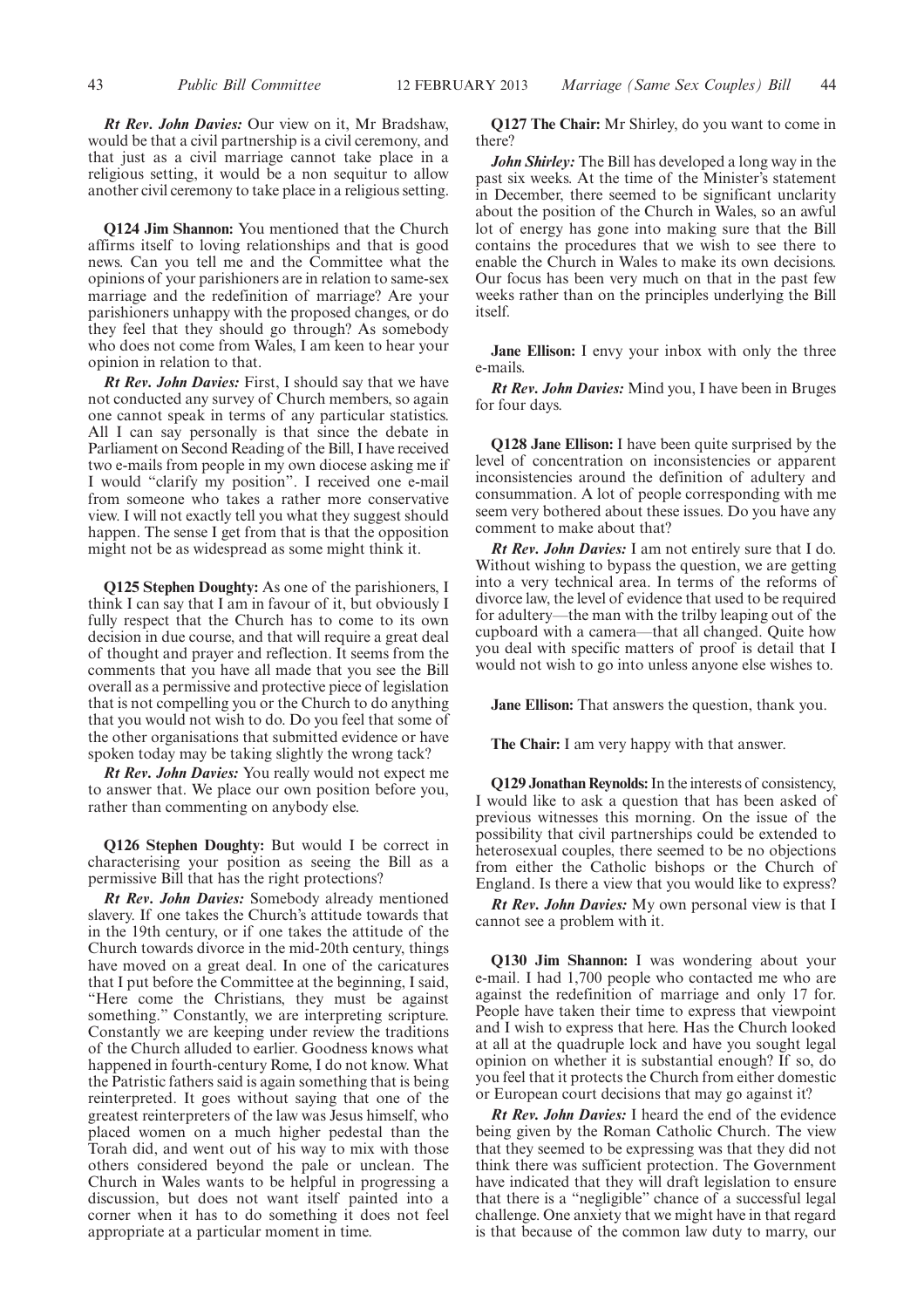role might be interpreted not as that of a private members club,if I can callit that—a separate private organisation—but as perhaps an arm of the state in relation to marriage. Therefore, we would want to accept the Government's assurances that the protections are sufficient. Whether we are convinced about the nature of those assurances and their strength, I am afraid that I am not in a position to give you a definite yes or no, but we would want to ensure that those protections were sufficient.

**Q131 Chris Bryant:** I have a technical question. As much as I love the Church in Wales, I had not come across the governing body of the Church in Wales.

*Rt Rev. John Davies:* You are very lucky.

**Chris Bryant:** I do not even have to go to Synod either.

*Rt Rev. John Davies:* If this is on camera, I am in trouble.

**Chris Bryant:** Another bishop earlier today thought that blogging was a private matter.

*Rt Rev. John Davies:* I am not that naive.

**Q132 Chris Bryant:** The Bill explicitly refers to the governing body, and I am not sure that the governing body is referred to anywhere else in statute. You have just changed the number of people who attend. As politicians, we are used to counting the vote, and we know who is on our side and who is not—we have whipping arrangements and all the rest of it. If you were internally allowed to change your rules, the Lord Chancellor might want to say, "Hang on, I don't think you have gone through the process properly."My question is how is the governing body—its statute and all the rest of it—governed? I do not think it is in statute law, is it?

*Rt Rev. John Davies:* It would have been set up under the Welsh Church legislation of disestablishment, but effectively, under the Welsh Church Act 1914, the Church governs its own affairs, so in terms of the size of the governing body and its make-up, the Church inWales—or the governing body—decides its own size.

One thing that it might be helpful for members of the Committee to know is that the weighting of themembership of the governing body is that lay people are in a majority of two thirds, and clergy, one third. In terms of the kind of change that we might envisage the governing body having to consider, this sort of legislation—if I can call it that—that would go through the governing body would follow the same procedure as the Church of England and indeed, Parliament. There would be a Bill, First Reading, a debate on its principles, its details, and so on.

**Q133 Chris Bryant:** Does that mean a two-thirds majority in all three houses?

*Rt Rev. John Davies:* Yes, it does.

**Q134 Chris Bryant:** You cannot change the number of members of the houses.

*Rt Rev. John Davies:* You can never get away from the weighting—one third, two thirds, clerics, lay.

**The Chair:** We have two questions left for this set of witnesses. David Burrowes and finally, Kate Green.

**Q135 Mr Burrowes:** Apologies if this issue has been raised this morning when I was not here, but do you see any impact on teachers in Church schools in Wales in relation to same-sex marriage?

*Rt Rev. John Davies:* In relation to Church schools in Wales, there are a significant number. The legal position, as I understand it, is that in terms of the teaching delivered in those schools—particularly in relation to religious education, which would encompass a broad spectrum these days—it has to be delivered in accordance with the trust deeds of particular schools, and those trust deeds would say that the teaching should be in accordance with the doctrines and tenets of the denomination. If there were no change—if I can go back to the Minister's mention of a gold standard—I think that one would say that in terms of marriage at the present time, "This is the way in which it is taught." Were there to be a change and were the governing body to change, I think that, as is probably the case now, teaching in terms of human relationships would be dealt with across the board sensitively and kindly, as I think you said earlier. Does that answer your question?

**Q136 Mr Burrowes:** I am not sure. I was asking whether it will be an issue in Church schools.

*Rt Rev. John Davies:* I am sure it would be an issue. Quite a bit might depend on the particular views of a parish priest in a particular parish where there might be a Church school.

**Q137 Mr Burrowes:** In terms of Church members, the Church itself might occupy buildings that are not wholly owned by the Church itself. It might be under the governance or ownership of a local authority as a public building. In such circumstances, in those activities, do you see any impact on any public sector equality duty arising from the Bill?

*Rt Rev. John Davies:* I am tempted to quote Father Ted and say that that would be an ecumenical question. It is a legal question.

**The Chair:** A succinct answer from you, Mr Anderson.

*Charles Anderson:* I think I can only say that we are aware of concerns that have been expressed around this subject and certain other areas. We are sympathetic to those concerns. If the legislation was clarified to make it easier to handle those, it would be helpful.

**Q138 Kate Green:** Can I turn to adultery? I am one of the atheists on the Committee, but I think I am right to say that adultery is forbidden under the ten commandments.

Given that the legislation, and indeed the position now, is that adultery can take place only between two people of opposite sex, but this will create one more anomaly in relation to same-sex marriages when the legislation is enacted, what would the attitude of the Church in Wales be if the concept of adultery were simply removed from law altogether and ceased to be seen as grounds for divorce?

*Rt Rev. John Davies:* And ceased to be grounds for divorce? I do not think we would be happy with that. The sanctity of a married union is something that is fractured, ruptured and broken by an act of adultery. That does not mean to say it is unforgivable.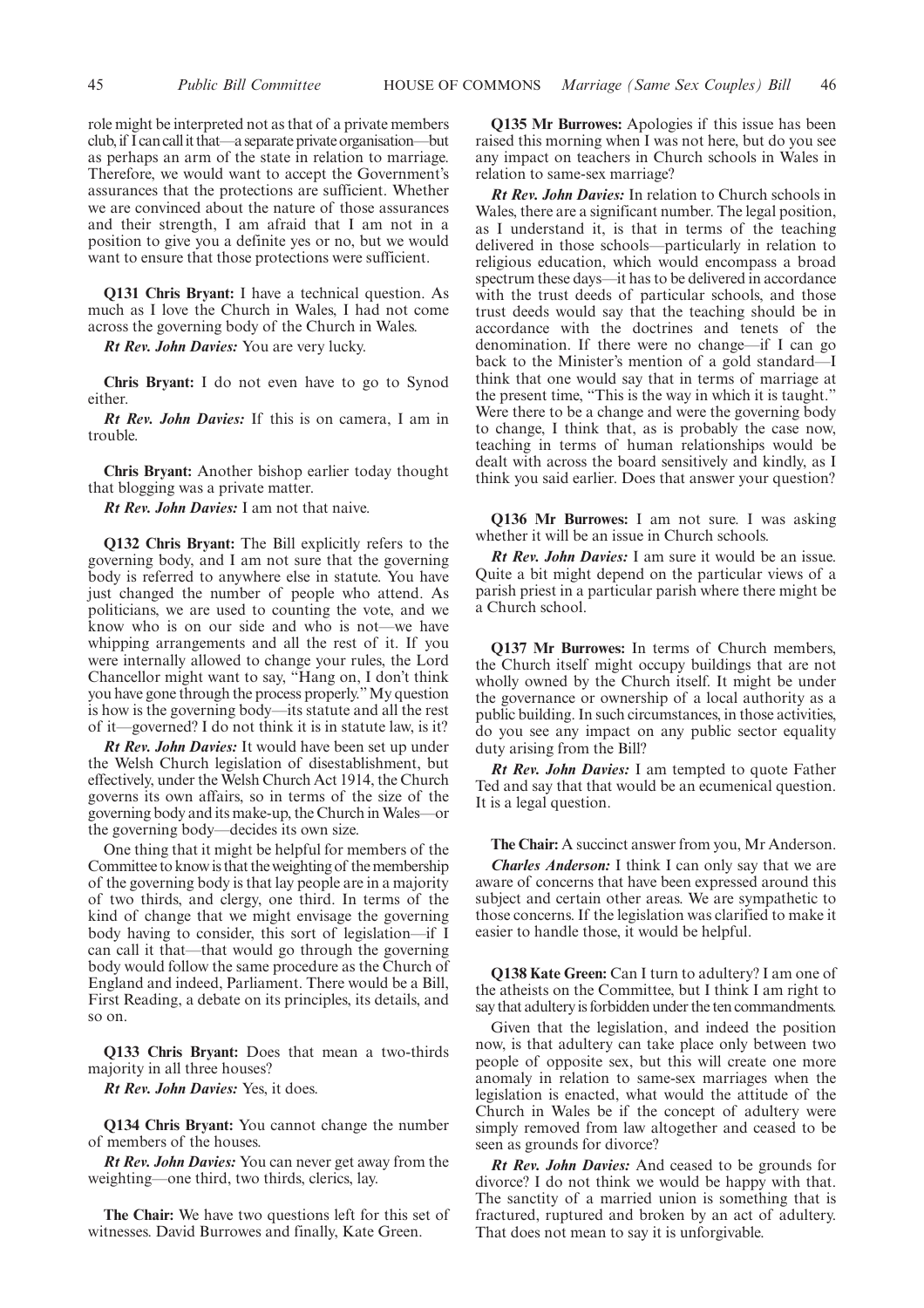**Tim Loughton:** On a point of order, Mr Streeter. May we ask Rev. Davies where his church is and what time the services are?

*Rt Rev. John Davies:* I will ask my secretary to send you my diary.

**The Chair:** Copy it to all members of the Committee. Thank you very much for your excellent evidence, which was both informative and entertaining.

*Rt Rev. John Davies:* Can I thank you for your invitation?

#### **Examination of Witnesses**

*Lord Pannick QC and Baroness Kennedy of the Shaws QC gave evidence.*

#### 10.57 am

**Q139 The Chair:** We now have 27 minutes of pure gold with our two final witnesses of the morning. Although you are well known, please introduce yourselves for the record.

*Baroness Kennedy of The Shaws:*I am Helena Kennedy. I am a Queen's counsel practising at the Bar. I have a practice in the area of human rights. I am a member of the House of Lords and the principal of Mansfield college, Oxford.

*Lord Pannick:* I am David Pannick, Queen's counsel. I am a practising barrister in public law. I am a Cross Bencher in the House of Lords.

**The Chair:** Thank you. The first question will be from Chris Bryant.

**Q140 Chris Bryant:** I have a very simple question. Some people have alleged that the European Court of Human Rights—some people have inadvertently called it the European Court and got themselves in a terrible mess with the European Union and all the rest of it—would immediately, if the Bill goes through as is, want to determine that people could sue the Church of England, or the Roman Catholic Church or others, to force them to perform a same-sex marriage. You have written to us, and I have read that advice, but would you like to read it into the record, as it were?

*Baroness Kennedy of The Shaws:* David could probably do it more effectively than I could, in that my areas of human rights are much more directed towards criminal law. However, I really take a strong view that the margin of appreciation would be used. When you look at the case law that does exist on respecting religion and article 9 on faith, I just do not believe that the Court would in any way entertain any kind of challenge to this legislation.

I know that previous witnesses have taken issue with that view and have said, "This is the position just now. Who is to say that it won't change?" but that is the nature of law. You cannot guarantee that circumstances in 20 or 40 years' time are not going to involve an evolution of law. At this moment in time, however, it is absolutely clear that the idea there should be some kind of opt-in would have the support of the Court in that it is an appropriate balance to be struck between the respective rights. In my view, that would certainly be the position just now.

*Lord Pannick:* I agree. If I had a client who came to me and said, "I want to bring a case of this sort," I would tell them in clear terms that it was absolutely hopeless, and it will be hopeless in 10 years' time as well. Let me briefly explain why. It would be hopeless because the complaint could not be that I am unable, as a member of a same-sex couple, to get married in England and Wales, because I would under this Bill be able to get married, with all the benefits and advantages that marriage brings. What I would not be able to do, and therefore what I would have to be complaining about, is that I could not have a religious marriage and that I could not have a marriage according to the rites of my religion, which has chosen not to opt in. It is completely inconceivable that the European Court would tell a religious body how to conduct a religious practice in circumstances where there is no detriment to the individual other than a religious detriment. Of course, the Court may interfere in relation to matters that have a religious dimension, and we can all think of them—contraception, abortion, whatever—but this is a context where the complaint is "I cannot get a religious advantage," and that is something that the Court, for all its jurisprudence, refuses to enter into for very obvious reasons.

**Q141 Chris Bryant:** But a civil partnership would only be available to a same-sex couple. Do you think it should be extended to opposite-sex or heterosexual couples? Might there be a challenge there?

*Baroness Kennedy of The Shaws:* There might be a challenge there. I actually take the view that it should be available to same-sex couples and heterosexual couples. I have no problem with that.

*Lord Pannick:* As a matter of policy, I can see the advantages in extending civil partnership to opposite-sex couples. I would be doubtful that a complaint would succeed in Strasbourg even on the basis that an opposite-sex couple cannot enter into a civil partnership. The Government would say, and I think would succeed in the argument, that civil partnerships were created in order to address a particular problem at a particular time.

**Q142 Mr Burrowes:** Let us go beyond the Church ceremony to people's expression of their faith in schools, the workplace and other areas. In your wide experience of human rights and religious liberty, and in terms of the manifestation of faith issue that has been raised in recent court judgments, do you see any implications flowing from the Bill?

*Lord Pannick:* I think the Bill raises very different issues. As you obviously know, there are difficult cases where issues have to be addressed as to the extent to which someone's wish to exercise their right to manifest their religion may conflict with other public policy concerns. The only context in the Bill where that may arise would be in the context of the registrar. As you know, Ms Ladele, the registrar, failed in her complaint in the Court of Appeal and failed in the European Court when she said that she had a religious objection to being involved in registering a civil partnership. Were a future Ms Ladele to say, "I am a marriage registrar and I have a religious objection to being involved in a same-sex marriage," she would fail for the same reason. The reason she would fail is because if you want to perform the public function of being a marriage registrar,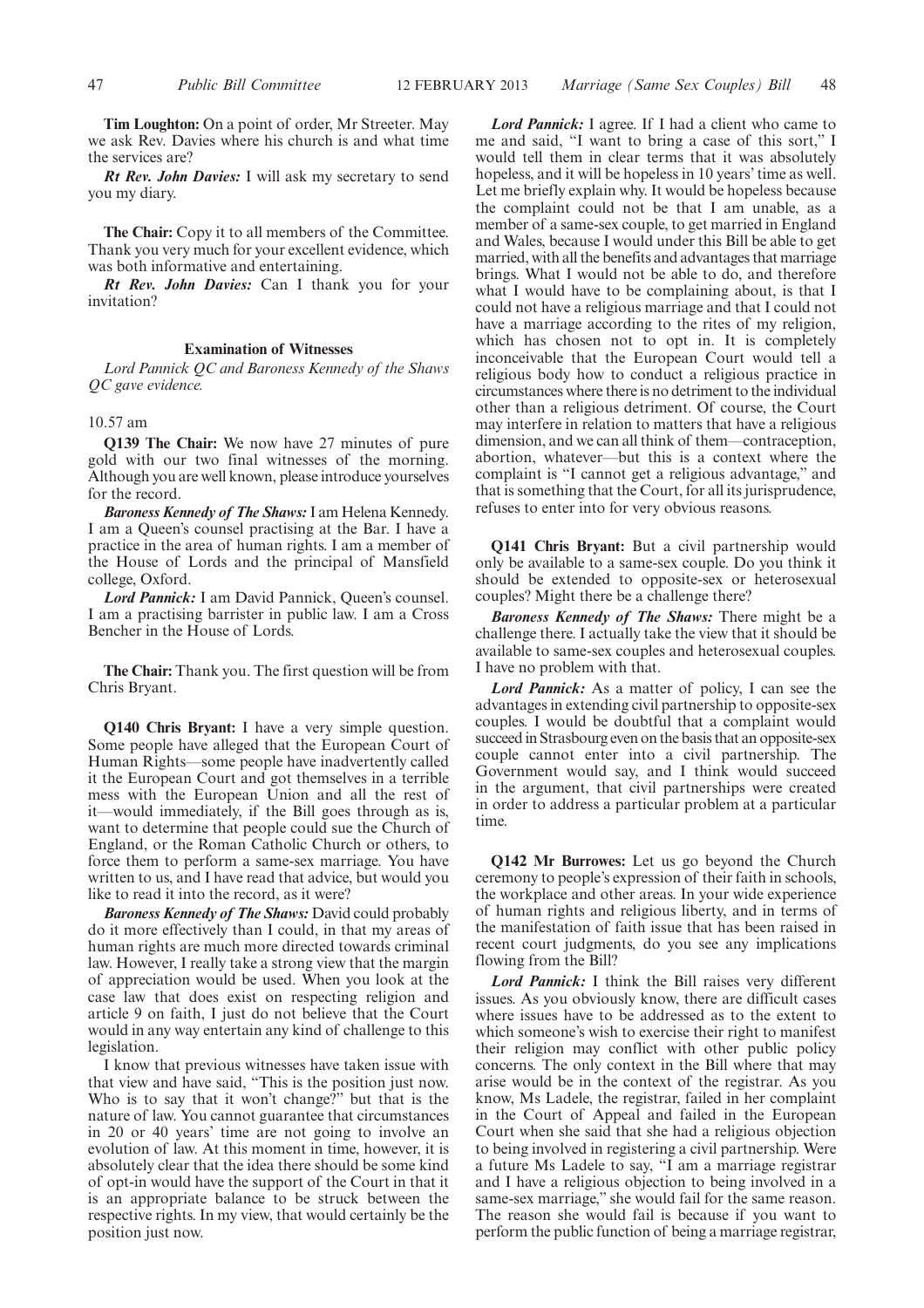you really cannot say that you are not prepared to marry people who are marrying according to the law of the land in a civil marriage ceremony. It is nothing to do with a religious function.

**Q143 Mr Burrowes:** What about the situation for registrars in nonconformist Churches who have received a licence to conduct marriages? Do you see any issues in the case of a local authority with an equality duty, which might seek to take away that licence from a registrar who does not want to perform same-sex marriages?

*Lord Pannick:* Is the context that he or she is not prepared to perform a religious marriage? If it is a religious marriage, I would take the view that the local authority would have no power whatever to penalise the individual for refusing to participate in the religious marriage ceremony of a same-sex couple.

**Q144 Stephen Doughty:** Lord Pannick, I read your submission with great interest. I do not know if you were here earlier, but your chamber colleague, Professor McCrudden, who had not read your submission, raised a number of serious legal objections.

*Lord Pannick:* I was not. I am afraid I do not have that advantage.

**Q145 Stephen Doughty:** I wonder what you make of those who are attempting to use legal arguments to oppose the Bill, in particular the arguments put forward by the Catholic Church. He went into some detail, and I am not in a position to question some of it. What did you make of the arguments?

*Lord Pannick:*I read the Catholic bishops' submission this morning, and I respectfully take issue with them. I think the points they raise are not based on real legal concerns. There may well be policy objections to this Bill, and I am not commenting on that. What I do say is that there is no legal basis for the concern that the Bill if enacted would cause difficulties, other than for the marriage registrar, in the circumstances that I mentioned. I cannot see that it is realistic to think that the legal difficulties they raise are going to occur. As I understand it, they are concerned about the human rights implications—they are concerned that the person, particularly in the Church of England, who performs the marriage is performing a public function, and therefore the Human Rights Act 1998 would apply. I think that is extremely unlikely, in so far as they are performing a religious function.

In any event, for the reasons I have already given, it is not a breach of human rights for a person to refuse a religious marriage on religious grounds, so I do not agree with their concerns. I do not think they say that a court would uphold their concerns. They are expressing fears, but one could always devise fears in this area. Perhaps flippantly, I have said that the possibility of a court upholding these concerns is on a level with the Red sea parting. I am afraid that it is not a realistic concern about something that is going to occur in real life.

*Baroness Kennedy of The Shaws:* I want people to know that this has of course been a source of great debate in the circles of human rights lawyers. This may be surprising, but it actually is what they are talking about in the pubs on Fleet street—and in the wine bars.

All I can tell you is that by and large the general view is that this is about an unease with a policy issue, rather than a very serious legal debate of substance. Most people feel that in the drafting of this Bill real protections have been created for religion, and for those who would find it conscientiously objectionable to participate and be involved in such a marriage ceremony.

*Lord Pannick:* There are a number of protections written into the Bill, as you know. I would find it very difficult, if asked, to draft anything that would improve on the legal protections contained in the Bill. Policy issues are an entirely different question.

**Q146 Jane Ellison:** Just a quick question on Mr Doughty's point: as I understood Professor McCrudden's argument, he thought that the nature of the Catholic Church not opting in might be challengeable as discriminatory. I think that was the broad thrust of it all. It is quite complex.

*Lord Pannick:* Again, my answer would be that the reply to any complainant who is a member of the Catholic Church, and who says that they wish to enter into a same-sex marriage but are not able to do so under Catholic doctrine, would be that they are perfectly entitled under current English law to have a marriage. What they are not entitled to is a marriage under Catholic doctrine, but that is purely a religious matter. No court is going to interfere with the way in which the Catholic Church organises its own doctrine when there are no adverse implications for the individual, other than religious implications.

*Baroness Kennedy of The Shaws:* David articulates it better than anybody, but we are not saying that there will be no attempts to mount legal actions—I suspect there will. However, the view is solidly held that these would not be successful. If you were giving advice behind the closed doors of your chambers, you would say: "You are not likely to win. In fact, you are very unlikely to win."

**Q147 Jim Shannon:** Lord Pannick, I am intrigued by your analogy; you said that this would require a legal miracle much greater than the parting the Red Sea to allow the children of Israel to cross from Egypt. Moses, with the divine intervention of God, of course could part the Red Sea. I am ever mindful of the phrase, "Doctors differ and patients die." Lawyers have different opinions as well, but hopefully nobody dies as a result of the decisions that lawyers make.

The Chairman is looking at me, so I want to make sure that I get a question in. I was at a meeting last week at which three human rights lawyers gave an opinion. There were questions from the floor. This was the day after the Bill's Second Reading in the House of Commons. Two of the lawyers gave a different opinion from yours. You will be aware of Aidan O'Neill, QC; he is very eminent. He has given a different opinion as well. With respect, why should we believe your opinion, as against the opinion of all those other people who say something completely different?

*Lord Pannick:* I can only give you my opinion. You must make a judgment on the quality of the arguments that you have heard. I have looked at Aidan O'Neill's opinion. He raises a number of possibilities as to the success of legal action. I do not think that even he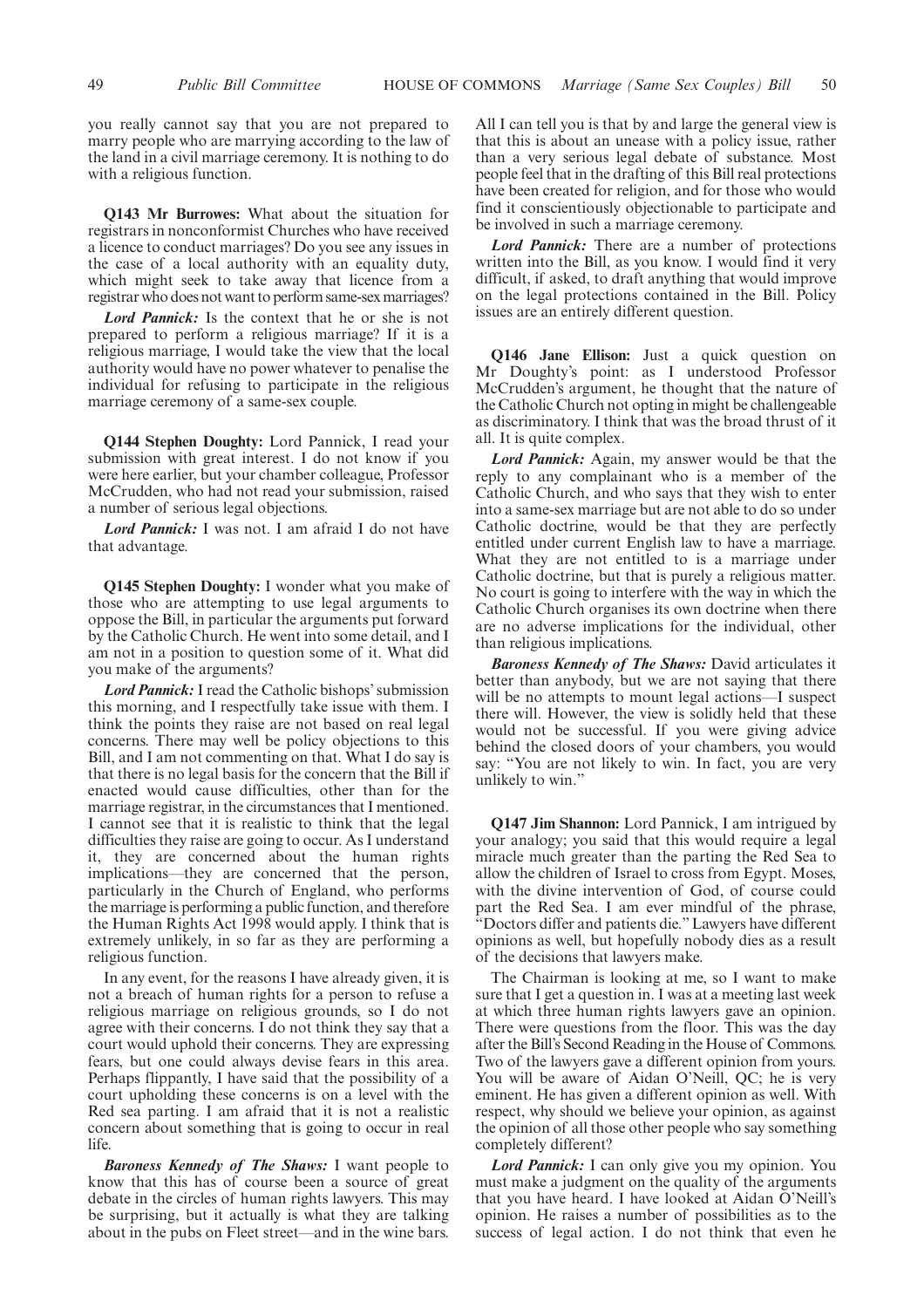suggests that any of these possibilities would result in adverse legal decisions. I have attempted in the notes I sent to the Committee to explain why, in my opinion, none of those concerns is justified. As Helena said, I like to think—and so does she—that the views we are expressing are the mainstream views of lawyers.

Miracles can happen—I am not suggesting to you that it is logically impossible—but from all my experience over many years of arguing human rights cases, the points that have been raised are absolute certain losses. You would get nowhere in a domestic court or the European Court. You would get nowhere in the domestic courts because the Bill sets out with absolute clarity a number of protections. You would get nowhere in the European Court for the reasons I have explained. It is up to you whether you accept that. I entirely understand that others have expressed different views, but I can only respond to what I understand to be the reasons why they have given those opinions. For my part, I find them wholly unconvincing.

*Baroness Kennedy of The Shaws:* I would also say to you, Mr Shannon, that the courts are not known for miracles. All I can tell you is that where I have had miracles, they usually involved juries and not judges.

**Q148 Tim Loughton:**I entirely agree with the distinction you make about why a religious detriment could be a defence for holding that ceremony within a church. The confusion and the grey area comes where a Church collides with a public sector, as it were. If we had time, I would want to explore two of those European Court judgments—the case of the registrar and the case of the Relate counsellor—which illustrate this. If one takes the example of a Church that uses a school or town hall for its services—as many do if they do not have their own churches. If that Church clearly advertises itself as one that does not hold same-sex marriages, what would the legal position be of the council, the school or whatever it might be, in saying: "You can no longer use those public premises for your church activities, because you do not agree with same-sex marriage under the public sector equality duty"?

*Lord Pannick:* If the council or the school were to be so ill-advised as to seek to penalise the religious body only because it was acting in accordance with the law of the land and declining to solemnise same-sex marriages on its premises, and was acting in accordance with rites that I suggest will be upheld by the European Court of Human Rights under article 9 on religious beliefs and manifestation of beliefs, I have no doubt whatever that any court would say that the school or local authority was acting unlawfully in so penalising a religious body.

*Baroness Kennedy of The Shaws:* I agree entirely.

**Q149 Tim Loughton:** Let me give an example that I raised earlier with the Education Secretary, which he did not answer: say a teacher is teaching religious education or sex education, and is challenged by a child who says, "Miss, what do you think about same-sex marriage?" and the teacher cannot say, "It's entirely legitimate, in my view; it's on a par with heterosexual marriage." What would the status of that teacher be? Would he or she have a defence, or would they lay themselves open to disciplinary action by the school?

*Lord Pannick:* Again, I would be very surprised indeed if a teacher could be disciplined for informing a pupil of an appropriate age, in a balanced manner, in proper language, of the moral issues that they consider to arise from same-sex marriage. No doubt the teacher would want to explain, if the child was of an appropriate age, that the law allows for same-sex marriage, but that many religions think that it is inappropriate and therefore refuse to allow same-sex marriages. It is inconceivable in my view that a teacher could lawfully be disciplined for taking such action. Obviously, it depends on the context and on the language used. We are assuming a balanced presentation of issues, including real moral objections and religious objections to same-sex marriage. I cannot see that the teacher would lack legal protection. Indeed, at the moment your question assumes, if I may respectfully say so, that this Bill will change that position, but it will not. The teacher already has protection. If he or she does not, then something should be done about it. They do have protection now, and they will not have less protection under the Bill.

*Baroness Kennedy of The Shaws:* You would expect Catholic churches and Catholic schools to teach Catholic doctrine. You really would have to look at the circumstances, and it would only be, I imagine, circumstances where a teacher was really in some way driving a very unbalanced view and proselytising in some way that really did not present the issues fairly.

*Lord Pannick:* Section 403(1) of the Education Act 1996 says that where sex education is given, it should be given "in such a manner as to encourage…due regard to moral considerations and the value of family life."

That is what the teacher would be doing in a balanced way. He or she would explain the religious views of this matter.

**Q150 Stephen Williams:** You have both been crystal clear on religious rights to marriage. Can we return now to civil ceremonies? Do you agree that the Bill as drafted will perpetuate an anomaly, whereby opposite-sex couples are denied access to a civil partnership? Might the Bill be better if that anomaly was removed?

*Baroness Kennedy of The Shaws:* I do think that there is an anomaly, and that it would be good if it were removed.

*Lord Pannick:* As a matter of policy, I see the strengths of the argument put forward by Helena Kennedy. Of course civil partnerships are relationships specifically created for same-sex couples and were never intended for opposite-sex couples. The question of policy is whether once we move to same-sex marriage that continues to make any sense. I think it is not a legal question, but a question of policy.

**The Chair:** We have five minutes left. The final question goes to Chris Bryant, so before that, David Burrowes.

**Q151 Mr Burrowes:** To go back to the issue of schools, if a teacher were to elevate one kind of marriage over another, is that not likely to amount to indirect or direct discrimination?

*Lord Pannick:*The teacher would not be discriminating, in the sense of providing any benefit or facility or service; he or she would be expressing a view. If that view were based on religious doctrine, and the teacher were to explain to the pupils—particularly in a religious school, such as a Catholic school—that the Catholic or